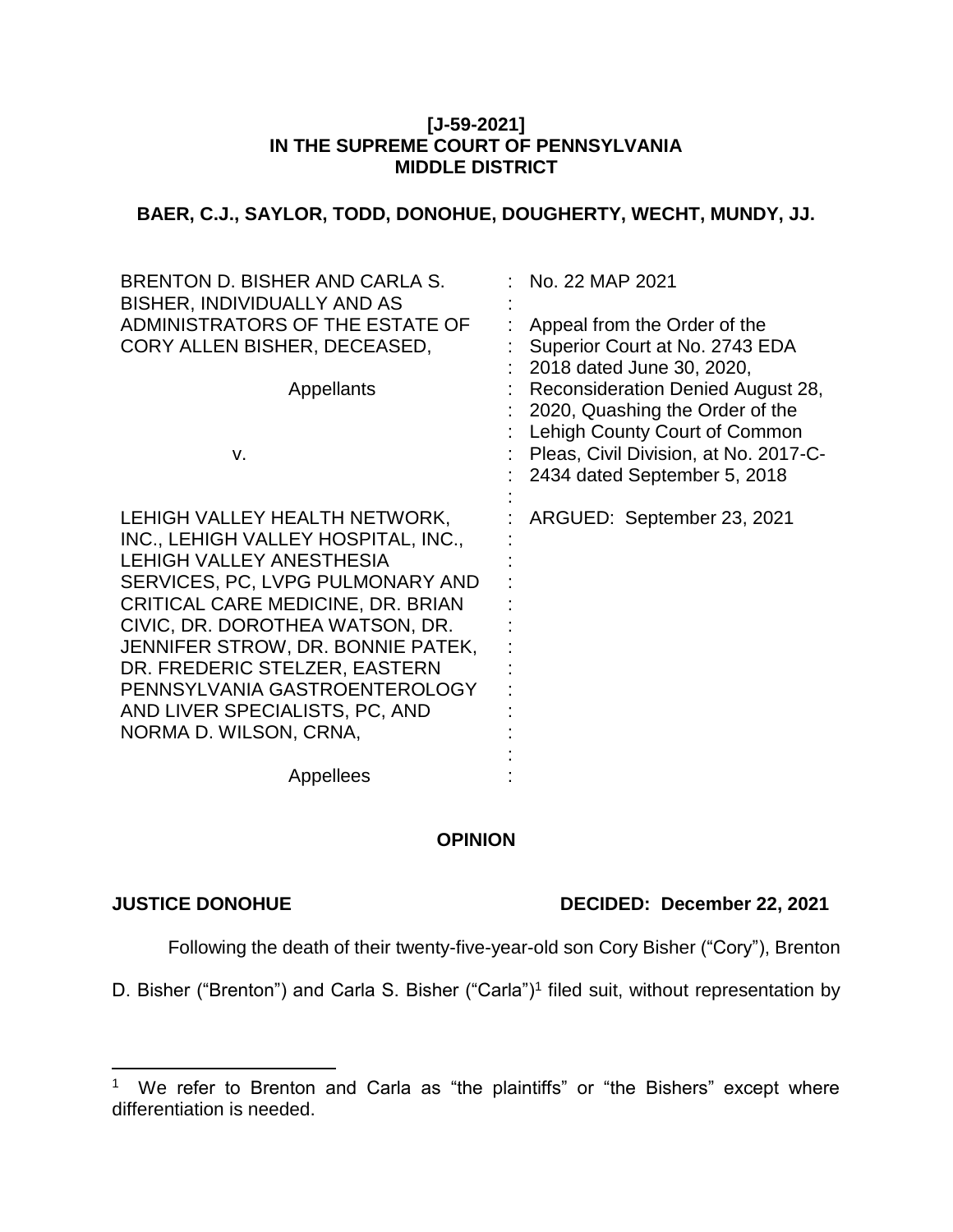counsel, against eleven defendants comprising both named individuals and corporate entities alleging their medical malpractice resulting in Cory's death. Each parent brought their own wrongful death claims,<sup>2</sup> and Carla filed a survival action<sup>3</sup> on behalf of Cory's estate ("Estate"). Following protracted proceedings, the trial court struck the amended complaint with prejudice because of defects in the Certificates of Merit mandated by Rule of Civil Procedure 1042.3 in professional liability suits against licensed professionals. On appeal, the Superior Court sua sponte determined that the Bishers committed two errors that jointly deprived the trial court of subject-matter jurisdiction over all claims: Carla's unauthorized practice of law and the lack of verification of the complaint. The panel concluded that it too lacked jurisdiction and quashed the appeal.

We find that neither the unauthorized practice of law in the trial court nor the lack of verification identified by the Superior Court implicated subject-matter jurisdiction and thus could not be raised sua sponte. We also disagree with the panel's alternative holding that the trial court properly struck the amended complaint because of the defects in the Certificates of Merit. Because the unauthorized practice of law issue will be ripe for further litigation on remand, we conclude that pleadings unlawfully filed by non-attorneys are not void ab initio. Instead, after notice to the offending party and opportunity to cure, the pleadings are voidable in the discretion of the court in which the unauthorized practice of law took place. We therefore remand for further proceedings consistent with this opinion.

<sup>2</sup> 42 Pa.C.S. § 8301.

<sup>3</sup> 42 Pa.C.S. § 8302.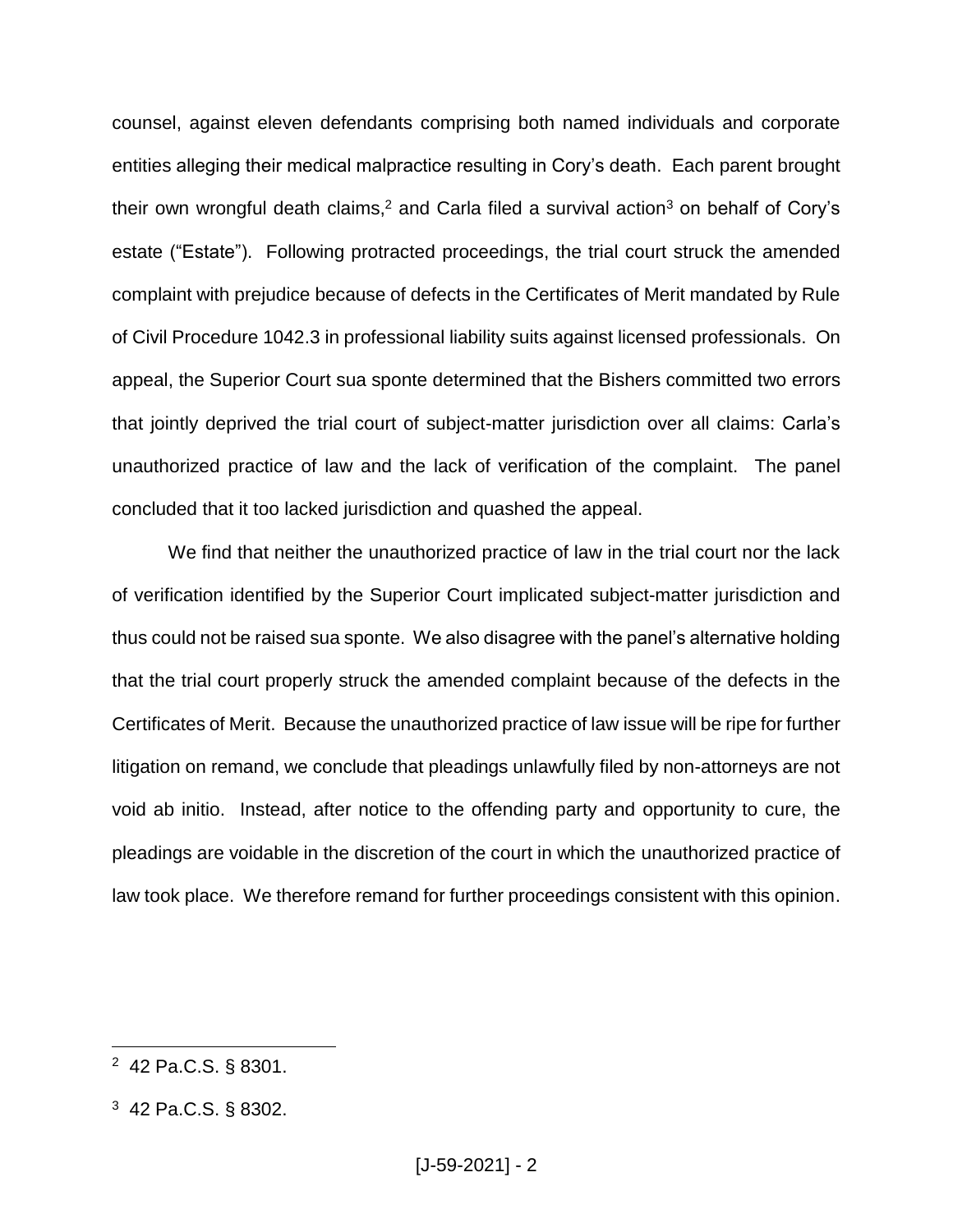**I.**

## Factual and procedural history

The basic facts are undisputed. Cory was admitted to Good Samaritan Hospital in Lebanon, Pennsylvania on October 12, 2015 and diagnosed with Community Acquired Pneumonia. Three days later, Cory was transferred to Lehigh Valley Hospital for intubation and treatment because he had "Russell Silver Syndrome, a form of primordial dwarfism," which apparently required the use of pediatric equipment unavailable at Good Samaritan. Tragically, Cory died at Lehigh Valley Hospital on November 22, 2015.

On August 3, 2017, the plaintiffs, unrepresented by counsel, filed suit initially alleging a total of fifteen causes of action against eleven defendants. The complaint alleged that as early as October 27, 2015, Cory showed signs of gastrointestinal bleeding that the defendants failed to recognize and/or ignored, which led to his death. The defendants, suffice to say, dispute this version of events. We note at this juncture that the defendants were collectively represented by two different law firms. Defendants Lehigh Valley Health Network, Lehigh Valley Hospital, Lehigh Valley Anesthesia Services, LVPG Pulmonary and Critical Care Medicine, Norma Wilson, CRNA, and doctors Brian Civic, Dorothea Watson, Jennifer Strow, and Bonnie Patek were represented by Gross McGinley. For ease of reference, we refer to these defendants collectively as "Lehigh Valley." Defendants Frederic Stelzer, M.D., and Eastern Pennsylvania Gastroenterology and Liver Specialists, were represented by the Perry Law Firm.<sup>4</sup> We refer to this group as "Eastern Gastro."

<sup>4</sup> Initially, Gross McGinley entered appearances on behalf of all eleven defendants. Praecipe for Entry of Appearance, 8/22/2017. The Perry Law Firm entered its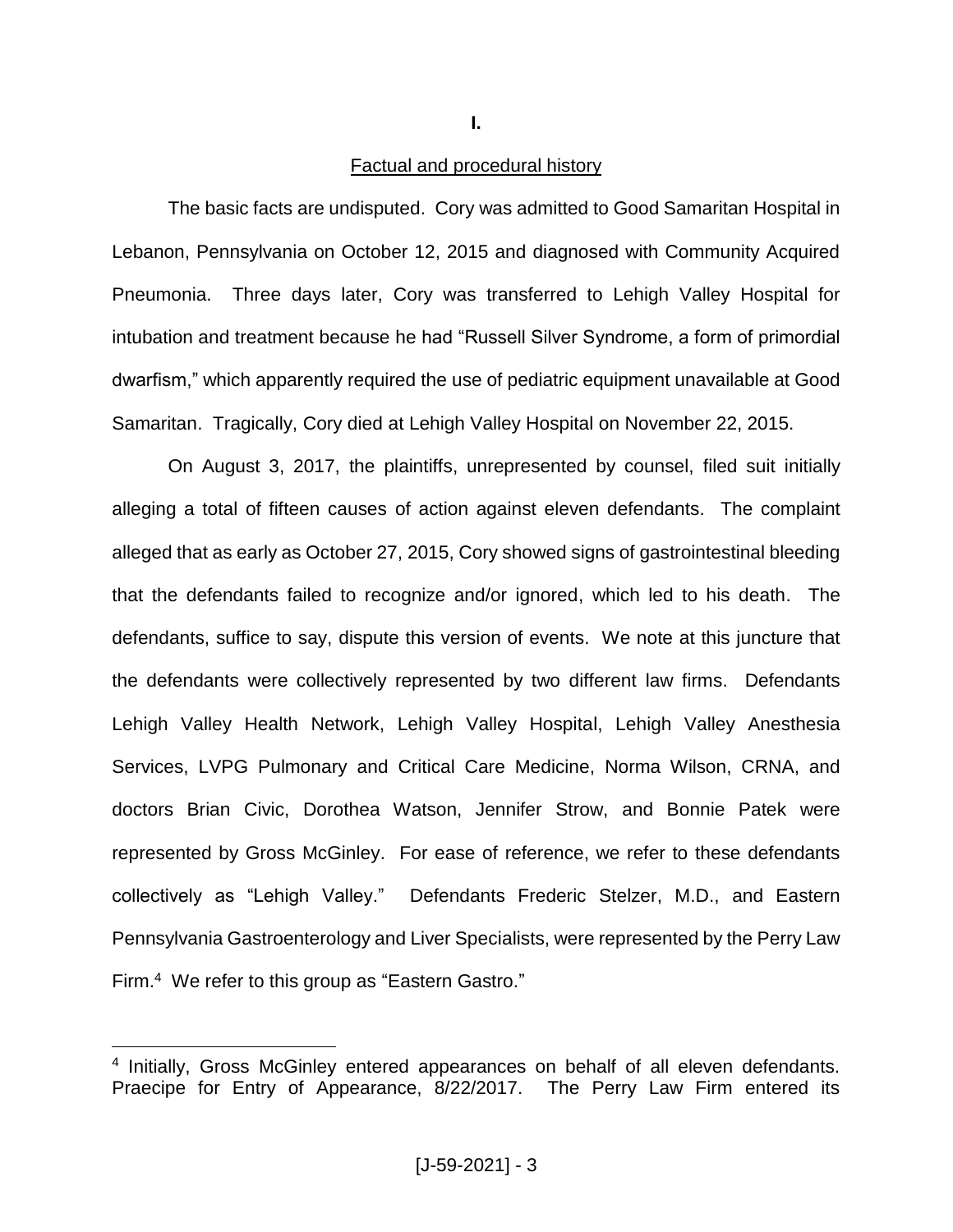As later identified by the Superior Court, an immediate complication with the originating complaint is that Carla and Brenton, who are not licensed attorneys, are permitted only to represent themselves when pursuing their respective wrongful death actions. "Wrongful death damages are established for the purpose of compensating the spouse, children, or parents of a deceased for pecuniary loss they have sustained as a result of the death of the decedent." *Kiser v. Schulte*, 648 A.2d 1, 4 (Pa. 1994) (citations omitted). Survival actions which are brought on behalf of the decedent's estate, however, must be filed through an attorney. Conceptually, the estate itself is the plaintiff and, for largely the same reasons that corporate entities must be represented by a lawyer, an attorney must represent the estate. Further complicating matters, Carla exclusively signed virtually all of Brenton's documents, and therefore acted as an attorney for all three plaintiffs. However, the defendants did not object and the trial court did not raise these issues.

Instead, the defendants raised numerous preliminary objections regarding the plaintiffs' failures to comply with the Rules of Civil Procedure. Pertinent to this appeal, the bulk of the litigation centered on plaintiffs' attempts to comply with a requirement peculiar to professional negligence actions.

# Certificate of Merit litigation

The Rules of Civil Procedure dictate that a Certificate of Merit ("COM") must accompany "any action based upon an allegation that a licensed professional deviated from an acceptable professional standard[.]" Pa.R.C.P. 1042.3(a). The COM "signals to

appearance on the same day. Praecipe for Entry of Appearance, 8/22/2017. Gross McGinley subsequently withdrew its appearances for Frederic Stelzer and Eastern Pennsylvania Gastroenterology and Liver Specialists.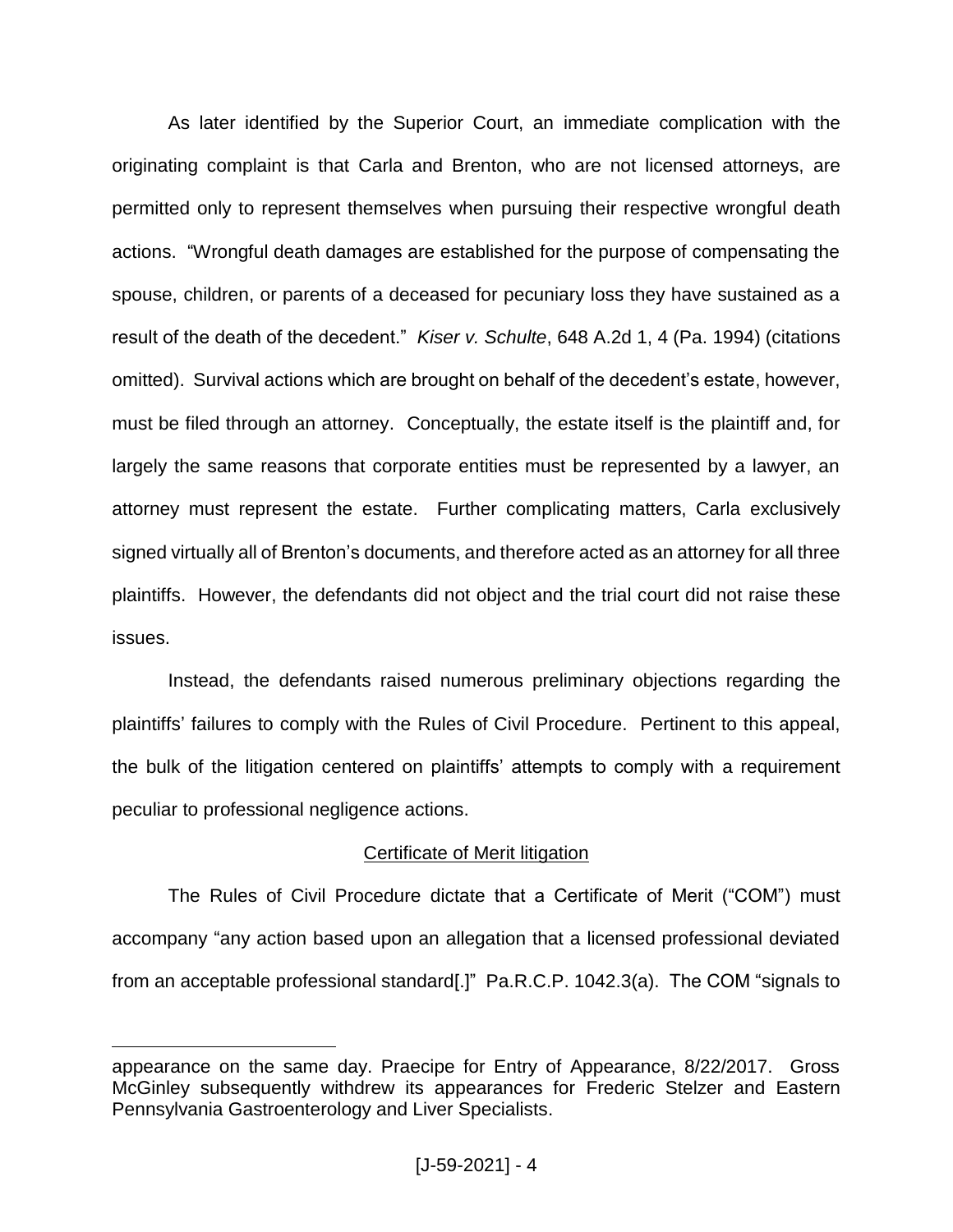the parties and the trial court that the plaintiff is willing to attest to the basis of his malpractice claim; that he is in a position to support the allegations he has made … and that resources will not be wasted if additional pleading and discovery take place." *Womer v. Hilliker*, 908 A.2d 269, 275 (Pa. 2006). That attestation includes a representation that a qualified expert has supplied a written statement. COMs are subject to timing, procedural, and substantive requirements.<sup>5</sup>

# **COM timing litigation**

We begin with the timing. The COM must be attached to the complaint or filed within sixty days after the filing of the complaint. *Id*. The rule permits the court to extend the time as follows:

> (d) The court, upon good cause shown, shall extend the time for filing a certificate of merit for a period not to exceed sixty days. A motion to extend the time for filing a certificate of merit must be filed by the thirtieth day after the filing of a notice of intention to enter judgment of non pros on a professional liability claim under Rule 1042.6(a) or on or before the expiration of the extended time where a court has granted a motion to extend the time to file a certificate of merit, whichever is greater. The filing of a motion to extend tolls the time period within which a certificate of merit must be filed until the court rules upon the motion.

Pa.R.C.P. 1042.3(d). The Note to this Rule states that a court may extend the time as

many times as it wishes, provided that the plaintiff files a timely motion each time and

shows cause. *Id*. at Note.

<sup>&</sup>lt;sup>5</sup> As further discussed in our analysis, pro se plaintiffs, unlike counseled parties, are required to attach to the COM the actual written statement from a qualified expert. While the Bishers did so, the supplied written statement did not use the same language as prescribed by Rule 1042.3. For ease of reference, the use of the acronym COM includes both the certificate and the attached written statement unless the context indicates otherwise.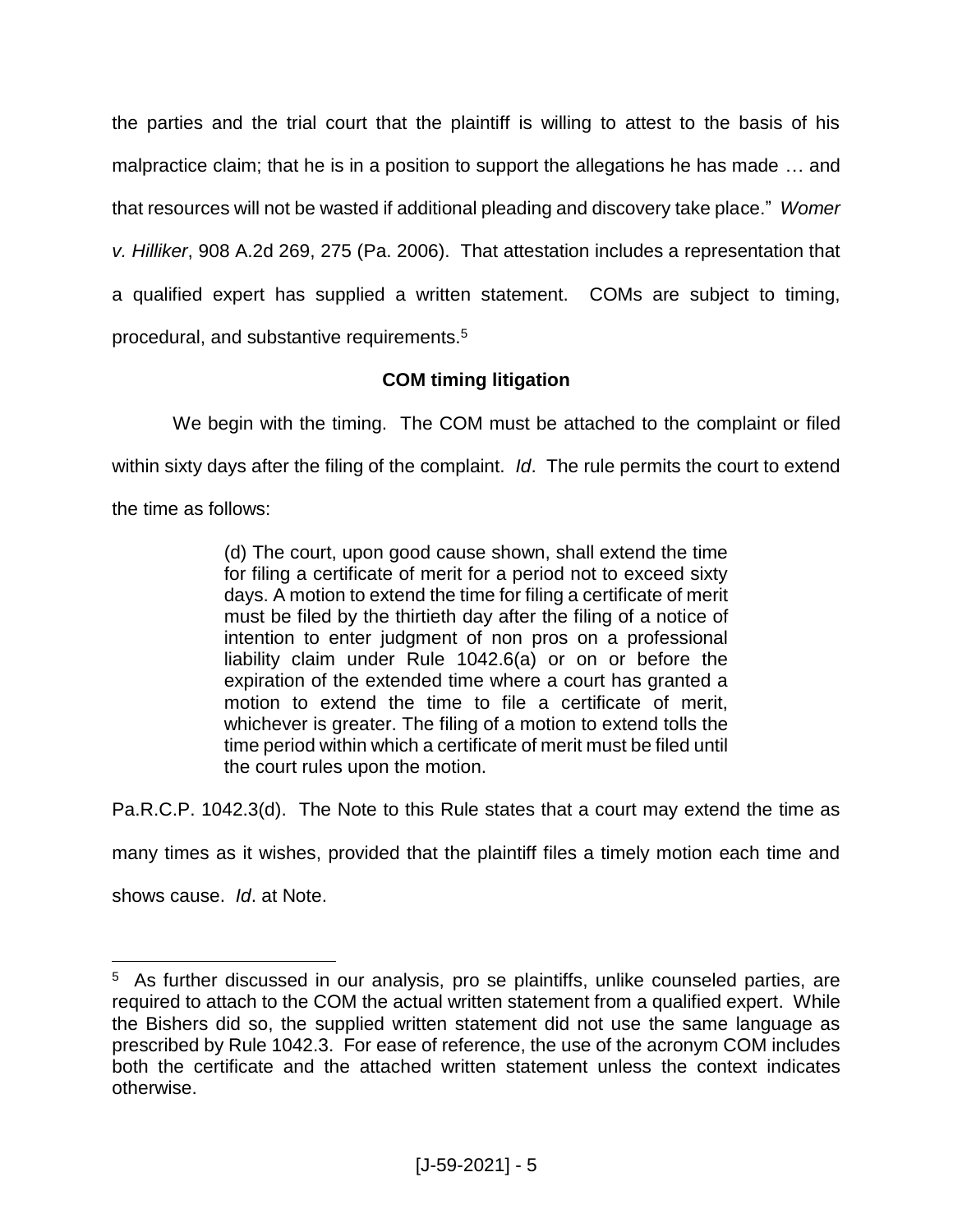As the complaint did not include a COM, on September 5, 2017, Lehigh Valley filed a Notice of Intent to Enter Judgment of Non Pros. *See* Pa.R.C.P. 1042.6, 1042.7. 6 Plaintiffs filed an emergency motion requesting a continuance due to a family emergency. Motion, 9/19/2017. Lehigh Valley objected, arguing that "[t]he only acceptable response would be either the filing of a [COM]" or a motion to extend the time for filing a COM. Brief, 9/28/2017, at 2. They noted that the emergency motion did not indicate that plaintiffs "ever intend to file a [COM] or seek an extension to do so. Plaintiffs appear to seek only to respond, whatever that may mean." *Id*.

Before the court could rule on the emergency motion and the objections, the Bishers filed a joint motion to (1) strike the notice of intent to enter judgment of non pros and (2) have the trial court determine whether a COM was necessary. *See* Pa.R.C.P. 1042.6(c) (authorizing plaintiff to file, in response to a motion seeking judgment of non pros, "a motion seeking a determination by the court as to the necessity of filing a certificate of merit."). In the accompanying brief, the Bishers requested that the court "waive the [COM] requirement." Brief, 10/5/2017, at 4. The Bishers argued that obtaining a COM was financially burdensome and their "inability to obtain and/or pay for it would impede their right of access to courts[.]" *Id*. at 6. Additionally, the Bishers argued that their complaint was not a " 'frivolous claim' that should be weeded from the court docket," as it was supported by twenty-six exhibits and further argued that a COM was not necessary as their negligence theory was in the nature of res ipsa loquitur.

<sup>&</sup>lt;sup>6</sup> Eastern Gastro filed its notice of intent to enter judgment of non pros on September 25, 2017.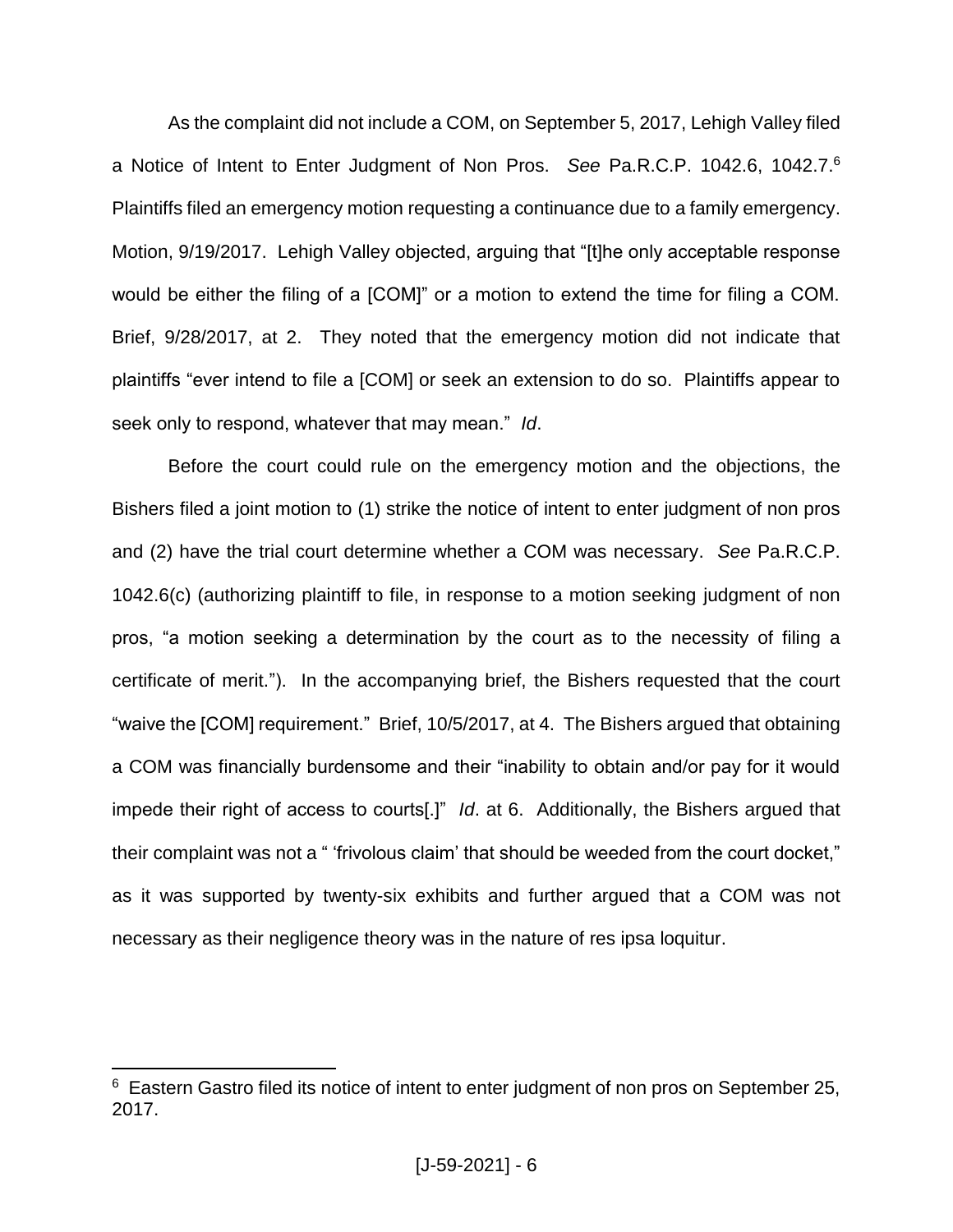That same day, the trial court entered an order denying that motion. In an explanatory footnote, the trial judge acknowledged the difficulties facing pro se litigants and observed that the court could "excuse certain procedural defects," but could not waive the COM requirement. Meanwhile, correctly anticipating that their motion to excuse the COM would be denied, the Bishers filed a contingent motion**<sup>7</sup>** requesting sixty days to file a COM. The trial court responded to the contingent motion by, inter alia, granting the Bishers leave "to file appropriate Certificates of Merit with respect to all Defendants against whom Certificates of Merits must be filed" within sixty days. Order, 10/16/2017. Notwithstanding the ruling that the COM requirement could not be waived or otherwise excused, the Bishers renewed their request to have the trial court determine the necessity of filing a COM. Motion, 12/11/2017. This motion raised new grounds in support, including allegations that (1) the defendants "fraudulently concealed and misrepresented facts in a key medical record" and (2) the defendants "withheld and/or destroyed key video evidence", as well as an assertion that the COM requirement is unconstitutional. In the alternative, the Bishers requested an additional ninety days to file COMs.

The trial court ordered the Bishers to cease filing any further motions to determine the necessity of filing a COM. Order, 2/2/2018. As well, this order reiterated that a COM was necessary "with respect to the professional medical service providers identified as Defendants[.]" *Id*. The trial court ruled that the COM was due within twenty days. *See* Pa.R.C.P. 1042.6(c) ("If it is determined that a certificate of merit is required, the plaintiff

 $7$  The chronological asymmetry stems from the fact that the Bishers are Wisconsin residents and materials were mailed to their home.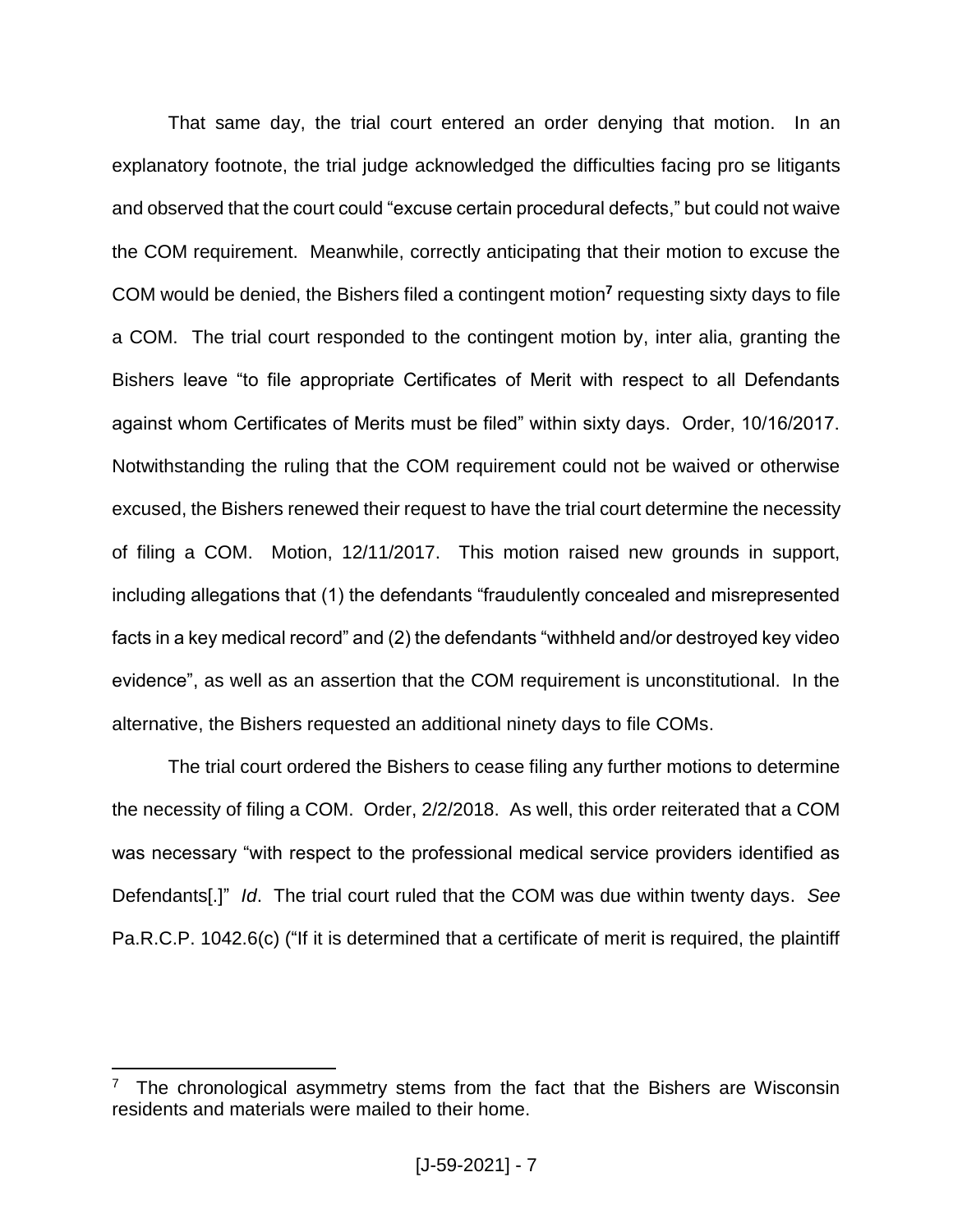must file the certificate within twenty days of entry of the court order on the docket or the original time period, whichever is later.").

On February 22, 2018, the Bishers filed a single COM (hereinafter "original COM") with an attached one-and-one-half page written statement from Marvin Ament, M.D., a board-certified adult and pediatric gastroenterologist. As relevant to the ensuing litigation, Dr. Ament's attached statement related that he was asked "to determine whether there was sufficient merit to consider the case for malpractice." Exhibit to original COM at 1. The statement related that Cory "warranted an esophagogastroduodenoscopy to determine the cause of his bleeding." *Id*. That procedure was not done "because the physicians and gastroenterologists caring for him thought there was nothing to be learned by doing an endoscopy and felt his treatment with proton-pump inhibitors was sufficient." *Id*. That "was a grave error" because, had the endoscopy been performed "and a specific bleeding lesion found, it could have been treated" and the bleeding stopped. Dr. Ament stated that the failure to perform the endoscopy "was a major contributing factor in [Cory's] death," and that the failure to treat "was responsible for his death." *Id*. at 2.

#### **COM substantive litigation**

The litigation then shifted to whether the COMs and the accompanying statement were substantively sufficient. Lehigh Valley filed a motion to strike, identifying two flaws in the original COM. The first was that the Bishers had filed only one COM, but the Rule requires a separate COM "as to each licensed professional against whom a claim is asserted." Pa.R.C.P. 1042.3(b)(1). Second, Lehigh Valley questioned whether Dr. Ament was an "appropriate licensed professional" as contemplated by the Rule with respect to Dr. Civic, Dr. Watson, and Dr. Strow, all of whom are "Board Certified in Internal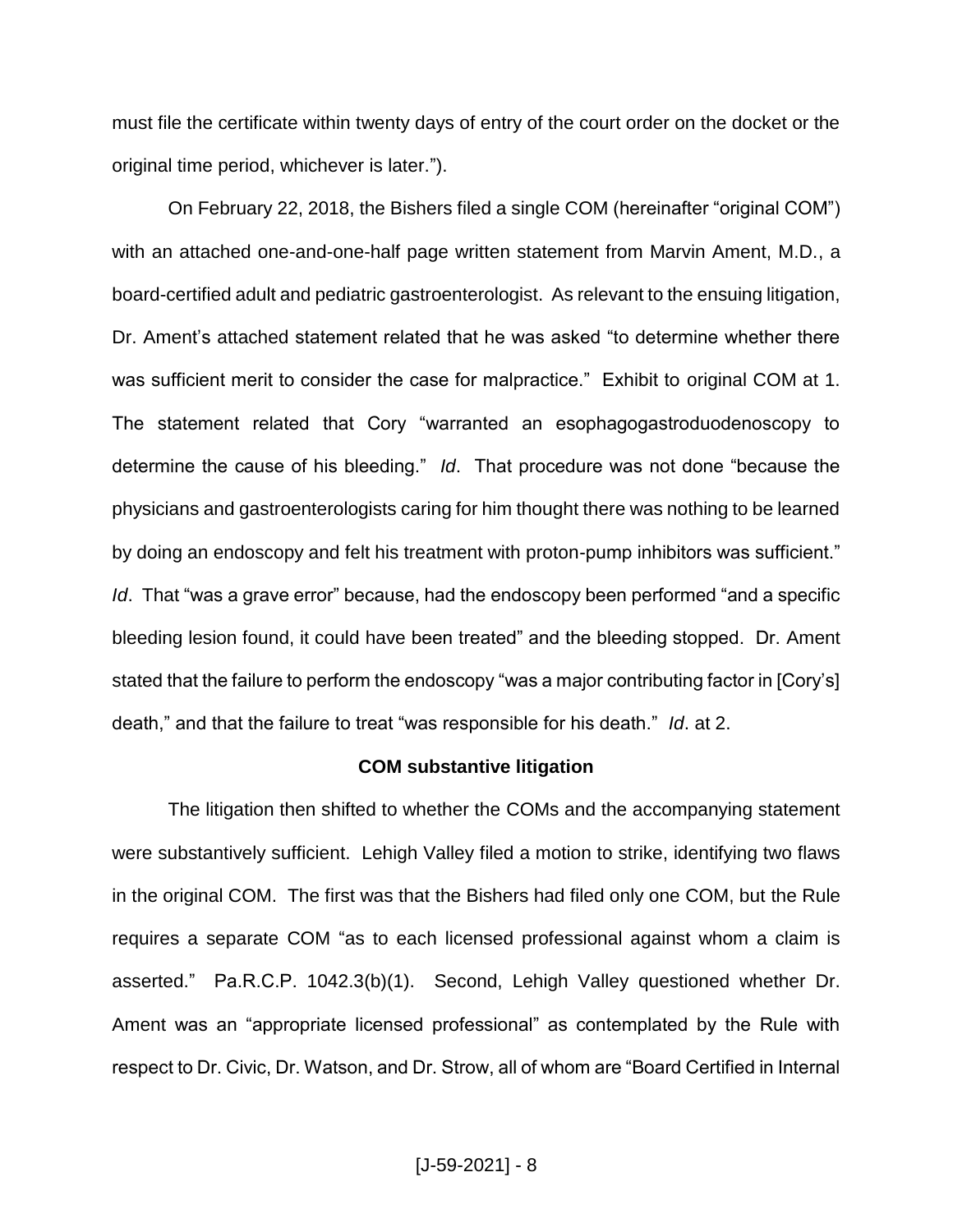Medicine with Board Certifications in the Subspecialties of Pulmonary Disease and Critical Care Medicine." Brief in Support of Motion to Strike, 2/26/2018, at 4. Similarly, Norma Wilson is a certified registered nurse anesthetist and Dr. Patek was a resident physician at the time of Cory's death. "As Dr. Ament is board-certified in a completely different subspeciality than named Defendants, the written statement submitted with Plaintiffs' [COM] is insufficient[.]" Motion to Strike, 2/26/2018, at 5.

The trial court granted Lehigh Valley's motions in part, striking with prejudice the original COM as to doctors Brian Civic, Dorothea Watson, Jennifer Strow, and Nurse Wilson. The court agreed that Dr. Ament was not qualified to render an opinion as to those individuals because they were board-certified in different specialties. With respect to the remaining Lehigh Valley defendants, the trial court denied the motion to strike the COM as to Dr. Patek. The trial court noted that "Dr. Stelzer did not file a motion seeking to strike Plaintiffs' Certificate of Merit." Trial Court Order, 3/22/2018, at 3 n.2. Nevertheless, the trial court struck the COM as to Dr. Stelzer without prejudice on the basis it was not individually filed and thus "does not indicate that any specific Defendant breached the applicable standard of care about which Dr. Ament is qualified to opine." *Id*.

The Bishers then filed amended individual COMs for two named defendants and three corporate entities: Dr. Stelzer, Eastern Pennsylvania Gastroenterology and Liver Specialists, Dr. Patek, Lehigh Valley Health Network, and Lehigh Valley Hospital.<sup>8</sup> Each COM was accompanied by a revised (and identical) written statement by Dr. Ament. In

<sup>&</sup>lt;sup>8</sup> Lehigh Valley filed a praecipe for entry of judgment of non pros as to defendants Brian Civic, Dorothea Watson, Jennifer Strow, and Norma Wilson. The Bishers did not respond. Additionally, separate COMs were not filed against the remaining defendants.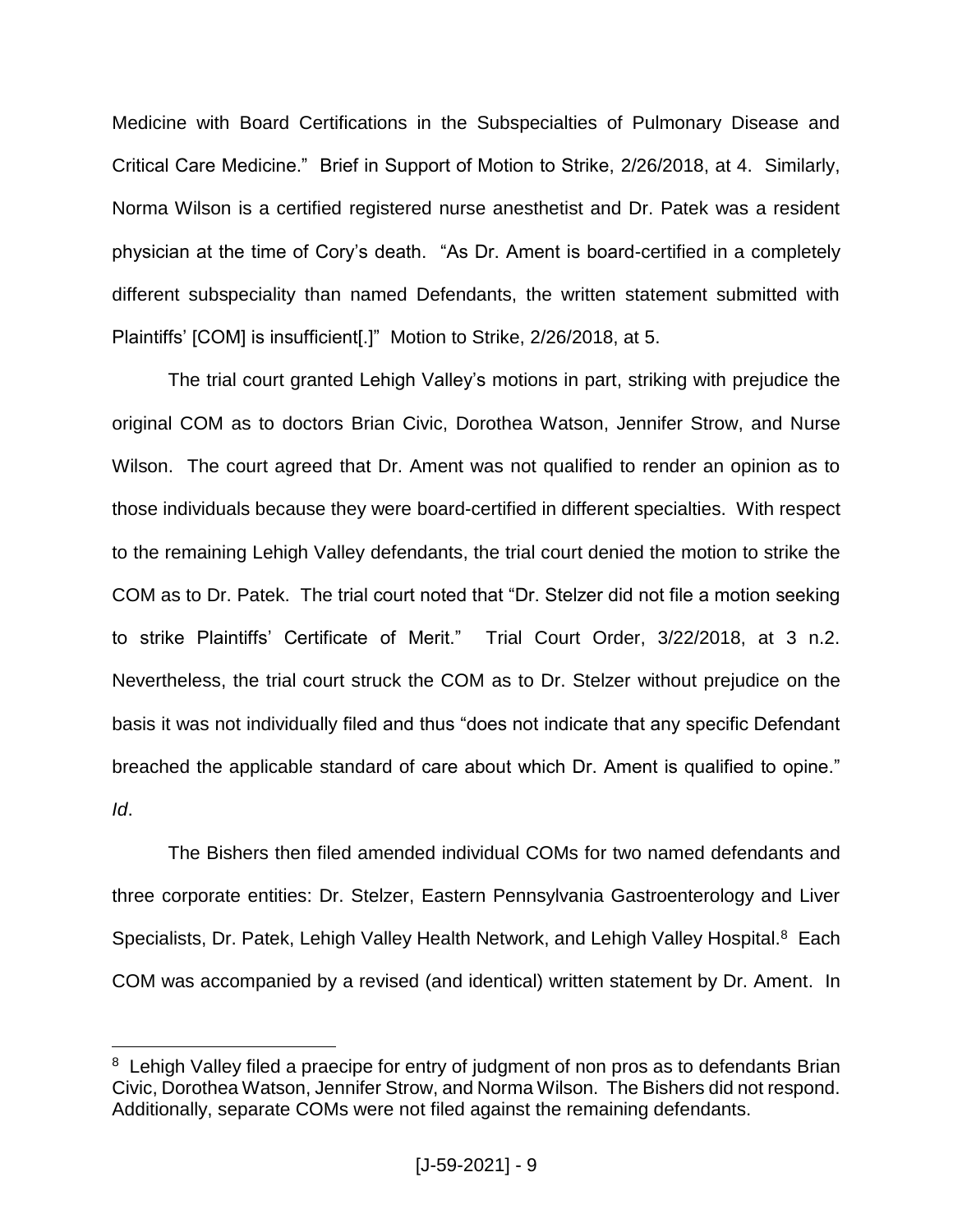relevant part, the written statement faulted "Dr. Frederic Stelzer and the Eastern Pennsylvania Gastroenterology and Liver Specialists" for failing to "initiate endoscopy early as they should have when they saw" Cory's condition. This condition "worsened when a resident and certified registered nurse anesthesiologist intubated him at the bedside causing a 'massive aspiration' of gastric contents." Addressing the Lehigh Valley defendants, they "are the medical entities that were involved in providing the care for Cory Bisher. They needed to have protocols in place to deal with gastrointestinal hemorrhage and alternative chain of commands if things do not go well." Dr. Ament's statement included a series of rhetorical questions implicating the standard of care. The statement concluded: "These are all of the reasons why this case merits evaluation for malpractice."

Eastern Gastro filed a motion to strike, arguing that the amended COMs were still defective. Eastern Gastro averred that the amended statement only faulted the Eastern Gastro defendants for not initiating endoscopy early enough, but Dr. Ament did not claim this constituted a breach of the standard of care. He did not state that this failure caused the harm, as Dr. Ament did not directly attribute Cory's degrading condition and ultimate death to the failure to perform an endoscopy. Nor did the phrases "standard of care," "acceptable professional standards," or "acceptably equivalent phrases" appear in the statement. Instead, Dr. Ament merely concluded that the case warrants "evaluation," which is not the same as the "reasonable probability" demanded by the Rule. Alternatively, Eastern Gastro contended that Dr. Ament, "a pediatric gastroenterologist, is not qualified to offer standard of care criticisms of an adult gastroenterologist[.]" Motion to Strike, 4/25/2018, at 3-5.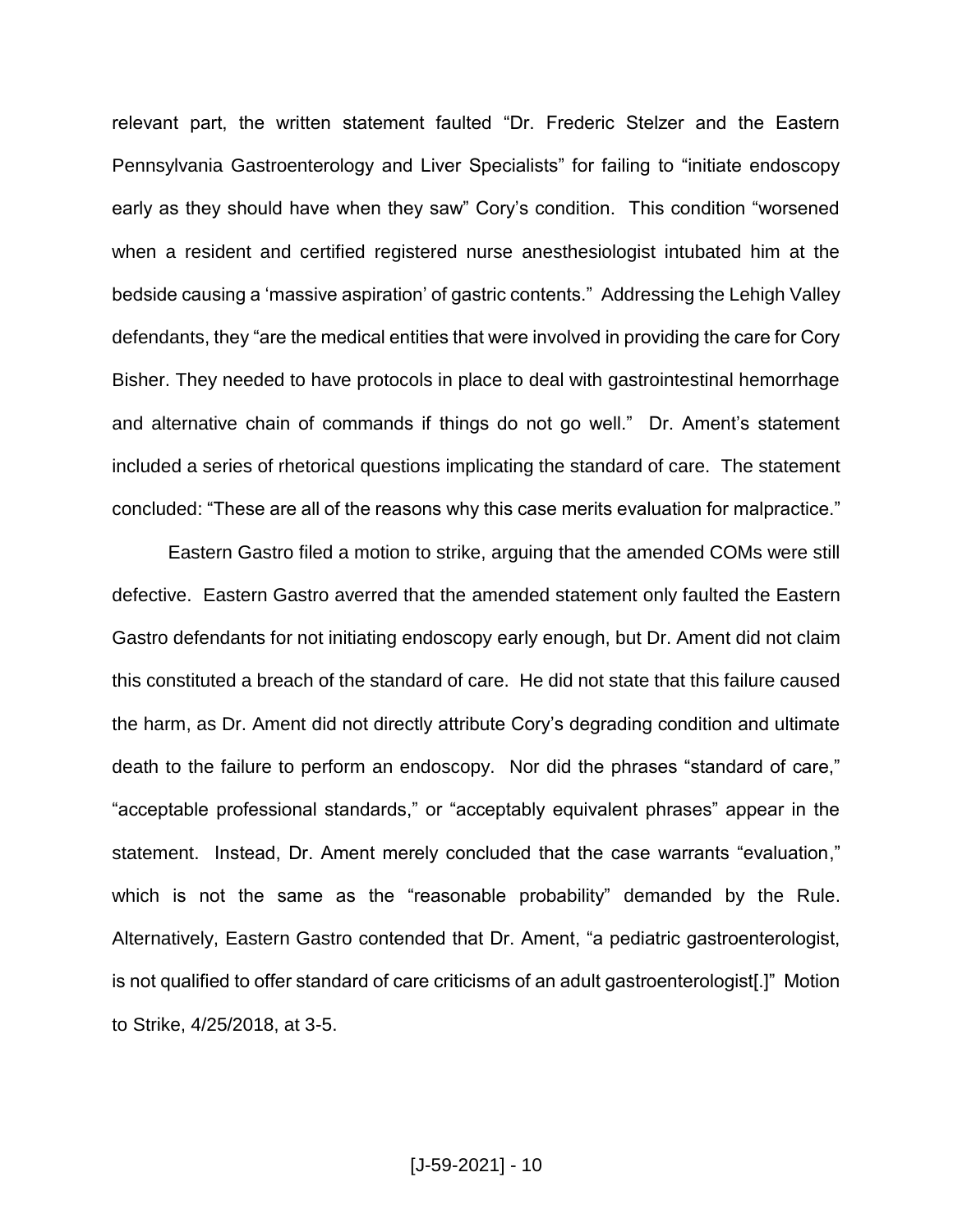The Bishers responded by filing on May 5, 2018 a "Praecipe to Attach Curriculum Vitae" for Dr. Ament (a seventy-seven page document) and a "Praecipe to substitute" the written statement. The latter filing substituted Dr. Patek's name for the unnamed "resident," and replaced the "merits evaluation" language with the following: "There exists a reasonable probability and degree of medical certainty that the Defendants breached the appropriate standard of care, and that this breach was a cause in bringing about the harm to Cory Bisher." *See* Praecipe to Substitute/Replace Expert Statement in Certificate of Merit for Defendant, 5/5/2018, at 2 (hereinafter "final COM").

On June 11, 2018, the trial court issued an order and accompanying memorandum for each group of defendants. Addressing Eastern Gastro's preliminary objections, the court sustained in part and overruled in part. The Bishers were granted leave to file an amended complaint within twenty days. This order also struck the certificates of merit for both Eastern Gastro defendants. The court determined that Dr. Ament's "very impressive career in pediatric gastroenterology" does not permit him to offer an expert opinion regarding an adult gastroenterologist. The court separately addressed whether the COMs remained substantively deficient. The judge acknowledged that "[t]he third amended letter appears to include the requisite language … to state an opinion that a reasonable probability exists that the care exercised in the treatment of the decedent fell outside acceptable professional standards, and that such conduct was a cause in bringing about the harm," but this statement was a mere summary that "fails to identity the specific actions of Dr. Stelzer or EPGLS which breached the appropriate standard of care that led to Bisher's death." Memorandum Opinion, 6/11/2018, at 15.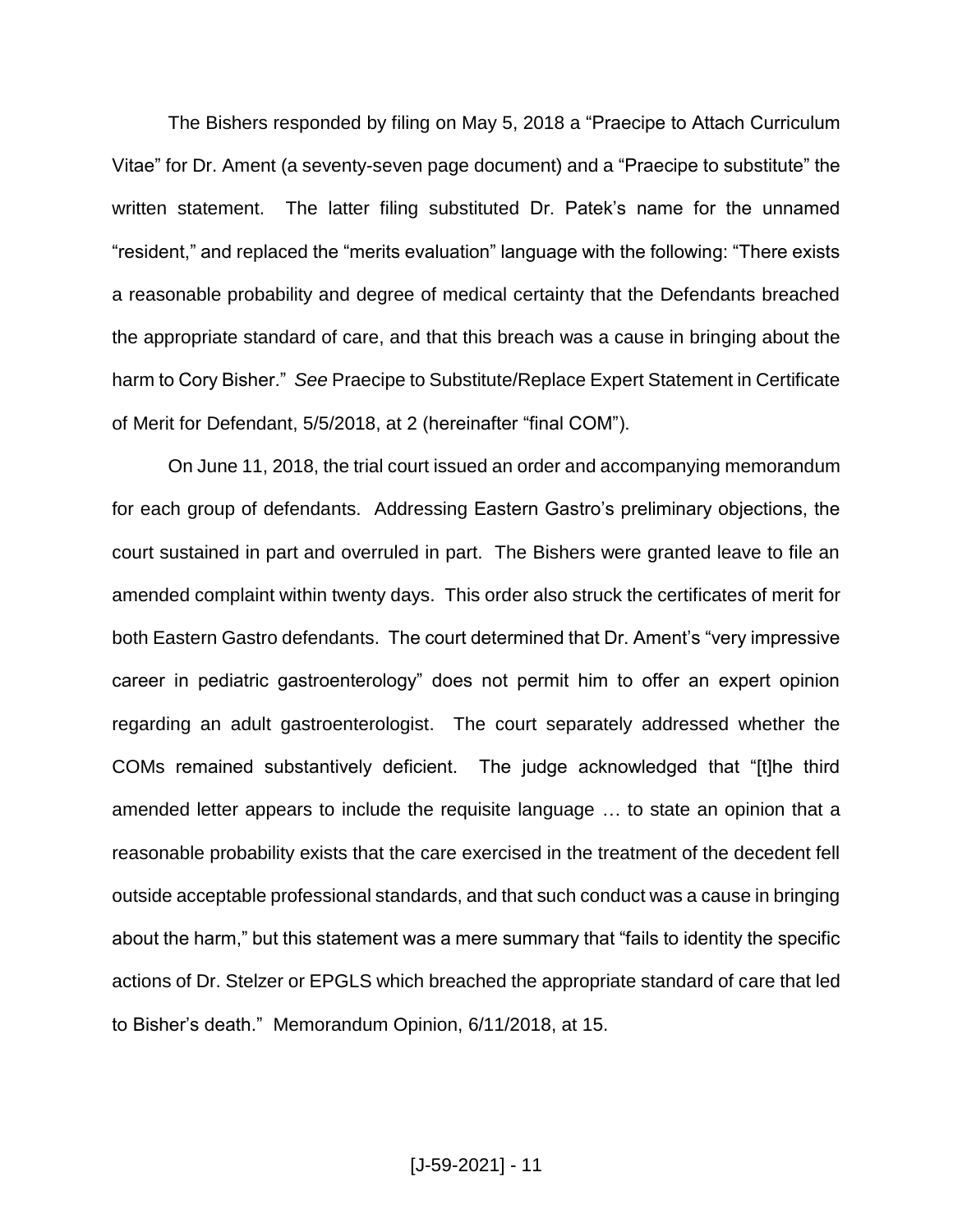The trial court separately issued an order sustaining Lehigh Valley's preliminary objections in the nature of a demurrer and dismissed the complaint against all Lehigh Valley defendants with prejudice. This opinion recognized that Lehigh Valley "ha[s] not filed any responsive pleadings to these praecipes to amend or substitute the previous certificates of merit," Trial Court Opinion, 6/11/2018, at 12. The trial court largely applied the same analysis set forth above, and added that Dr. Ament "is a pediatric gastroenterologist attempting to offer an opinion as to Dr. Patek, a medical resident who performed an intubation." *Id*. at 14.

The Bishers filed an amended complaint against the Eastern Gastro defendants, which was dismissed on September 5, 2018.

# Superior Court

The Bishers timely appealed.<sup>9</sup> The Superior Court, sua sponte, took notice of the previously discussed unauthorized practice of law issue and issued a rule to show cause directing Carla Bisher "to notify this Court within ten days whether she is licensed to practice law in Pennsylvania on behalf of the other appellants." Order, 10/15/2018. Carla responded that she is not a lawyer but averred that Brenton granted her a limited power of attorney which she believed authorized her to act on his behalf in this matter. As to Cory's estate, Carla attached a "short certificate" issued by the Court of Common Pleas of Northampton County Register of Wills, naming Carla as administrator of the Estate. The Superior Court entered an order prohibiting Carla from acting on behalf of both

 $9$  The Superior Court determined that the June 11, 2018 order, while final as to the Lehigh Valley defendants, did not end the case as to all defendants since the Bishers were given an opportunity to amend the complaint against Eastern Gastro defendants. There was no final appealable order until the amended complaint was dismissed on September 5, 2018.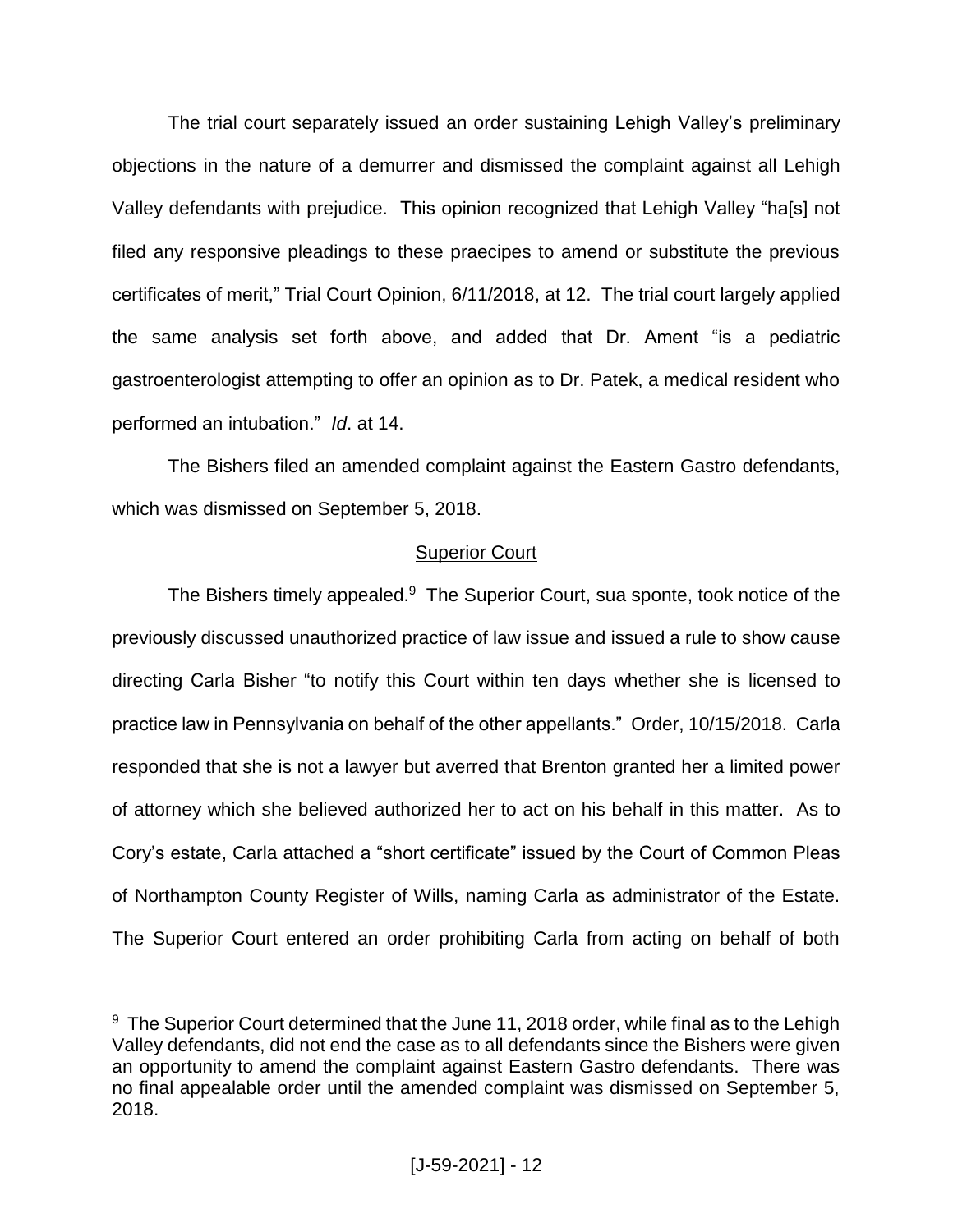Brenton and the Estate. The court also ordered Carla "to retain counsel on behalf of the Estate," and directed counsel to enter an appearance within thirty days. Counsel entered an appearance and the Superior Court discharged its rule to show cause, informing the parties that the merits panel could address the issue.

In a split unpublished memorandum decision, the Superior Court held that it lacked subject-matter jurisdiction over the appeal and quashed. Judge Olson, joined by President Judge Emeritus Ford Elliot, separated each parent's wrongful death claims from the Estate claims for analysis. Regarding the Estate, the panel asserted that "whether a non-attorney's actions constitute the unauthorized practice of law implicates a trial court's jurisdiction over a particular matter." *Bisher v. Lehigh Valley Health Network, Inc.*, 237 A.3d 1091, 2020 WL 3542237, at \*5 (Pa. Super. June 30, 2020), *appeal granted*, 251 A.3d 779 (Pa. 2021). The only case cited in support for this proposition was *David R. Nicholson, Builder, LLC v. Jablonski*, 163 A.3d 1048, 1056 (Pa. Super. 2017), wherein the Superior Court held that David Nicholson, the sole member of a LLC, was not authorized to litigate on behalf of said LLC as he was not a licensed attorney. The *Jablonski* panel concluded that the trial court lacked jurisdiction. Extending that logic to a non-attorney attempting to represent the Estate, the Superior Court concluded that all filings on behalf of the Estate were legal nullities, void ab initio. Because the trial court lacked subject-matter jurisdiction over the Estate claims, it followed that the Superior Court also lacked jurisdiction.

Turning to the claims that could be pursued pro se by the Bishers, the Superior Court concluded that those claims were also legal nullities, albeit for a different reason. "A complaint is a legal nullity, void *ab initio*, when the complaint is not signed by the *pro*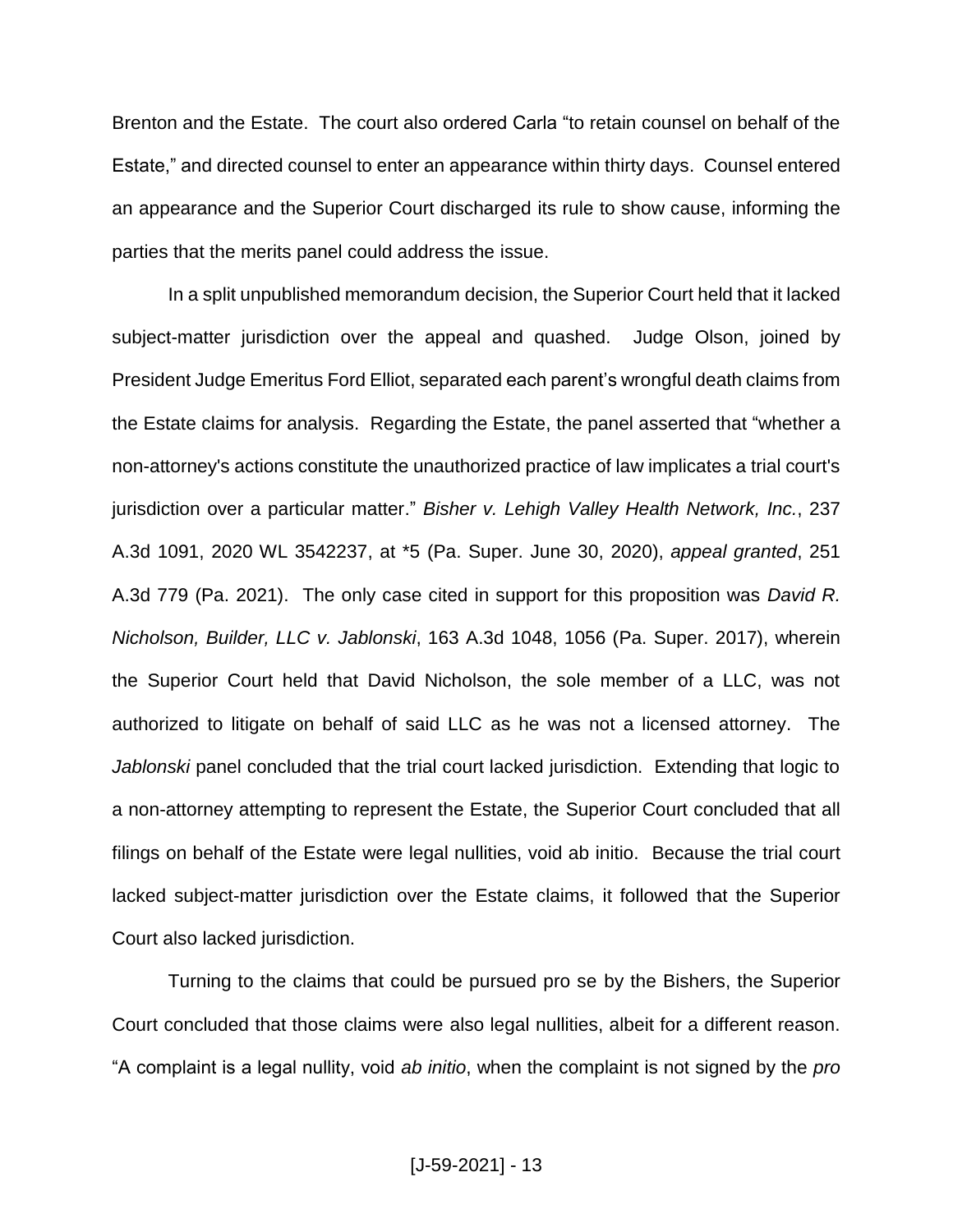*se* plaintiff and fails to include the essential verification statement signed by the plaintiff." 2020 WL 3542237, at \*7 (citing *Atl. Credit and Fin., Inc. v. Giuliana*, 829 A.2d 340, 344 (Pa. Super. 2003)). Although both Bishers individually signed the complaint, "a review of the complaint demonstrates it does not contain the necessary and essential verification statement signed by both of the *pro se* individuals." *Id*. Without that verification, the complaint "was nothing more than a narration of events and a legal nullity, void *ab initio*, as to the *pro se* individuals, Brenton Bisher and Carla Bisher. Consequently, the trial court was without jurisdiction over the matter as it pertained to Brenton Bisher and Carla Bisher, as individuals." *Id*. Alternatively, the Superior Court observed that even if the complaint itself were verified, "the complaint and amended complaint were the only documents in the case that were signed by both *pro se* individuals." *Id*. at \*8. As Carla was not permitted to sign Brenton's filings, anything signed by Carla constituted the unauthorized practice of law.

As a third alternative basis for its decision, the majority agreed with the trial court that the COMs filed by Carla were insufficient as a matter of law and adopted that portion of the trial court opinion as its own.

The Honorable Mary Jane Bowes filed a dissent. She agreed that the Bishers engaged in the unauthorized practice of law with respect to the Estate. However, in the dissent's view "an action commenced through the unauthorized practice of law is merely voidable." *Id*. at \*14 (Bowes, J., dissenting). Judge Bowes pointed out that in several Superior Court cases involving pleadings that were defective due to the lack of an attorney the parties were given an opportunity to amend. Judge Bowes determined that the voidable nature of this error meant that "the pro se litigant should be advised of the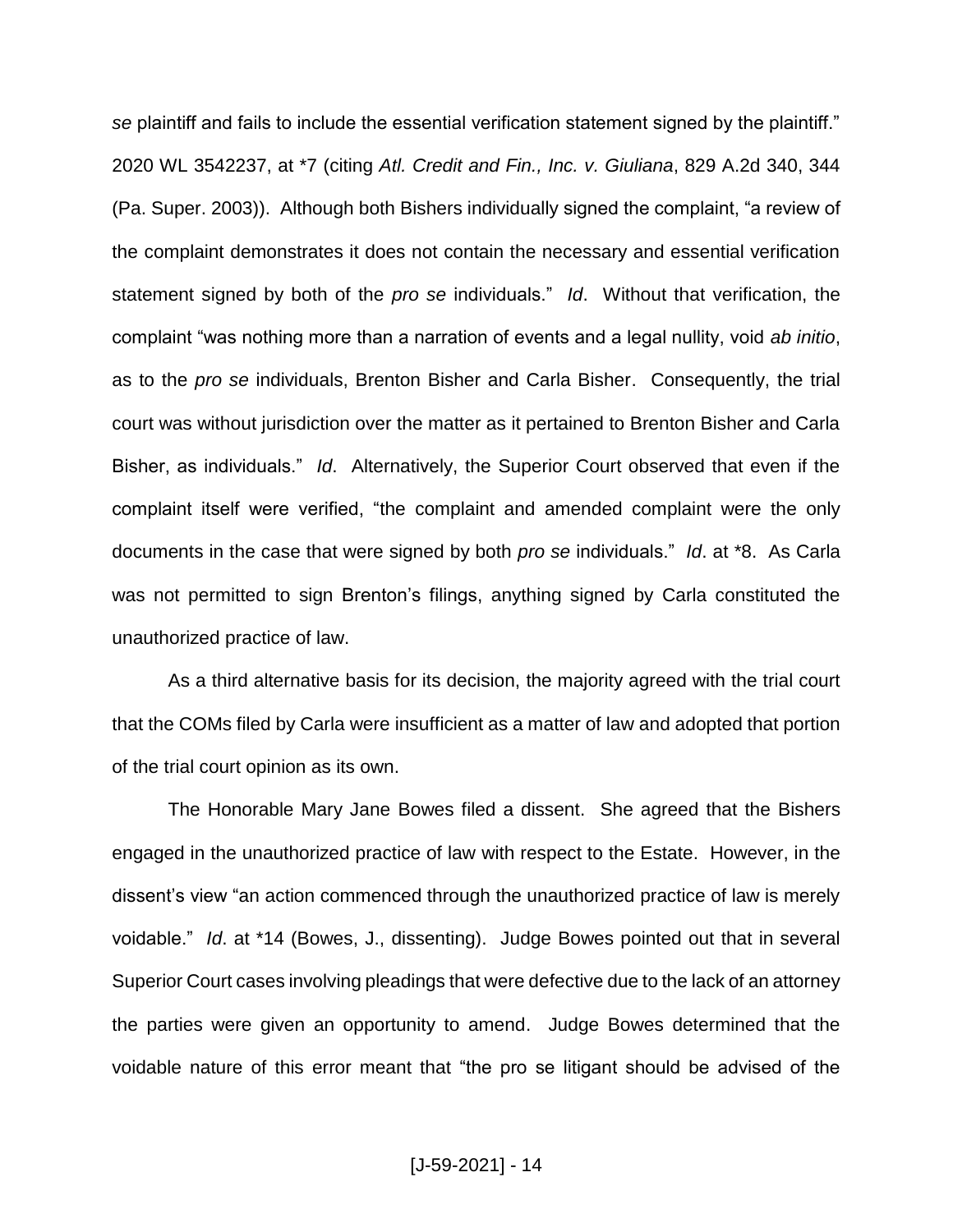problem and afforded the opportunity to obtain counsel." *Id*. In support, the dissent cited *Norman v. Temple University Health System*, 208 A.3d 1115 (Pa. Super. 2019), wherein the non-attorney administrator of an estate filed pro se a medical malpractice complaint. The trial court noticed the unauthorized practice of law issue and stayed the case for sixty days so the plaintiff could obtain counsel. The plaintiff failed to do so and the case was dismissed. Judge Bowes pointed out that following plaintiff's appeal, the Superior Court did not quash for lack of jurisdiction but instead affirmed the order that dismissed the complaint after the plaintiff failed to obtain counsel. Therefore, *Norman* implicitly recognized that a trial court has discretion to permit amendment.

Regarding *Jablonski*, Judge Bowes acknowledged that the Superior Court had considered the defect jurisdictional. However, "*Jablonski* involved a layperson nonparty's filing of a complaint on behalf of an LLC, not an estate representative filing a *pro se* complaint." 2020 WL 3542237, at \*14 n.5 (Bowes, J., dissenting).This distinction was significant because "the Bishers … are the proper parties to bring the instant survival and wrongful death actions. Therefore, this is not an instance where a complaint is wholly without effect for want of a competent legal party." *Id*. at \*12 n.3 (citations omitted). Additionally, *Norman*, a case involving an estate, post-dated *Jablonski* and controlled.

Judge Bowes separately disagreed with the majority's conclusion that pleading defects deprive the trial court of subject-matter jurisdiction. The dissent observed that a failure to challenge verification is waivable and the claim could not be raised sua sponte.

Simultaneously, Judge Bowes agreed with the majority that the unauthorized practice of law issue implicated the trial court's subject-matter jurisdiction and agreed that any merits-based determinations were void. "I would hold that the trial court did not have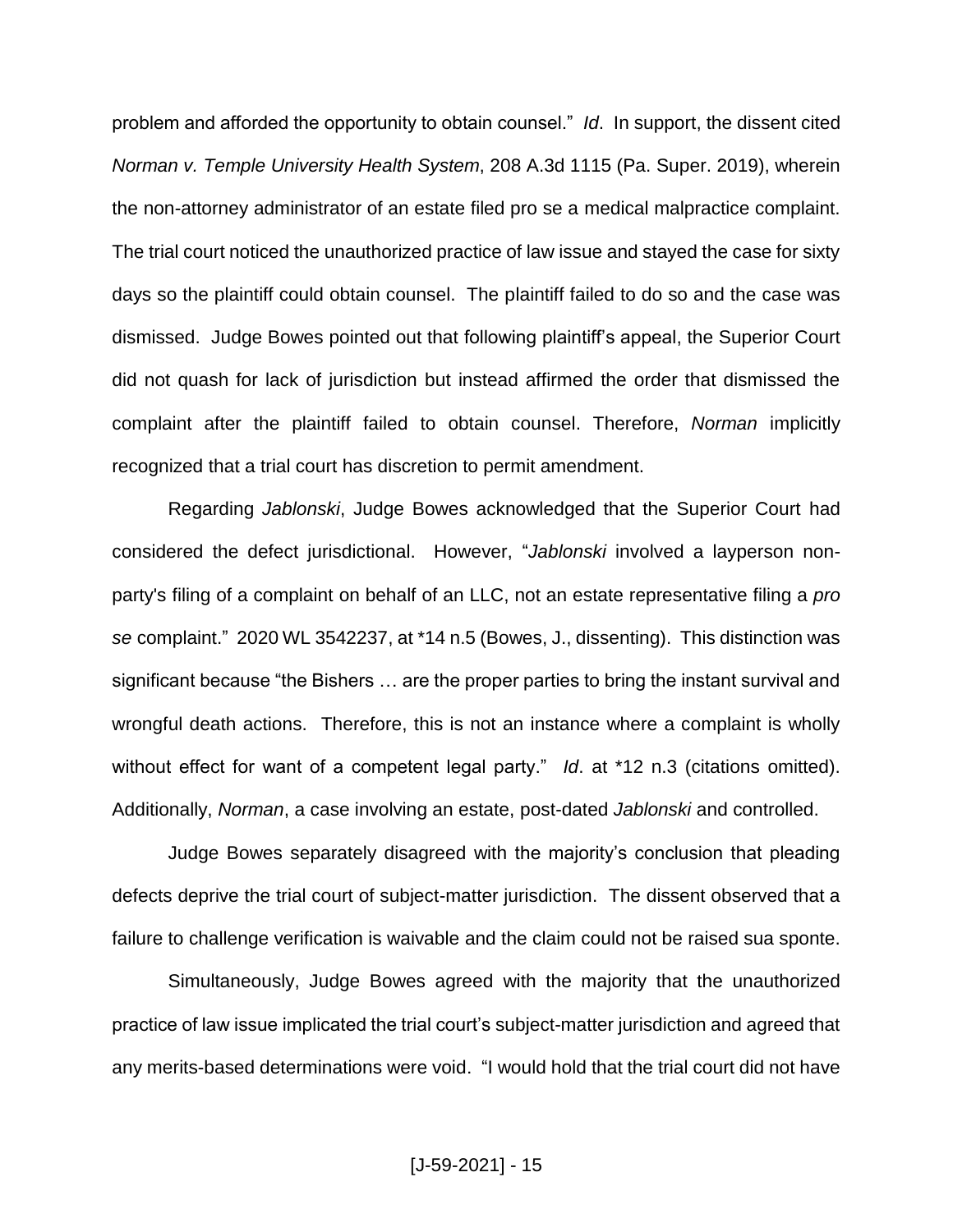jurisdiction to entertain the merits of the pending action, and, thus, all of its orders concerning the merits of the Bishers' claims are void." *Id*. at \*14. Judge Bowes would

have remanded the case to permit an amended complaint within sixty days.

We granted allowance of appeal on the following issues:

(1) Did the Superior Court err in quashing Petitioners' appeal based upon the Superior Court's finding that it lacked jurisdiction to hear the appeal as it relates to the Estate of Cory Allen Bisher because the Estate's Complaint was void *ab initio*, where the trial court permitted a non-attorney to represent the Estate until the statute of limitations had expired?

(2) Did the Superior Court err in quashing Petitioners' appeal based upon the Superior Court's holding that it lacked jurisdiction to hear the appeal as it relates to *pro se* litigants Carla Bisher and Brenton Bisher because of an improper verification, an issue raised *sua sponte* by the Superior Court?

(3) Did the Superior Court err in ruling that the Certificates of Merit at issue in the instant case were deficient where the Certificates of Merit met the legal requirements of Pa.R.C.P. 1042.3 and the MCARE Act?

*Bisher v. Lehigh Valley Health Network, Inc.*, 251 A.3d 779 (Pa. 2021) (per curiam).

# **II.**

# **Parties' Arguments**

# The Bishers

The Bishers concede that Carla was not authorized to bring the Estate claims but

argues that the court still had subject-matter jurisdiction over those claims. They believe

that the Superior Court's " 'nullity' rule is contrary to Pennsylvania law." Bishers' Brief at

21.While this issue is one of first impression for this Court, both the Superior and

Commonwealth Courts have embraced the view that pleadings deemed defective due to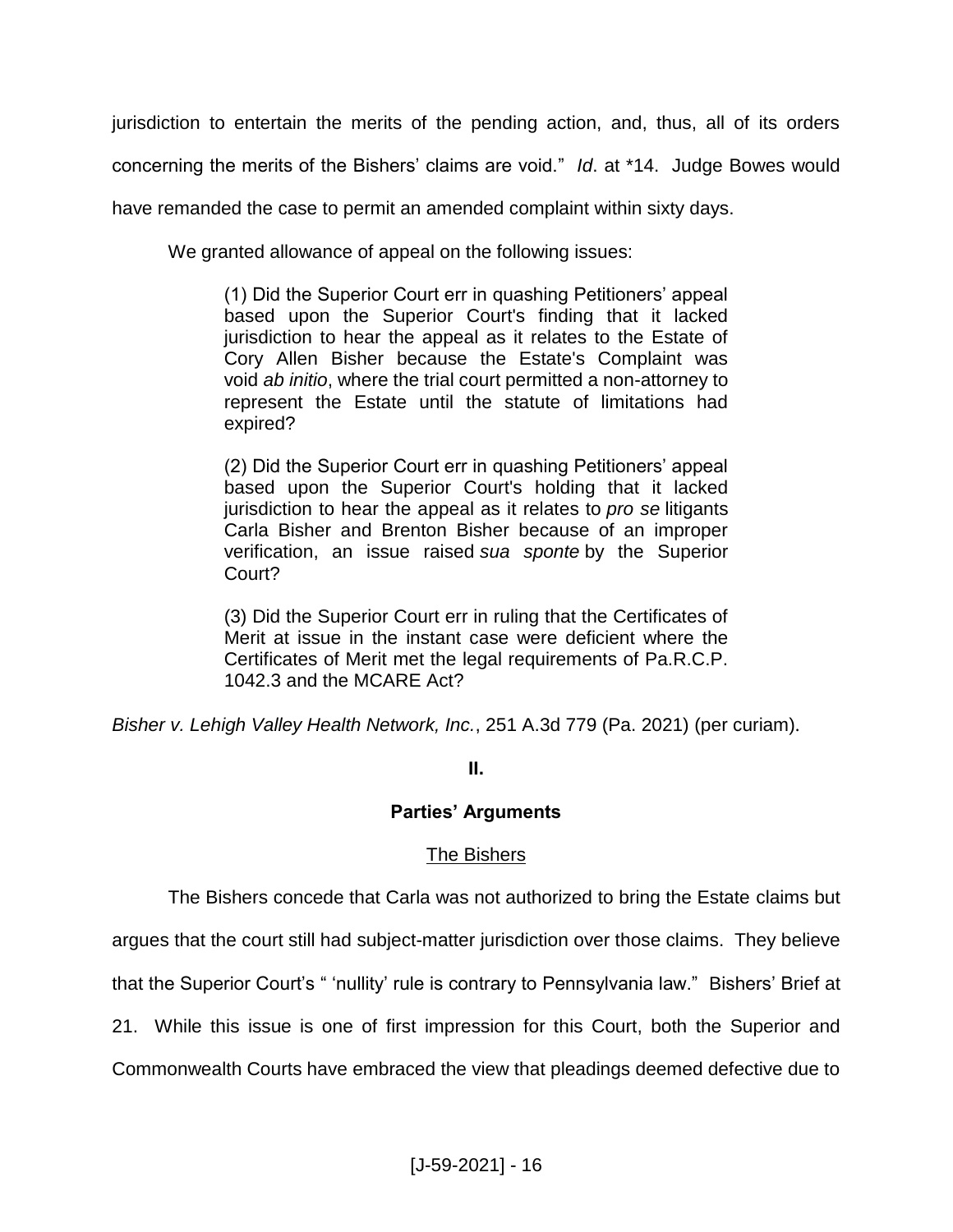the participation of a non-attorney constitute curable defects. *See Norman*, 208 A.3d 1115*; In re Rowley*, 84 A.3d 337 (Pa. Commw. 2014) (trial court held that estate must be represented by attorney and allowed administrator sixty days to retain counsel; litigant appealed that collateral order and Commonwealth Court affirmed and remanded). Echoing Judge Bowes' dissent, the Bishers argue that if a trial court lacks subject-matter jurisdiction in such circumstances, then the trial court has no discretion whatsoever to do anything other than declare the pleadings void ab initio.

The Bishers cite persuasive authority from other jurisdictions embracing the voidable approach. They acknowledge that a number of jurisdictions deem uncounseled pleadings void ab initio but describe that number as a minority; moreover, they characterize those decisions as being founded on (1) policy rationales surrounding the unauthorized practice of law or (2) "arguably hyper-technical interpretations of their rules of practice[.]" Bishers' Brief at 28. Comparatively, the Pennsylvania Rules of Civil Procedure dictate that the rules shall be liberally construed and errors or defects which do not affect substantial rights may be disregarded. *See* Pa.R.C.P. 126. The Bishers also cite conceptual conflicts that arise from strict adherence to the void ab initio approach. For example, if a plaintiff were to sue a corporation and a non-attorney appeared to defend, the nullity approach would dictate that any judgments entered simply did not exist.The Bishers stress that the trial court had jurisdiction over the entire pleading, and the fact that Carla was unauthorized to proceed on some of the claims raised within that complaint is of no moment for jurisdictional purposes.

Addressing the Superior Court's conclusion that the pro se claims were void ab initio due to the lack of a signature on the verification, the foregoing arguments equally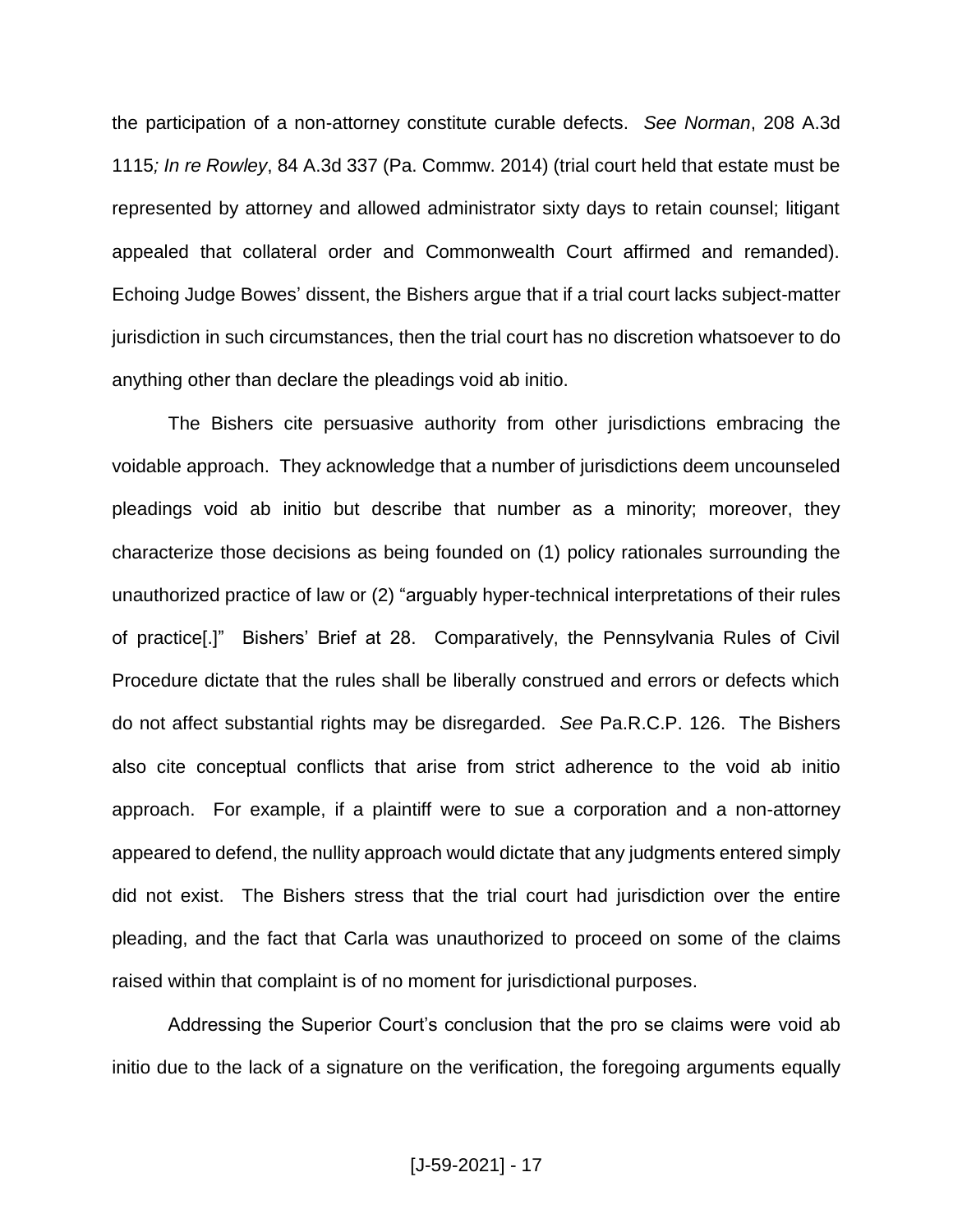apply. Additionally, the Superior Court's decision in *Monroe Contract Corp. v. Harrison Square, Inc.*, 405 A.2d 954, 959 (Pa. Super 1979), recognized that the lack of a signature does not implicate subject-matter jurisdiction. Therefore, the Superior Court inappropriately acted as advocates for the defendants by raising this matter sua sponte. The lack of a signature is a pleading defect that must be raised or it is waived on appeal.

Turning to the COM issue, the Bishers maintain that the final COMs complied with the applicable Rule and that the trial court should be reversed. The Bishers point out that both Dr. Ament and Dr. Stelzer are board certified in the field of adult gastroenterology. Thus, he is clearly authorized to offer an opinion regarding Dr. Stelzer. Regarding Dr. Patek, the Bishers cite *Campbell v. Attanasio*, 862 A.2d 1282 (Pa. Super. 2004), which held that residents cannot be deemed a specialist and thus Dr. Ament is qualified to offer an opinion on her care. For the corporate defendants, the Bishers assert that the COMs adequately apprised the defendants of their claims. Finally, the Bishers claim that the Rule does not require the written statement to particularly identify any particular acts or omissions by individual defendants. The filing of a COM as to each individual defendant in combination with Dr. Ament's written statement satisfied the Rule's requirements.

#### Eastern Gastro

Eastern Gastro observes that the Bishers have not articulated a consistent position on the threshold question of whether the trial court had subject-matter jurisdiction of the Estate claims as well as Brenton's claims. Indeed, "it was the [Bishers] who first argued that the trial court lacked jurisdiction over the claims brought by Brenton Bisher and the Estate." Eastern Gastro's Brief at 13 (citing Bishers' Superior Court Brief at 19). Eastern Gastro agrees with that initial position, as well as the Superior Court's majority conclusion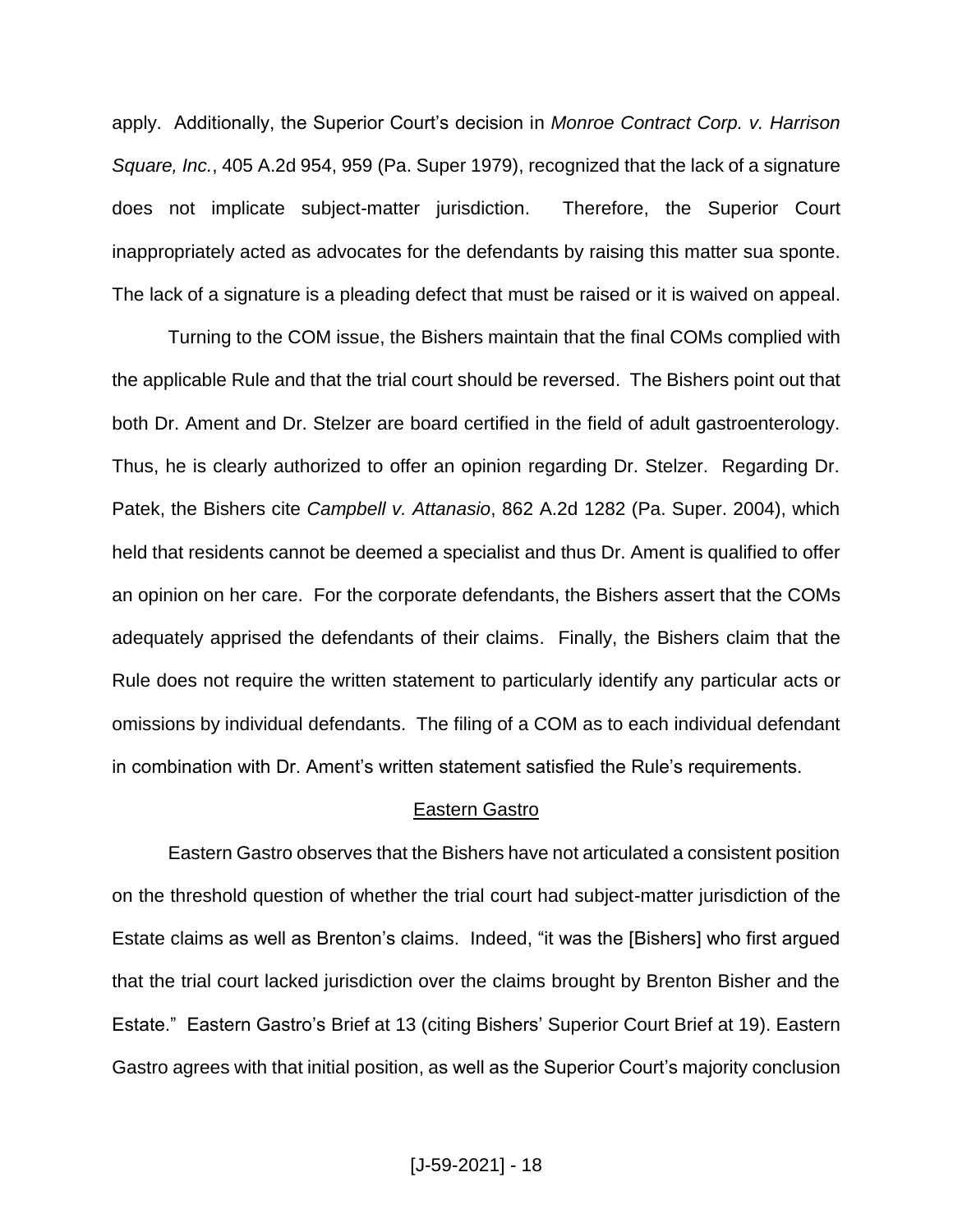that the want of jurisdiction renders all filings a legal nullity. "Accordingly, whatever causes of action, complaints, pleadings and certificates of merit which were filed before the trial court were not present in front of the Superior Court, nor are they currently present before the Honorable Court for disposition because they are void." *Id*. at 14-15. The Bishers' current argument is "a complete 180 degree turn in their approach from the time when they filed their Superior Court Brief[.]" *Id*. at 20. It remains "unclear whether [the Bishers] believe that the trial court's jurisdiction is implicated in the unauthorized practice of law. Absent clarity from the [Bishers], it seems prudent" to affirm. *Id*. at 21. Eastern Gastro makes similar arguments as to why the lack of verification deprived the trial court of subject-matter jurisdiction.

In the event this Court finds that the pleadings were not void ab initio, Eastern Gastro questions the suggestion that the defendants had any duty to object or that the trial court should have raised the issue. But in any event the trial court's failure to do so did not prejudice the Bishers in any way because their own pleadings reflect that as early as February of 2017 Carla made efforts to find counsel. Eastern Gastro quotes Carla's response to the rule to show cause, wherein she stated, "had [the Bishers] been able to retain counsel, they never would have filed their case *pro se* in the first place." Response to Rule to Show Cause, 10/19/2018, at 4. Eastern Gastro submits that the "decision to proceed *pro se* was one of necessity; she could not retain an attorney." Eastern Gastro's Brief at 24. As a result, a remand for an opportunity to cure would not only reward Carla, but it would prejudice the defendants who "would be forced to spend more time relitigating claims that they have been toiling over the course of four years." *Id*. Relatedly, all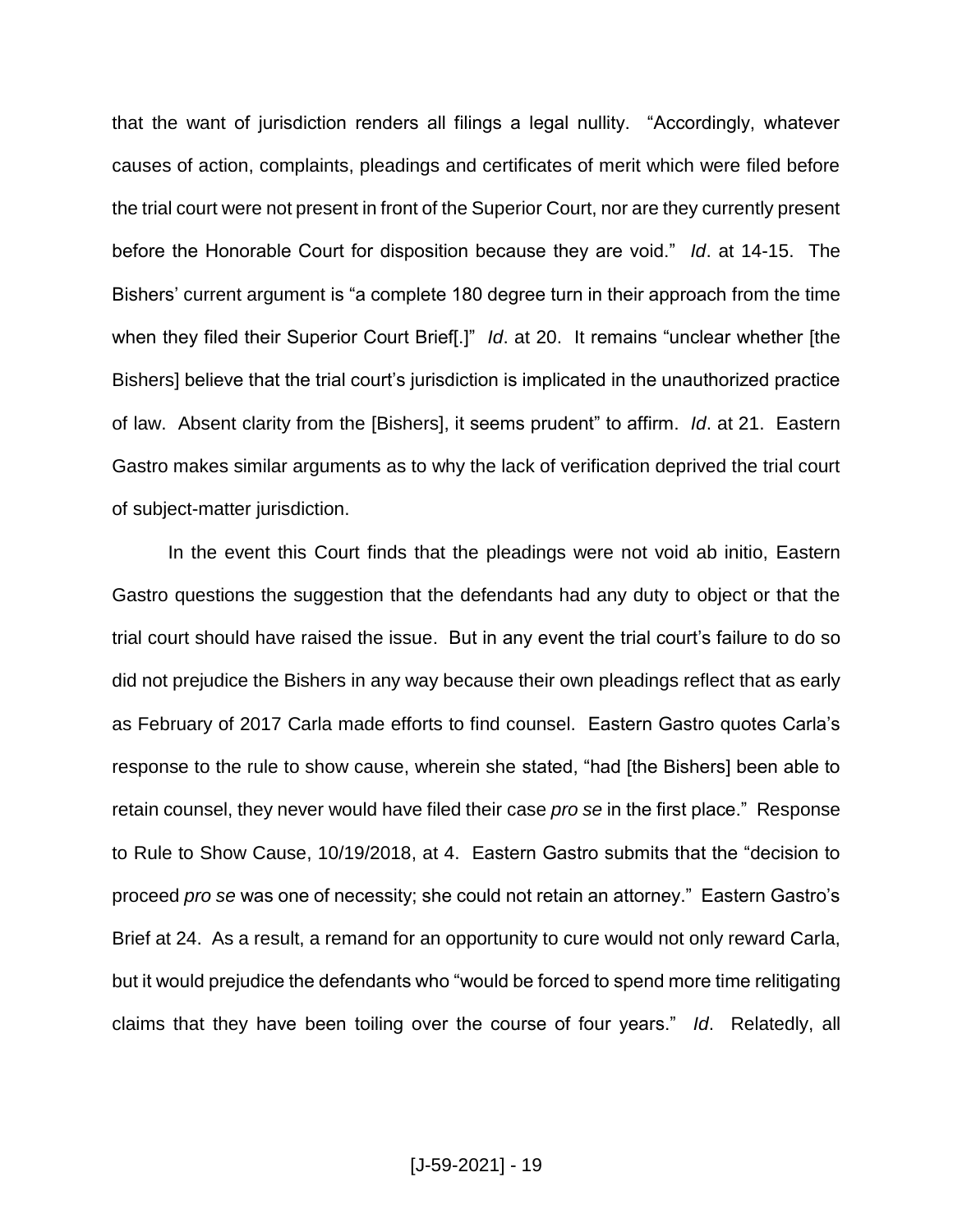defendants would be prejudiced by having to "defend against claims of professional malpractice which they believed had already been resolved in their favor." *Id*.

To the extent that policy considerations are properly considered as a component of whether unauthorized filings should be deemed void ab initio or merely voidable, Eastern Gastro maintains that this is not a situation where the unrepresented entity could be theoretically harmed by a non-attorney attempting to raise claims on that entity's behalf. It responds that the Bishers' example of a corporation with "tens or hundreds or even thousands of individuals" is markedly different from the Estate, because the Bishers are presumably the only beneficiaries of Cory's estate. Thus, unlike innocent shareholders who could have their own legal interests harmed by applying the void ab initio approach, Cory "[s]adly … is deceased, and cannot benefit from a settlement or verdict in his favor. He cannot suffer prejudice from his mother's unauthorized practice of law." *Id*. at 23.

Turning to the COM issue, Eastern Gastro urges this Court to affirm the trial court. They rely, in part, on the "complete procedural posture of the case on this issue" to highlight the travails before the trial court. The Bishers were granted great latitude, and the trial judge "afforded more deference and leniency than any *pro se* litigant or licensed attorney would reasonably expect in the same circumstances." *Id*. at 33. The plaintiffs "should not be granted even more grace and leniency … especially considering she was engaging in the unauthorized practice of law." *Id*. at 34.

With respect to the COM filed against Dr. Stelzer, Eastern Gastro submits that the trial court correctly struck the COMs based on the fact Dr. Ament has spent his career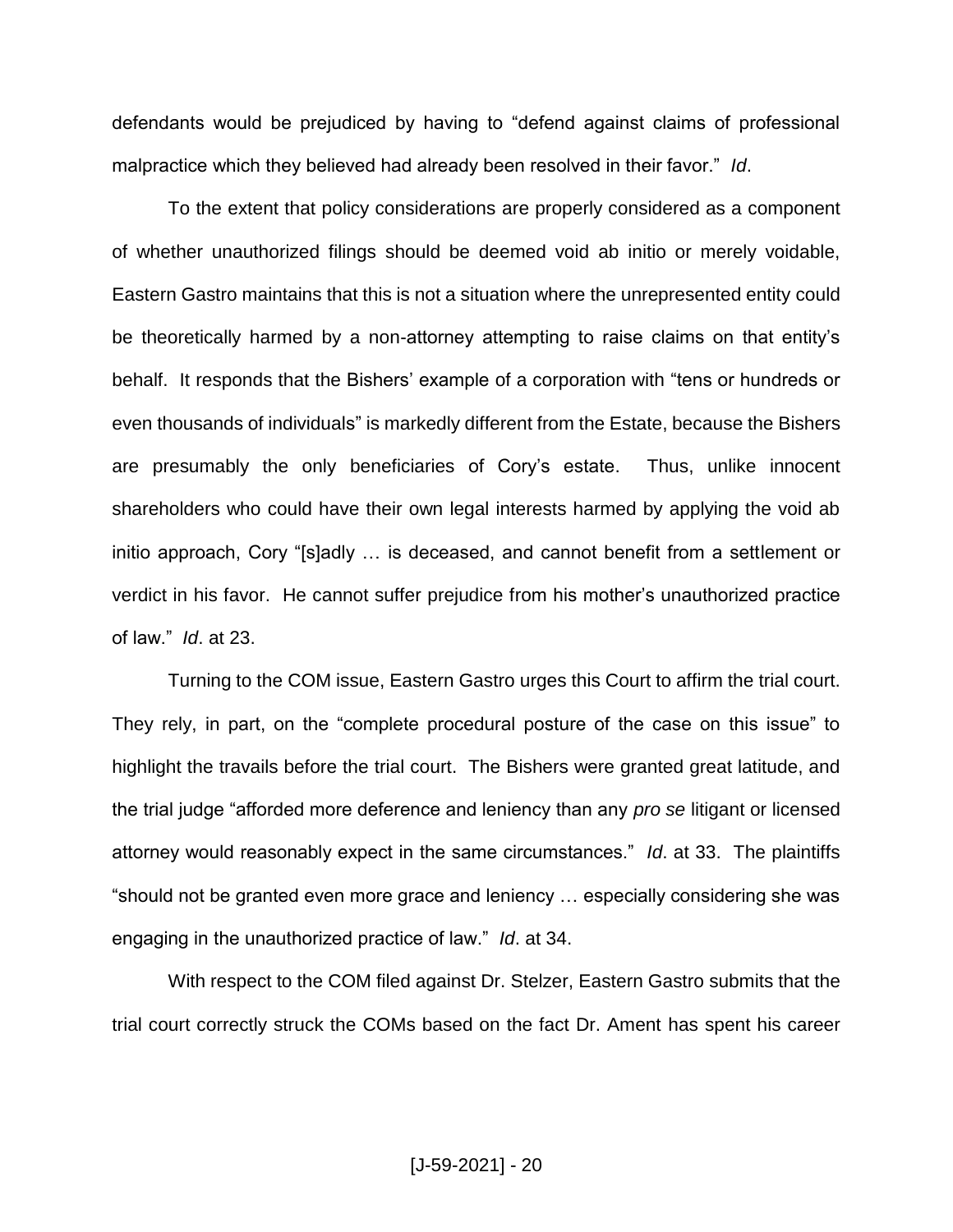specializing in pediatric gastroenterology, not adult gastroenterology. Additionally, the COM and attached statement do not satisfy the Rule's requirements.

## Lehigh Valley

The Lehigh Valley defendants make many of the same arguments as their fellow appellee. Adding to those arguments, Lehigh Valley argues that the void ab initio rule is justified because the voidable approach effectively tolls the statute of limitations period. It also emphasizes that the practice of law "involves matters of extreme public concern[,]" Lehigh Valley's Brief at 8 (quotation marks and citation omitted), and argues that the policy reasons animating the void ab initio approach are not to protect attorneys but "preventing the intrusion of inexpert and unlearned persons in the practice of law, to assure to the public adequate protection in the pursuit of justice, than which society knows no loftier aim." *Id*. (quotation marks and citation omitted). They assert this Court should adopt the reasoning of the *Jablonski* decision and hold that documents filed by a nonattorney are nullities and thus there was nothing to appeal in this case.

Recognizing that other jurisdictions do not adopt this approach, Lehigh Valley states that the Bishers "have set forth an unfounded claim that the 'majority' of states find unauthorized practice of law a curable defect" as their briefs only cite a handful of cases. In any event, those cases involve "entirely different contexts" than this matter, including cases involving corporations. It urges this Court to follow decisions like *Kelly v. Saint Francis Medical Center*, 889 N.W.2d 613 (Neb. 2017), which adopts the void ab initio approach. The appellees point out that even today defendants Dr. Brian Civic, Dr. Dorothea Watson, Dr. Jennifer Strow, and Norma D. Wilson remain parties to the appeal despite the fact that the trial court dismissed those defendants with prejudice. Beyond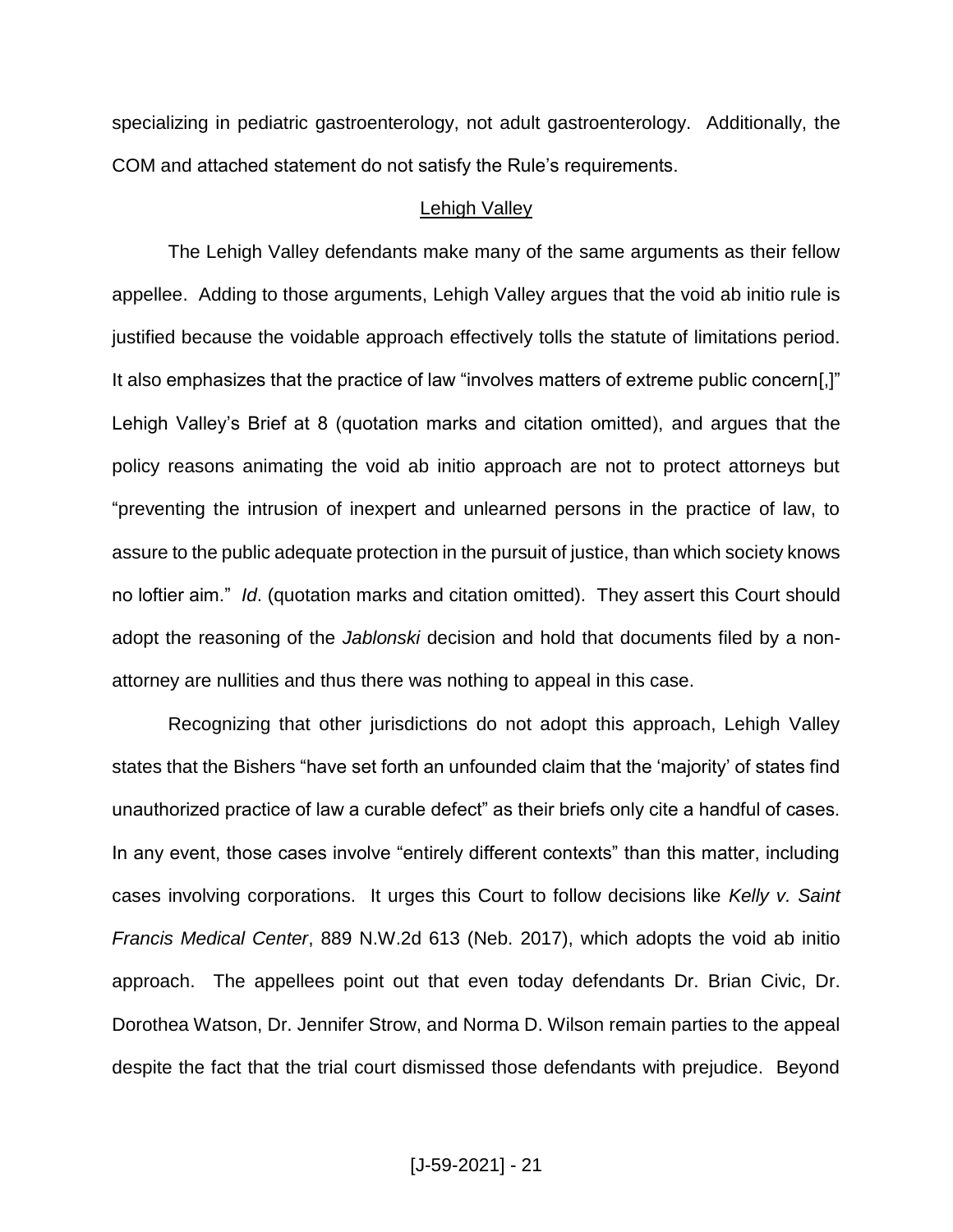the costs involved in defending the frivolous claims against them, these individuals must continue "to report they are a defendant in an open case for insurance and credentialing purposes." *Id*. at 15. These types of harms illustrate the desirability of a void ab initio rule. Lehigh Valley agrees that authority exists to give parties an opportunity to amend in these situations, but adds that in multiple other contexts courts conclude that a pro se filing is a nullity. *See*, *e.g.*, *Commonwealth v. Leatherby*, 116 A.3d 73, 86 (Pa. Super. 2015) (holding that a pro se document is a nullity when the litigant is currently represented by counsel).

## **III.**

## **Analysis – Subject-Matter Jurisdiction**

We jointly address the first two issues on which we granted allowance of appeal. At the trial court level, neither the unauthorized practice of law issue nor the verification requirement was raised. The Superior Court could address those unpreserved issues only via its power, if not duty, to raise jurisdictional issues sua sponte.

#### **A.**

We begin with jurisdiction principles because a proper understanding of that concept provides critical background for addressing the competing arguments regarding the consequences this Court should attach to such defects.

#### Subject-matter jurisdiction

"The lack of jurisdiction of the subject matter may be raised at any time and may be raised by the court sua sponte if necessary." *LeFlar v. Gulf Creek Indus. Park No. 2*, 515 A.2d 875, 879 (Pa. 1986). In *Riedel v. Human Relations Commission of Reading*, 739 A.2d 121, 124 (Pa. 1999), we reiterated a common refrain: "Jurisdiction and power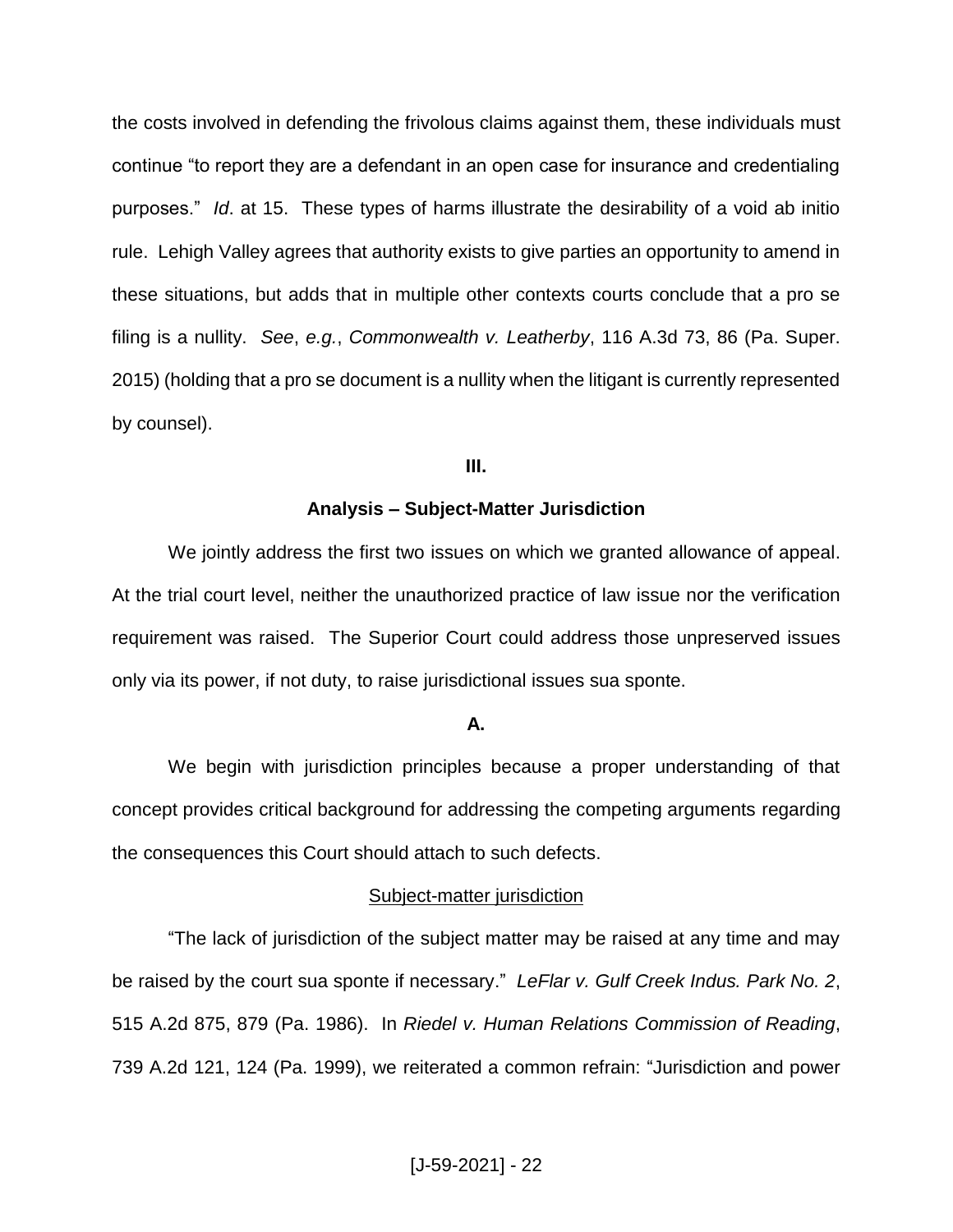are not interchangeable although judges and lawyers often confuse them. Jurisdiction relates solely to the competency of the particular court or administrative body to determine controversies of the general class to which the case then presented for its consideration belongs." *Id*. at 124 (quoting *Delaware River Port Auth. v. Pa. Pub. Util. Comm'n,* 182 A.2d 682, 686 (Pa. 1962) (citation omitted)). Recently, in *Domus, Inc. v. Signature Building Systems of PA, LLC*, 252 A.3d 628, 636 (Pa. 2021), we discussed that point in connection with the plaintiff seeking to execute, in a court of this Commonwealth, a judgment obtained in New Hampshire. The plaintiff failed to authenticate that judgment as required by the Uniform Enforcement of Foreign Judgments Act (UEFJA), 42 Pa.C.S. § 4306. The Superior Court determined that the failure implicated subject-matter jurisdiction. We disagreed. "Here, the absence of proper authentication under UEFJA does not render the court of common pleas incompetent to determine controversies in the general class to which this case belongs, i.e., actions to enforce foreign judgments." *Domus*, 252 A.3d at 637.

Equating jurisdiction with the competence of the court to determine the controversy generally aligns with the United States Supreme Court's views. "Jurisdiction to resolve cases on the merits requires both authority over the category of claim in suit (subjectmatter jurisdiction) and authority over the parties (personal jurisdiction), so that the court's decision will bind them." *Ruhrgas AG v. Marathon Oil Co.*, 526 U.S. 574, 577 (1999). For instance, federal courts lack subject-matter jurisdiction "over a claim against a foreign state" unless a statutory exception applies. *Saudi Arabia v. Nelson*, 507 U.S. 349, 355 (1993). Federal courts must raise subject-matter questions sua sponte because of the interest it serves. "Subject-matter limitations on federal jurisdiction serve institutional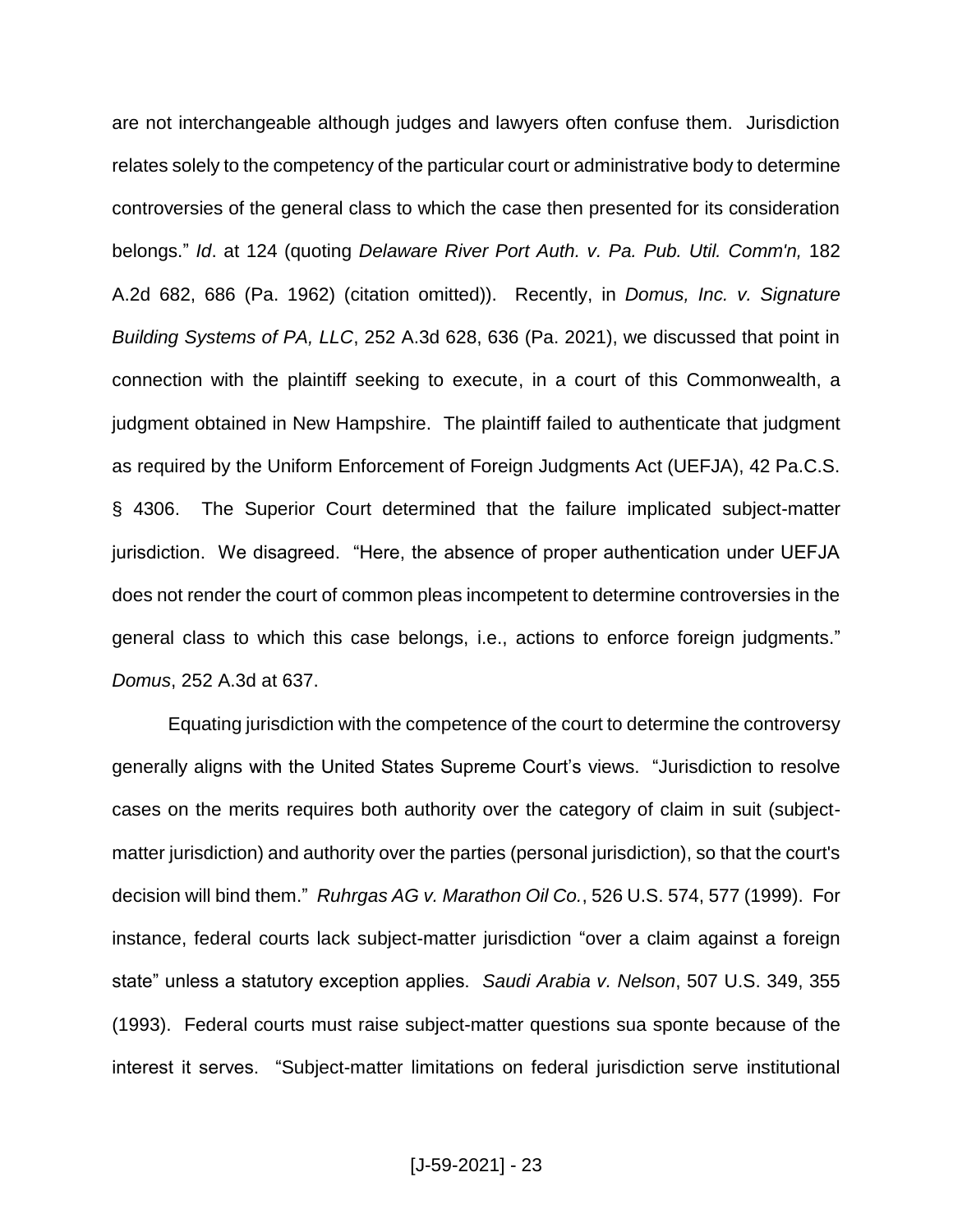interests. They keep the federal courts within the bounds the Constitution and Congress have prescribed. Accordingly, subject-matter delineations must be policed by the courts on their own initiative even at the highest level." *Ruhrgas AG*, 526 U.S. at 583. The high Court has acknowledged that it too "ha[s] been less than meticulous in this regard[,]" by sometimes using the term "jurisdiction" too broadly. *Kontrick v. Ryan*, 540 U.S. 443, 455 (2004). The *Kontrick* Court admonished that the label "jurisdictional" should be reserved "only for prescriptions delineating the classes of cases (subject-matter jurisdiction) and the persons (personal jurisdiction) falling within a court's adjudicatory authority." *Id*. In *Domus*, we likewise alluded to restricting jurisdictional concepts to this core concern. "Under our Constitution and per statute, the courts of common pleas have unlimited original jurisdiction of all actions, except where otherwise provided by law." *Domus*, 252 A.3d at 636. 10

A court's sua sponte ability to raise subject-matter defects on its own ensures that a court, at any time, can make certain that the courts are adjudicating only those classes of cases which the law allows us to hear. Here, there is no question that the trial court

<sup>&</sup>lt;sup>10</sup> Of course, this general framework does not supply ready answers to all questions. For example, a tribunal's ability to hear certain lawsuits can turn on whether the sovereign has waived sovereign immunity. Such cases do involve a restraint on a court's competency to hear the case insofar as absent a waiver of immunity the judiciary is powerless to do anything. *See Brownback v. King*, 141 S. Ct. 740, 749 (2021) ("The one complication in this case is that it involves overlapping questions about sovereign immunity and subject-matter jurisdiction."). We treat sovereign immunity as a waivable defense that does not implicate a trial court's competence to hear a case. *"*Sovereign Immunity is in the nature of an affirmative defense; (a) it does not go to jurisdiction and (b) it can be waived." *Chem. Nat. Res., Inc. v. Republic of Venezuela*, 215 A.2d 864, 867 (Pa. 1966). By stating that both Pennsylvania and the United States Supreme Court view subject-matter jurisdiction by reference to a trial court's competency to entertain the controversy at all, we do not intend to say that we follow federal courts in lockstep. We make these observations merely to highlight that both this Court and federal courts view subject-matter jurisdiction narrowly.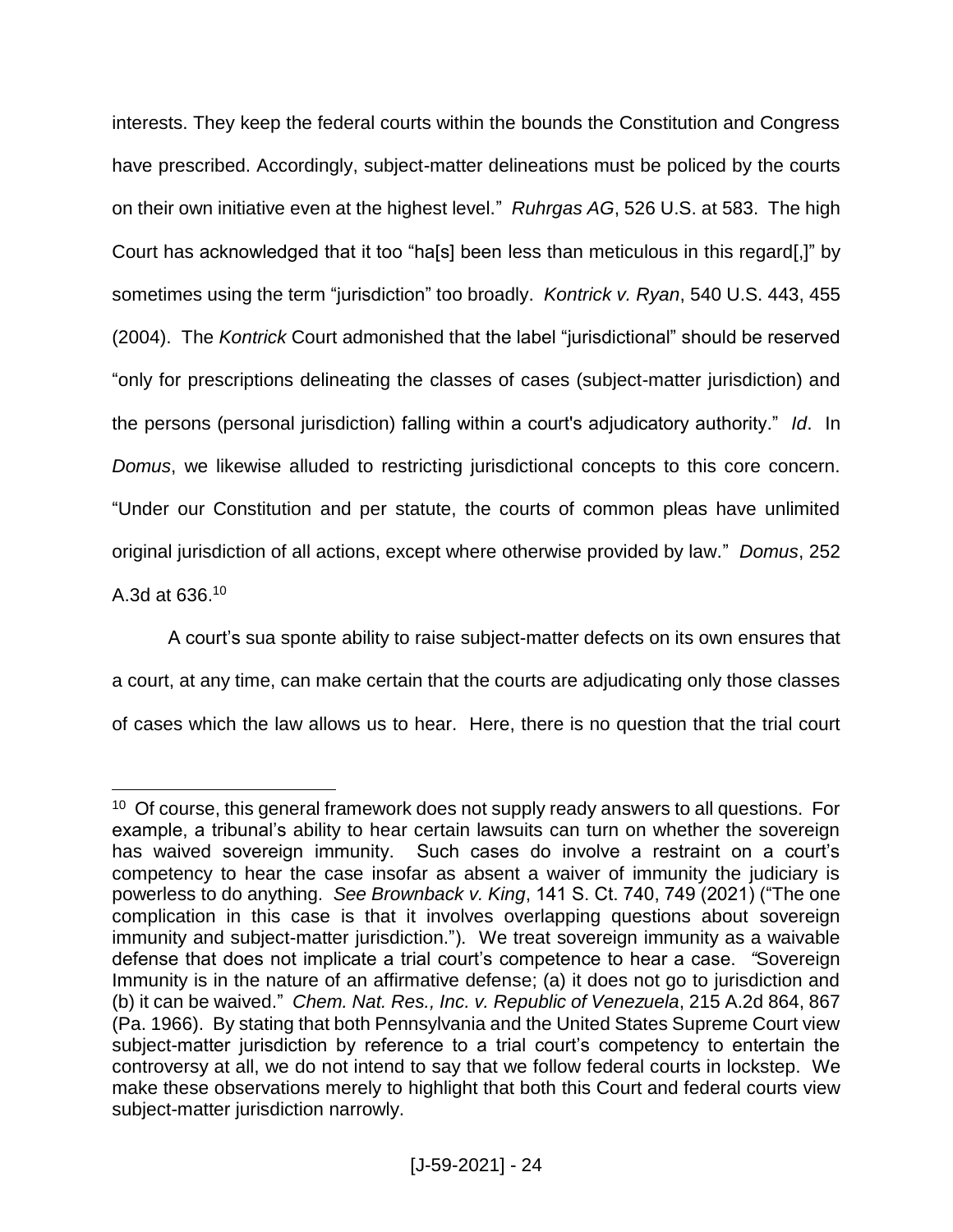was authorized to adjudicate the Estate's medical malpractice lawsuit that Carla attempted to pursue. However, in the Superior Court's view, the participation of a nonattorney in bringing that otherwise cognizable suit implicates the trial court's subjectmatter jurisdiction because the filing of the complaint was a nullity so that there was nothing over which the trial court could exercise jurisdiction such that issue preservation requirements may be ignored.

## **B.**

The phrase "ab initio" means "from the beginning" and thus implies that the courts lack subject-matter jurisdiction, based on the idea such pleadings are void and the trial court had no authority to act. *See Jablonski*, 163 A.3d 1048. Conversely, the voidable approach suggests that the complaint had vitality and the trial court had the authority to act upon it. Whether the pleading filed by a person engaged in the unauthorized practice of law<sup>11</sup> is void or voidable is an issue of first impression for this Court. To aid in its resolution, we will first examine the competing approaches as adopted by our sister courts.

# The "void ab initio" view

A number of jurisdictions agree with the Superior Court's subsidiary conclusion that uncounseled pleadings filed by a non-attorney in circumstances where an attorney is required are void from inception and thus cannot be cured or amended. Significantly, our analysis of these decisions establishes that few describe the issue as implicating jurisdictional concerns, subject-matter or otherwise. Instead, these courts adopted the

<sup>&</sup>lt;sup>11</sup> We accept for purposes of this disposition that Carla engaged in the unauthorized practice of law by filing the Estate claims and by attempting to litigate her husband's claims.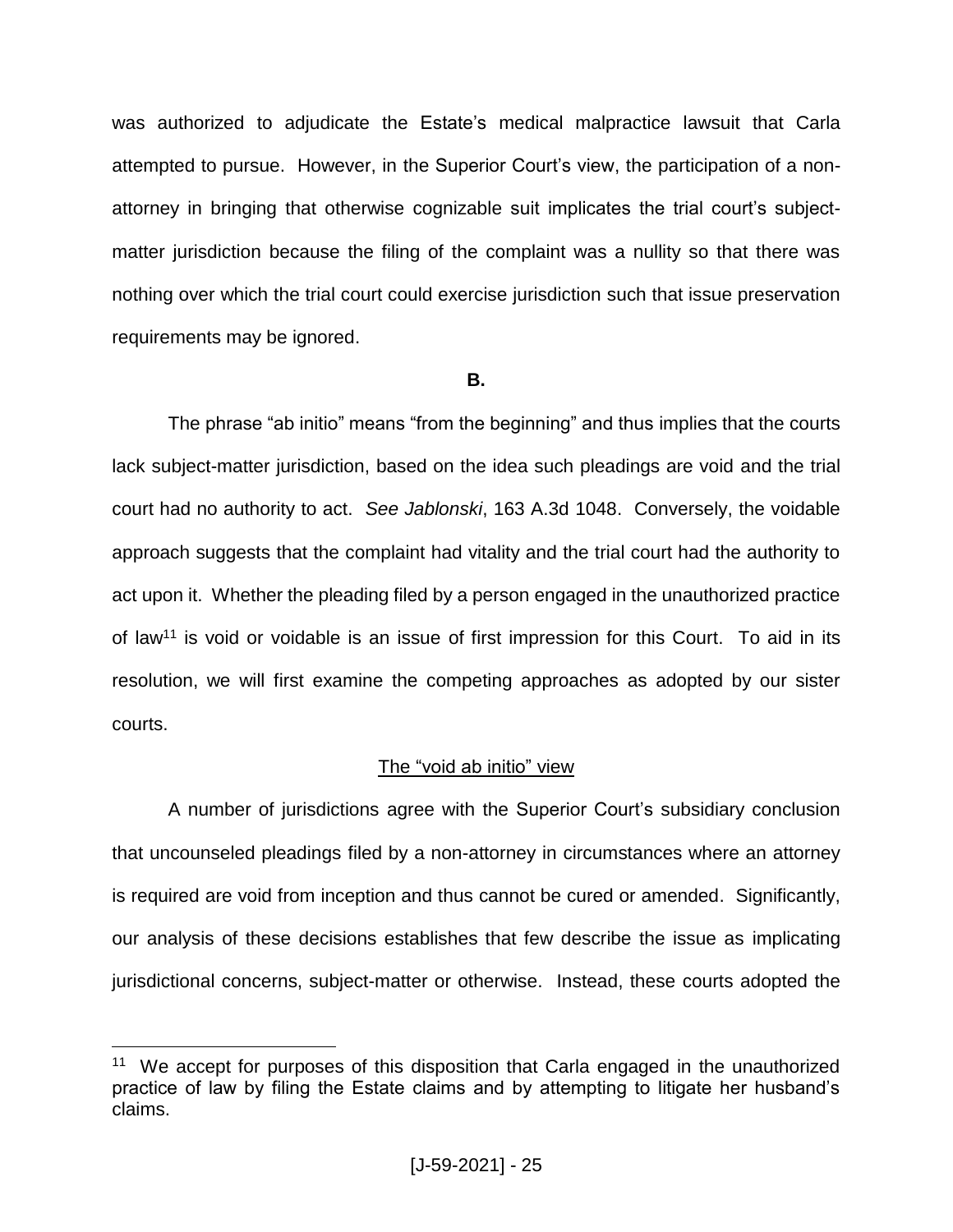void ab initio approach after weighing competing policy concerns surrounding the unauthorized practice of law versus the inherent harshness involved in nullifying pleadings.Lending support to the Bishers' assertion that the Superior Court's sua sponte invocation of these principles amounted to acting as an advocate, in virtually all of these decisions the opposing party or the presiding judge raised the issue at the trial court level.<sup>12</sup> That includes *Jablonski*. 163 A.3d at 1050 ("In their preliminary objections, Appellees averred: (1) Mr. Nicholson could not appear in the court of common pleas on behalf of Appellant because he is not an attorney… .").

Arkansas and Nebraska serve as exemplars of jurisdictions adopting the void ab initio approach while not adopting the Superior Court's subject-matter jurisdiction analysis. In *Davenport v. Lee*, 72 S.W.3d 85, 87 (Ark. 2002), a woman died minutes after an intubation given in advance of surgery. The probate court appointed the woman's sister as administrator of the estate. Acting pro se, the administrator then filed a lawsuit against various medical professionals, alleging negligence. A law firm entered its appearance three months later and filed a pleading. The defendants argued that the original complaint "should be dismissed because it was a nullity, as it had been signed by the estate's administrators who were non-lawyers and that any further claims were time barred." *Id*. at 88. The trial court agreed but the intermediate appellate court reversed.

<sup>&</sup>lt;sup>12</sup> We have found one reported case from Nebraska involving the appellate court sua sponte raising the issue. The appellate court did so pursuant to its plain error review. Pennsylvania, however, does not employ the plain error approach. "[T]his Court has generally applied waiver rules that are stricter than those that pertain in many other jurisdictions. For example, the Court has abrogated the plain error doctrine in Pennsylvania, although that construct continues to prevail in many other courts." *Commonwealth v. Hays*, 218 A.3d 1260, 1267 (Pa. 2019) (Saylor, C.J., concurring) (citation omitted).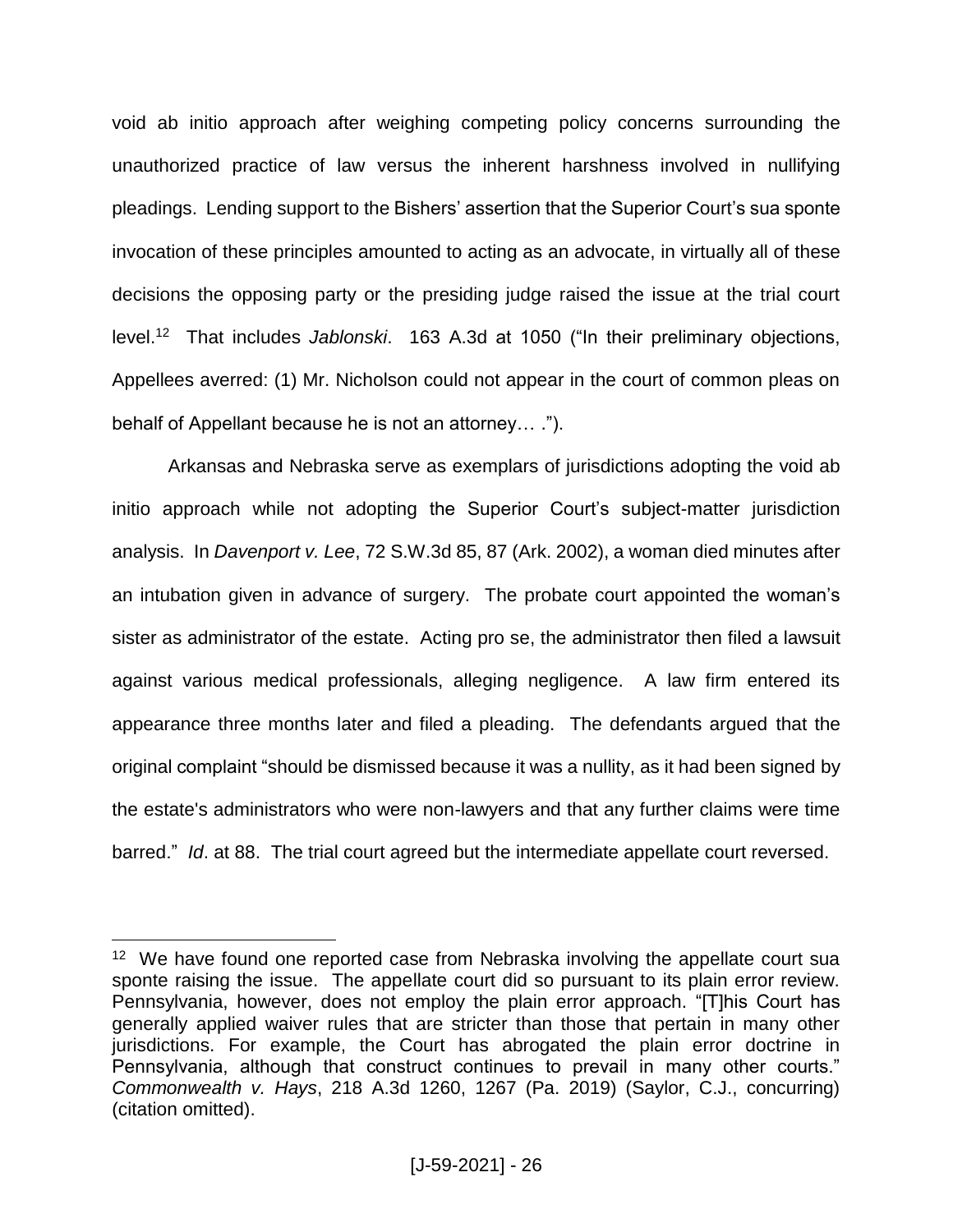The Arkansas Supreme Court accepted review and affirmed the trial court ruling. The only reference to subject-matter jurisdiction came from the appellant's brief. "According to Appellants, the absence of counsel is a procedural defect that does not interfere with the subject-matter jurisdiction of the trial court, and thus, the complaint is simply defective, not void ab initio*.*" *Id*. at 89. While ultimately disagreeing with that theory, the Court's analysis did not view the issue as involving subject-matter jurisdiction. Its analysis instead described the issue as a technicality and asked whether it could be cured.

> While we too disfavor dismissing actions on technical grounds, this court must remain cognizant of our duty to protect the interests of the public through the regulation of the practice of law. The power to regulate and define the practice of law is a prerogative of the judicial department as one of the divisions of government. Amendment 28 to the Arkansas Constitution specifically details our duty in this regard and states: "The Supreme Court shall make rules regulating the practice of law and the professional conduct of attorneys at law." This court accepted the responsibility assigned to it by the constitution and set the standards high in order to protect the public, as well as the integrity of the legal profession. In light of our duty to ensure that parties are represented by people knowledgeable and trained in the law, we cannot say that the unauthorized practice of law simply results in an amendable defect. Where a party not licensed to practice law in this state attempts to represent the interests of others by submitting himself or herself to jurisdiction of a court, those actions such as the filing of pleadings, are rendered a nullity.

*Id*. at 93–94 (citations omitted). Accordingly, the original complaint "never existed, and

thus, an amended complaint cannot relate back to something that never existed, nor can

a nonexistent complaint be corrected." *Id*. at 94.

In *Kelly v. Saint Francis Medical Center*, 889 N.W.2d 613 (Neb. 2017), Stephen

Kelly received treatment at a hospital and died shortly after being discharged. His wife,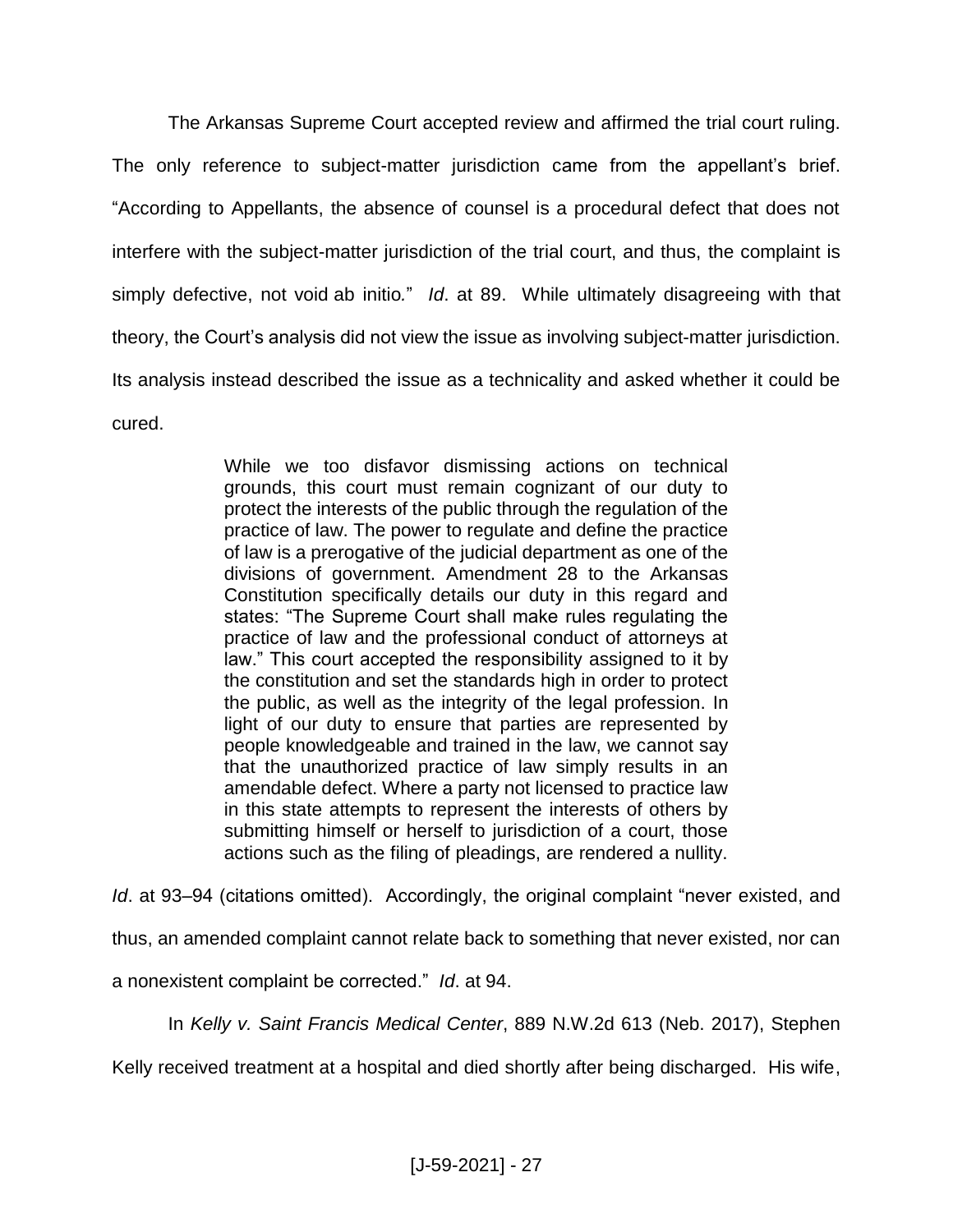Ann, filed a pro se claim on her own behalf and on behalf of Mr. Kelly's estate. The defendants sought dismissal at the trial court level, arguing that "Ann was engaged in the unauthorized practice of law[.]" *Id*. at 616. Ann then retained counsel, who sought leave to amend the pro se complaint. The trial court deemed the filings a nullity and refused to permit amendment to "relate back" to the pro se pleading. The Supreme Court of Nebraska agreed. The *Kelly* Court did not conclude that dismissal was required due to a lack of subject-matter jurisdiction, instead opting to explain how the public interest would be served via the bright-line rule.

> By dismissing the case based on the unlawful filing of a wrongful death complaint by a nonlawyer on behalf of the estate, the lower court clearly promoted the policy reasons behind the prohibition against the unlawful practice of law and essentially sought to protect the estate. The policy considerations behind the prohibition of the unauthorized practice are furthered by the lower court's decision that the prior complaint was a nullity.

*Id*. 619-20.

Ann argued that courts should have the power to overlook those issues, especially in cases like hers where "the unauthorized practice of law was minimal and the party has taken steps to cure the unauthorized practice[.]" *Id*. at 620. The Nebraska Supreme Court then acknowledged the split we address today. Citing, inter alia, the *Davenport* decision, the *Kelly* Court characterized the "nullity" approach as "find[ing] that the 'proscription on the unauthorized practice of law is of paramount importance in that it protects the public from those not trained or licensed in the law.' " *Id*. (quoting *Davenport*, 72 S.W.3d at 93). The *Kelly* Court gave dispositive weight to the harms caused by the unauthorized practice of law. *Id*. at 620-21 ("[I]t is not necessary for this court to engage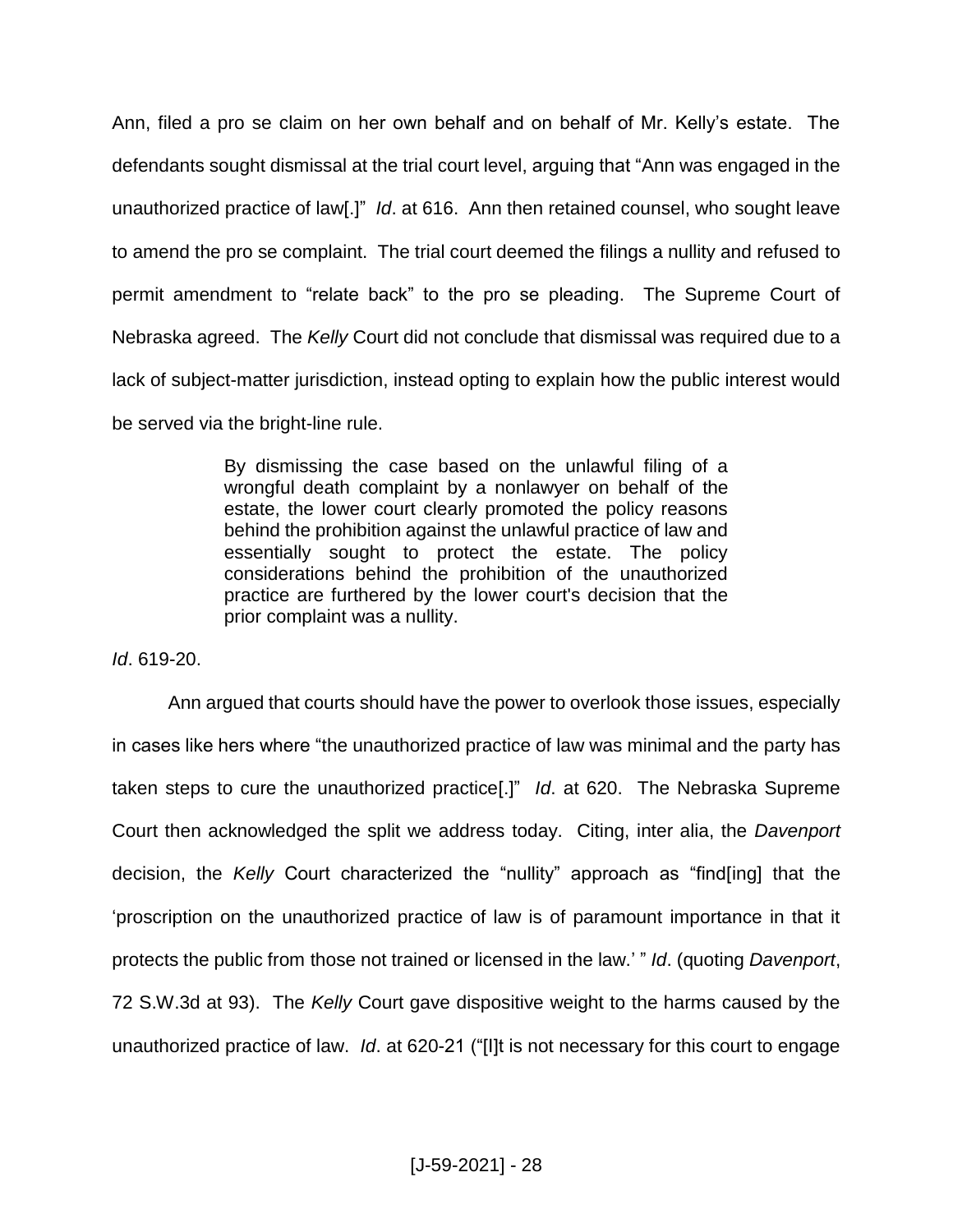in a calculation as to whether the consequences for the unauthorized practice of law are proportional to the gravity of the harm done to the public.").

It is evident that the jurisdictions following the void ab initio approach do so primarily by determining whether the bright-line rule is wise as a matter of policy in light of the harsh results.Jurisdictional concepts are largely not considered at all. *See also Ex parte Ghafary*, 738 So. 2d 778, 779 (Ala. 1998) (justifying the rule declaring documents filed by non-attorneys void ab initio as "serv[ing] to protect the public" in various ways); *Turkey Point Prop. Owners' Ass'n, Inc. v. Anderson*, 666 A.2d 904, 909 (Md. Ct. Spec. App. 1995) (declaring petition filed by non-attorney a nullity) ("The goal of the prohibition against unauthorized practice is to protect the public from being preyed upon by those not competent to practice law—from incompetent, unethical, or irresponsible representation.") (citation omitted); *Naylor Senior Citizens Hous., LP v. Sides Constr. Co.*, 423 S.W.3d 238, 247 (Mo. 2014) ("The Court will not send such mixed signals by substituting the fairness and predictability of this bright-line rule with a situational ethic based upon a post hoc weighing of circumstances and balancing of harms.").

We have found some authority treating the issue as jurisdictional. Connecticut, which follows the nullity approach, describes the question as jurisdictional albeit with respect to standing. *See Expressway Assocs. II v. Friendly Ice Cream Corp. of Conn*., 642 A.2d 62, 67 n.10 (Conn. App. Ct. 1994) (concluding that appeal filed by pro se individual was invalid) ("Having all the parties in interest before the court invokes subject matter jurisdiction, we cannot adjudicate the interests of parties who are not present. Mr. Sakon does not have standing to represent the general partnership."). New York decisions have similarly nullified documents filed by non-attorneys for standing reasons.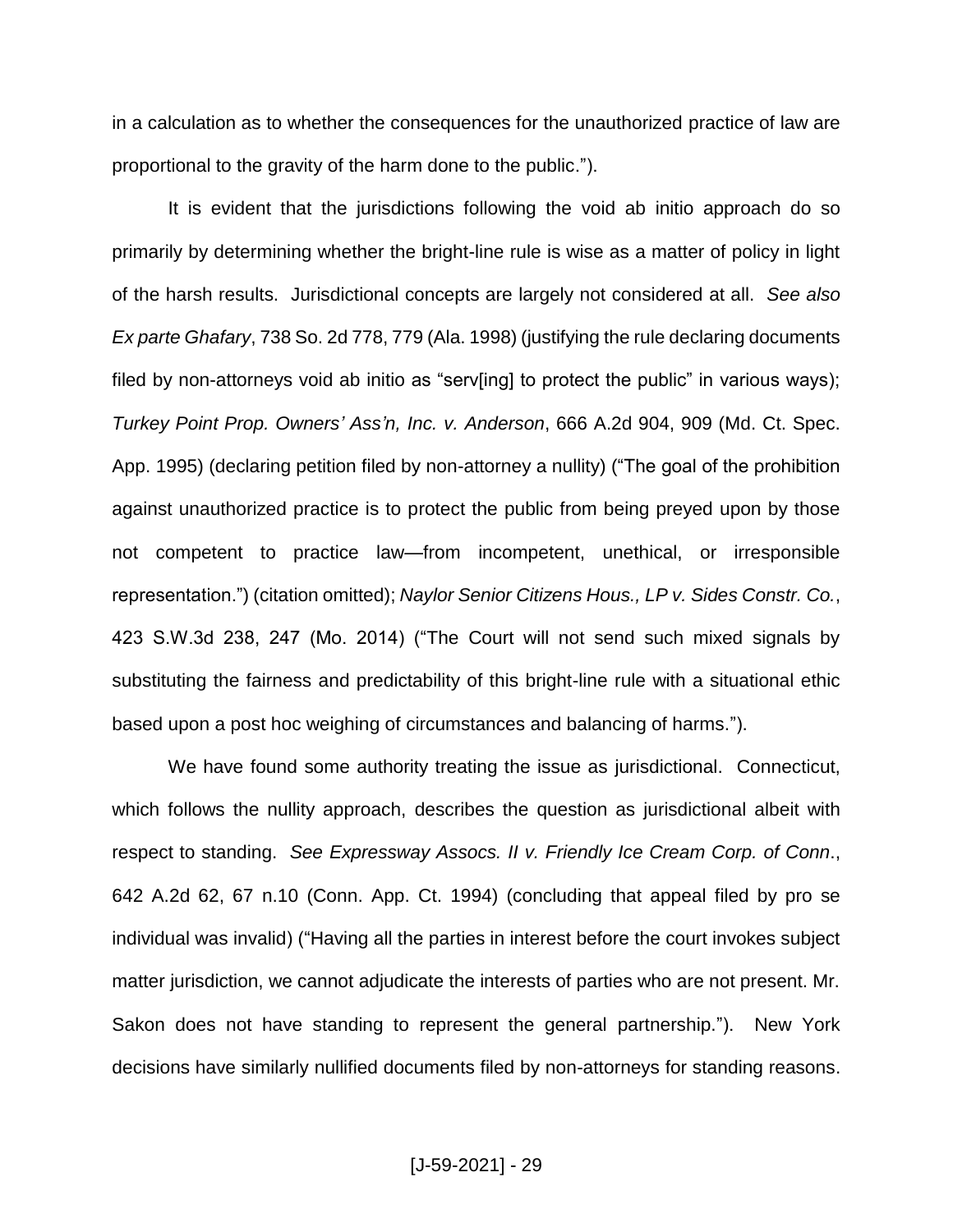*See Gazdo Props. Corp. v. Lava*, 579 N.Y.S.2d 305, 306 (N.Y. App. Div. 1991) (dismissing appeal because "[t]here is nothing in this record to support any allegation that Mr. Brankovic is an attorney and therefore this proceeding is not being properly maintained by one with standing to maintain it."). Pennsylvania, however, does not view standing as a jurisdictional question.*In re Nomination Petition of deYoung*, 903 A.2d 1164, 1168 (Pa. 2006) ("This Court has consistently held that a court is prohibited from raising the issue of standing *sua sponte.*").

#### The "curable" view

Consistent with the foregoing discussion, jurisdictions rejecting the void ab initio approach largely do so by deeming the bright-line approach too harsh. The Florida Supreme Court, for example, addressed whether a "complaint filed and signed by an attorney not licensed to practice in Florida is a nullity or an amendable defect." *Torrey v. Leesburg Reg'l Med. Ctr.*, 769 So. 2d 1040, 1041 (Fla. 2000). The court decided on the latter. The court acknowledged the need to protect the public "from incompetent, unethical, or irresponsible representation," and that "the prevention of the unauthorized practice of law is a compelling public policy." *Id*. at 1044 (quoting *Szteinbaum v. Kaes Inversiones y Valores, C.A.*, 476 So. 2d 247, 249-50 (Fla. Dist. Ct. App. 1985)). But "the nullity rule truly places the burden on the unwary litigant, not the offending attorney." *Id*. at 1045.

Of course, in *Torrey*, an attorney not licensed in that jurisdiction commenced the suit and thus the "unwary litigant" was not attempting to litigate pro se. The Florida Supreme Court later extended the curable approach to a pro se litigant. In *Colby Materials, Inc. v. Caldwell Constr., Inc*, 926 So. 2d 1181, 1182 (Fla. 2006), the court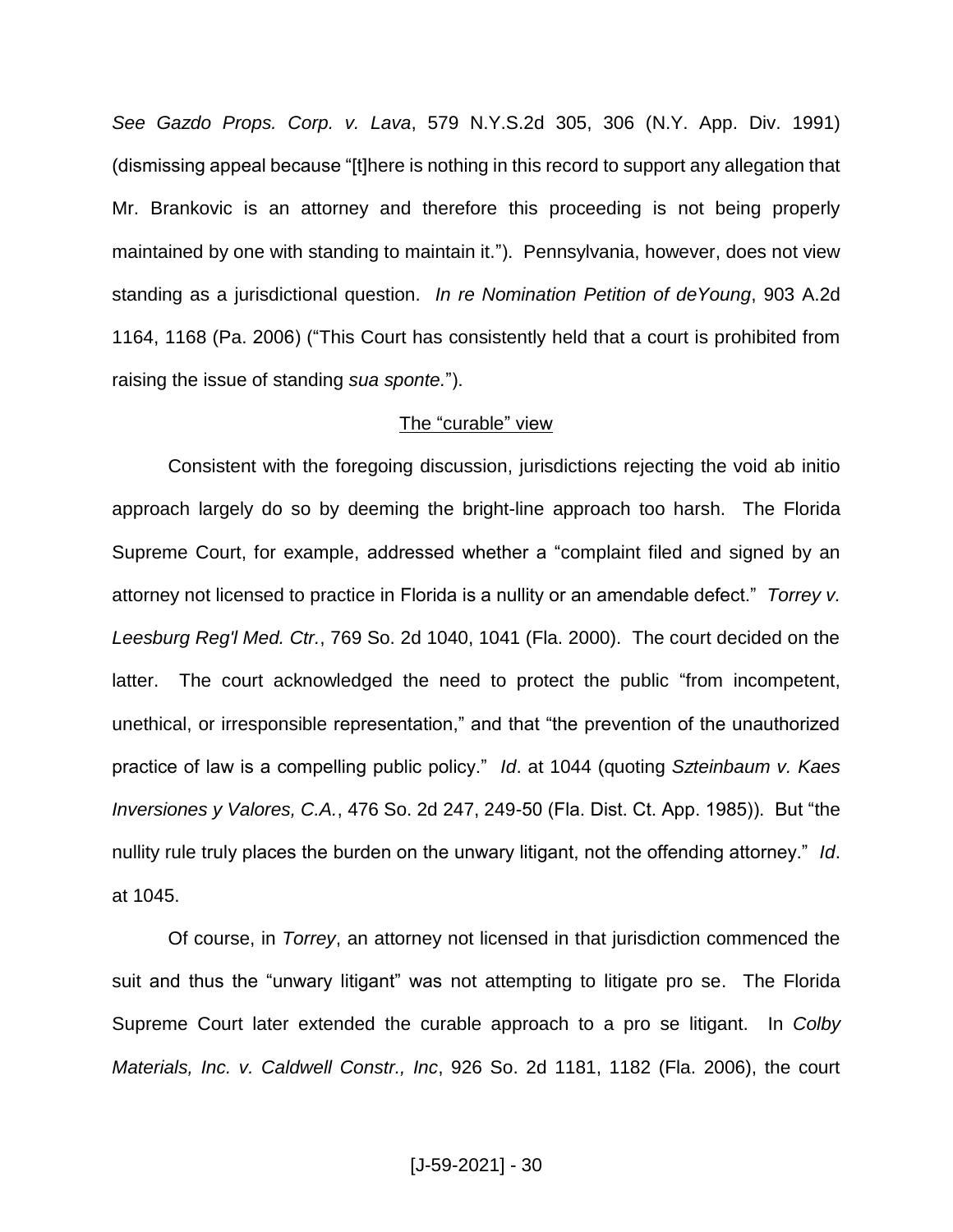considered filings "prepared and filed *pro se* by the owner of Colby Materials, not by a licensed attorney." The *Colby Materials* Court applied *Torrey* and concluded the litigant must be given a "reasonable amount of time to cure its mistake in failing to file responsive pleadings through the offices of a licensed Florida attorney." *Id*. at 1184. 13

These jurisdictions largely find that the public may be protected in other ways. "[E]nsuring competent representation on behalf of corporations is better served by other sanctions against the unauthorized practice of law, including injunctive relief and disciplinary sanctions." *Save Our Creeks v. City of Brooklyn Park*, 682 N.W.2d 639, 645 (Minn. Ct. App. 2004), *aff'd*, 699 N.W.2d 307 (Minn. 2005). Attorney's fees are cited as a possibility where a lay plaintiff deliberately acts as an attorney. *See Rental Prop. Mgmt. Servs. v. Hatcher*, 97 N.E.3d 319, 333 (Mass. 2018) ("Where a plaintiff seeks to evict a tenant without the standing to do so … and where that conduct is not inadvertent but by design … a court has the inherent authority, in the exercise of its sound discretion, to impose appropriate sanctions, including attorney's fees and other costs[.]"). Such considerations would also include criminal prosecutions, as Pennsylvania criminalizes the unauthorized practice of law. 42 Pa.C.S. § 2524.

Additionally, these courts discuss competing policy concerns beyond that of whether the public is best served by a strict void ab initio approach, including "the policy favoring adjudication of cases on the merits." *Save Our Creeks*, 682 N.W.2d at 645. Thus, pleadings filed by non-attorneys "may be amended" as an exercise of the trial judge's discretion, which permits the court to consider numerous factors, including whether the

<sup>&</sup>lt;sup>13</sup> The *Colby* Court declined to impose a finding of excusable neglect as a condition of an opportunity to amend.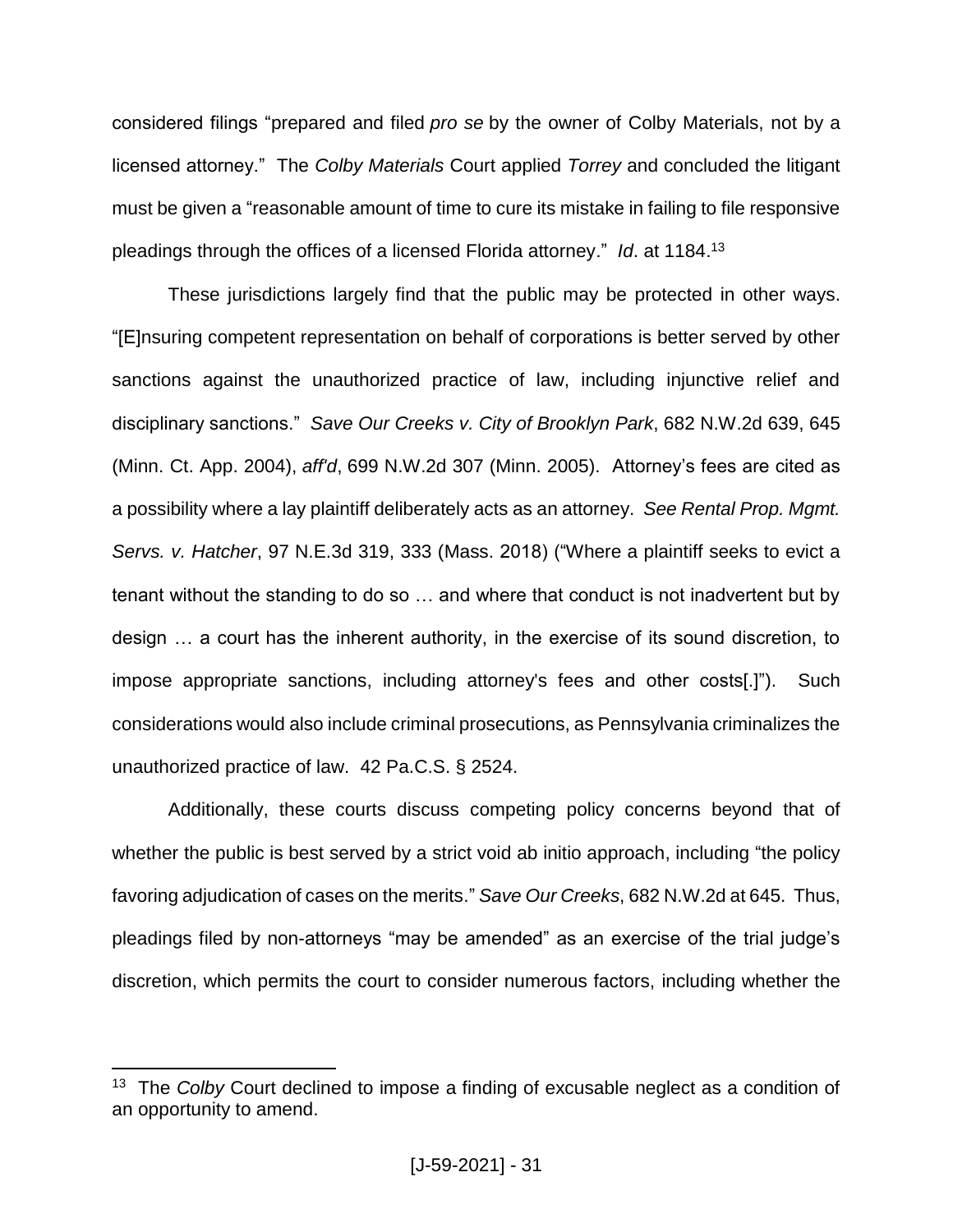party was told he or she could proceed pro se, whether the errors are promptly corrected when discovered, the extent of the non-attorney's participation in the litigation, and whether the opposing party was prejudiced. *Id*. Massachusetts has also recognized the concern that participation by non-attorneys may not always be truly unknowing and has indicated that dismissal would be warranted when litigants attempt to "game" the system. *Hatcher*, 97 N.E.3d at 329 (acknowledging that some litigants "may seek to 'game the system' … by having an agent … prosecute the action in the hope that the unauthorized practice of law will not be detected"; in those scenarios immediate dismissal is warranted). *See also CLD Constr., Inc. v. City of San Ramon*, 16 Cal. Rptr. 3d 555, 560–61 (Cal. Ct. App. 2004) (remarking that representation by an attorney "is **not** an absolute prerequisite to the court's fundamental power to hear or determine a case … it is more appropriate and just to treat a corporation's failure to be represented by an attorney as a defect that may be corrected … in the sound discretion of the court"). These decisions tend to find that courts can still guard against the threats posed by the unauthorized practice of law "because the court retains authority to dismiss an action if an unrepresented corporation does not obtain counsel within reasonable time." *Id*. at 561.

Still, some of these decisions do invoke jurisdictional concepts when applying the curable view. The Commonwealth of Massachusetts, like Connecticut and New York, characterizes the issue as one of standing. But Massachusetts does not follow the void ab initio approach. "A judge does have the discretion, however, to determine the appropriate remedy." *Hatcher*, 97 N.E.3d at 329. Indiana courts "generally have given the corporation an opportunity to retain counsel, which the corporation must refuse before dismissing the action." *Wireless Advocates, LLC v. Ind. Dep't of State Revenue*, 973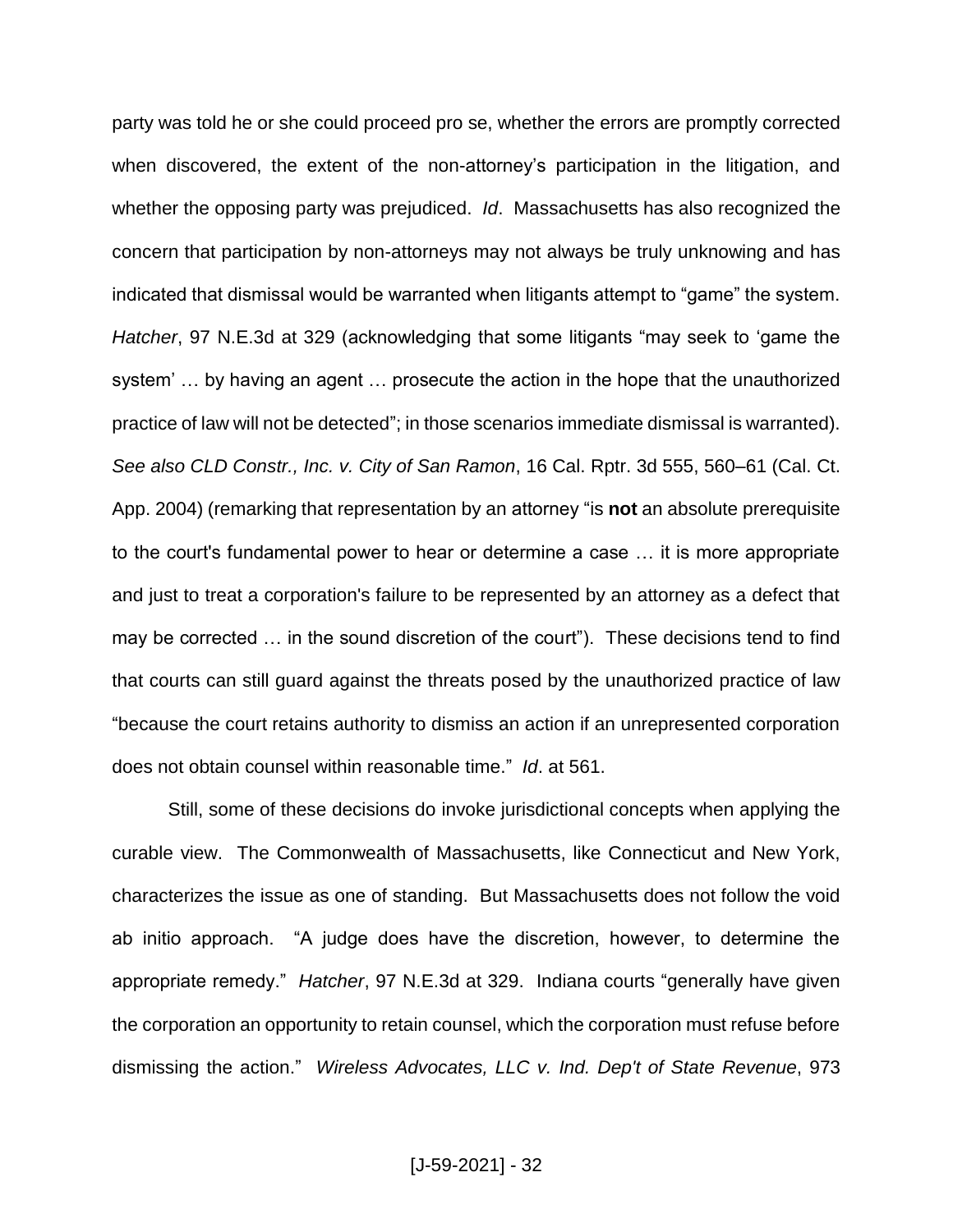N.E.2d 111, 112 (Ind. T.C. 2012). However, although curable, permitting a corporation to proceed without an attorney is viewed as violating the court's jurisdictional bounds. *State ex rel. W. Parks, Inc. v. Bartholomew Cty. Ct.*, 383 N.E.2d 290, 293 (Ind. 1978) ("Respondent has therefore exceeded its jurisdiction by permitting the plaintiff corporation to appear through agents not admitted to the practice of law.").

The Arizona Supreme Court's decision in *Boydston v. Strole Dev. Co.*, 969 P.2d 653, 656 (Ariz. 1998), warrants discussion as well. There, the intermediate court of appeals dismissed a notice of appeal for lack of jurisdiction because a non-attorney filed the notice on behalf of a corporation. While the corporation was represented at trial by an attorney, a non-lawyer corporate officer signed a notice of appeal. The intermediate appellate court determined it lacked jurisdiction and dismissed the appeal. The Supreme Court of Arizona held that the offending party must be given a "reasonable opportunity" to cure the problem.

> The court of appeals had jurisdiction to decide this question. If it chose the nullity approach, it would dismiss the appeal. But if it chose the curable approach, it would not. In either case, the question was not one of jurisdiction but the appropriate approach to take when a non-lawyer signs a notice of appeal on behalf of a corporation. We have cautioned against the use of the word "jurisdiction" beyond its core meaning.

> > \* \* \* \*

Together, these … cases mean the following. A corporation cannot appear without a lawyer, but when it does so its action is not automatically a nullity. A reasonable opportunity should be given to cure the problem. A defective notice of appeal does not necessarily deprive the court of appeals of jurisdiction. It will be sufficient as a notice if it is neither misleading nor prejudicial to the appellee.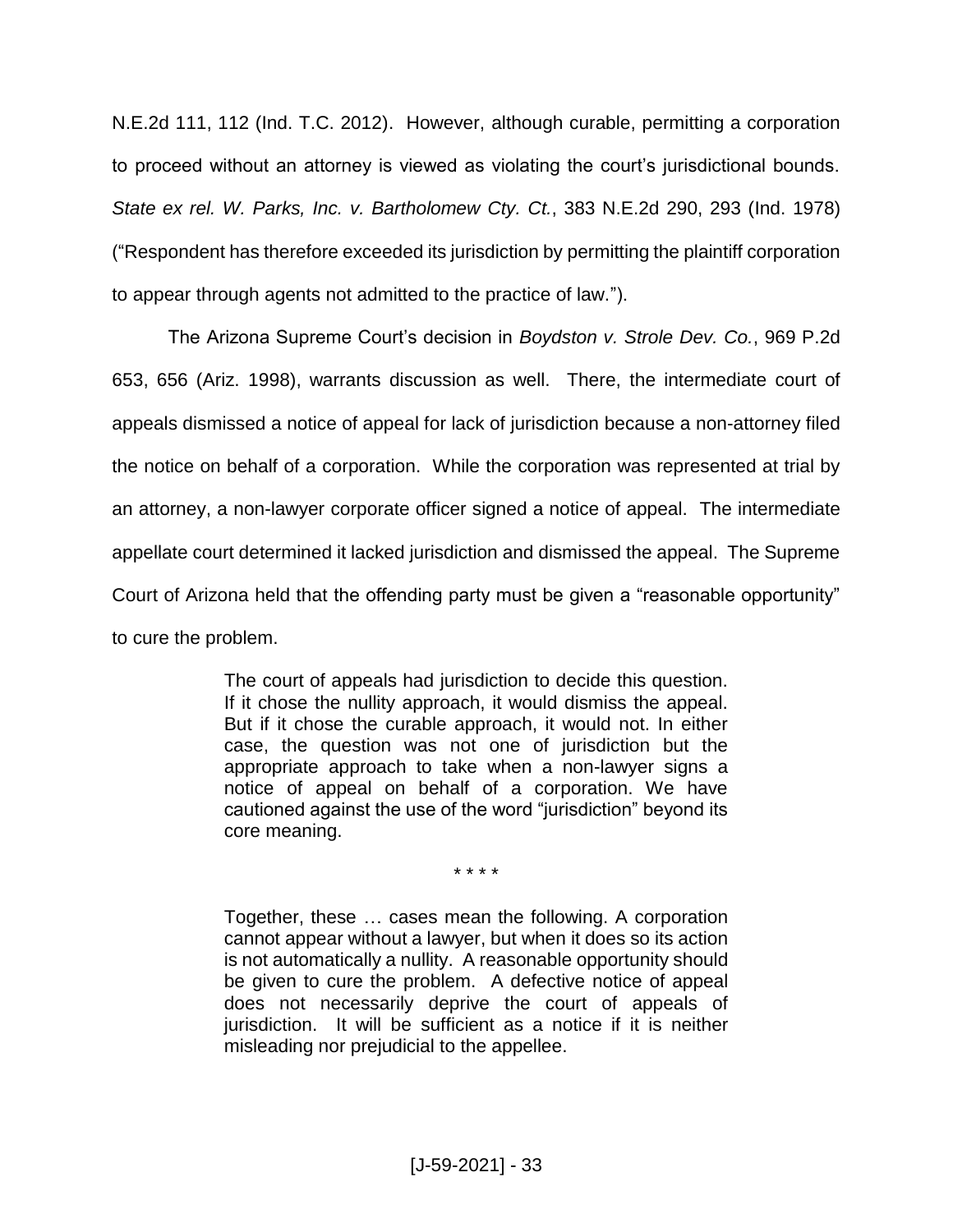*Id*. at 656 (citations omitted). Describing the unauthorized practice of law as not "necessarily" depriving a court of jurisdiction suggests that the pleading is both before and not before the court. However, a better reading is that a court cannot condone the unauthorized practice of law by proceeding with the adjudication. Once the court determines there is a problem, the party is given a chance to cure.

#### **C.**

#### This issue does not implicate subject-matter jurisdiction

Our survey establishes that few courts view the participation of a non-attorney as implicating subject-matter jurisdiction. Some of our sister courts describe the unauthorized practice of law as jurisdictional but rarely, if ever, in terms of the trial court's competency to adjudicate the controversy. The closest jurisdictional tenet involves standing, but our jurisprudence does not view standing as a jurisdictional issue subject to sua sponte intervention. As explained, our views on this subject largely align with those of the United States Supreme Court, and we agree that "[c]larity would be facilitated if courts and litigants used the label 'jurisdictional' not for claim-processing rules, but only for prescriptions delineating the classes of cases (subject-matter jurisdiction) and the persons (personal jurisdiction) falling within a court's adjudicatory authority." *Kontrick*, 540 U.S. at 454. Because the participation of a non-attorney has no connection to the classes of cases that a court may hear, we hold that the unauthorized practice of law is not a subject-matter jurisdiction issue. Accordingly, we disapprove of *Jablonski* and other cases to the extent they suggest the unauthorized practice of law implicates subjectmatter jurisdiction. That conclusion is of dispositive significance with respect to the Superior Court's ability to raise that issue sua sponte, and the court should not have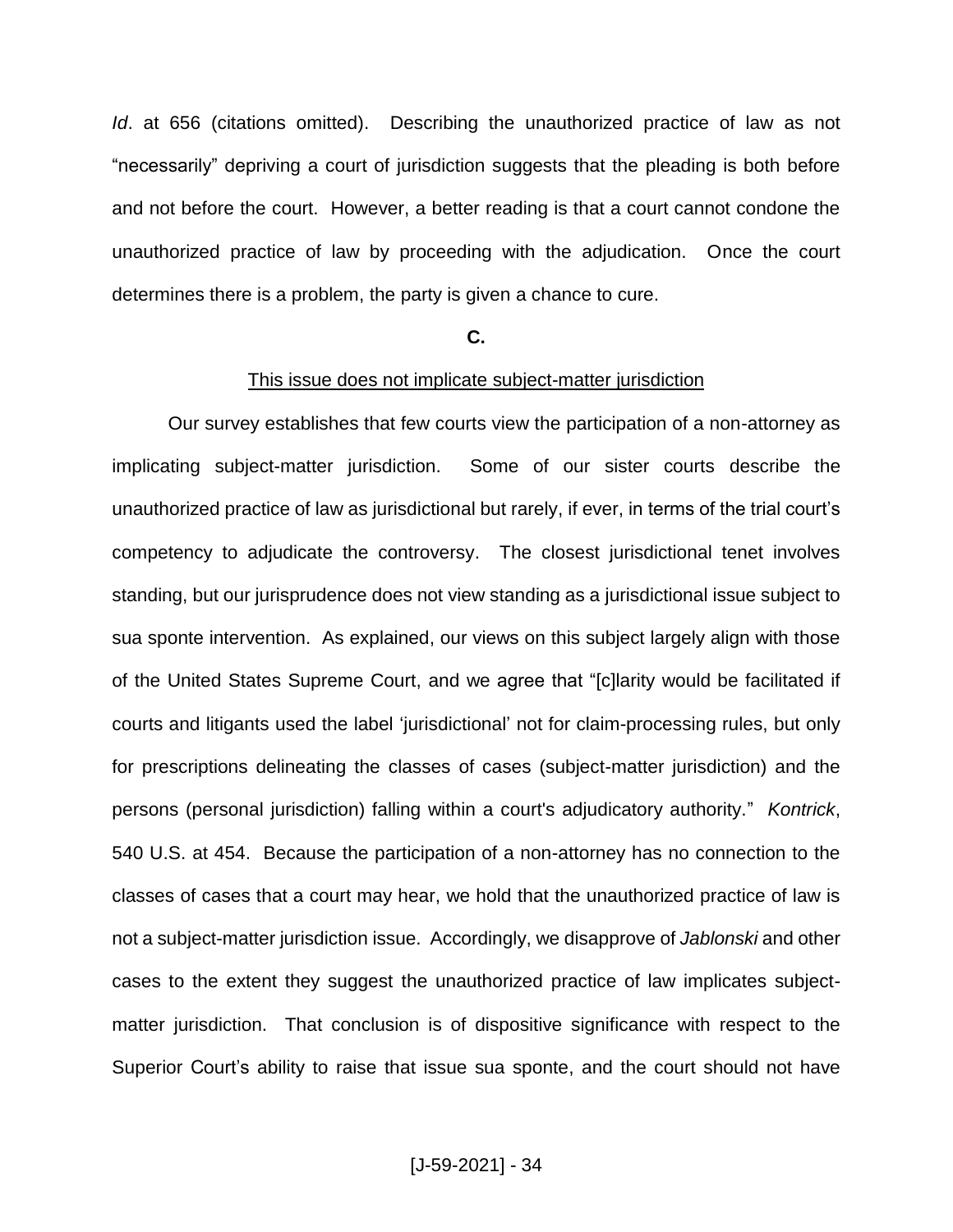quashed the appeal regarding the Estate claims or Brenton's claims based on a perceived

jurisdictional defect at the trial court level.<sup>14</sup>

Simultaneously, we recognize that the Superior Court properly raised the issue of unauthorized practice of law with respect to the appellate proceedings.We fully agree with the Massachusetts Supreme Court that a court cannot ignore the unauthorized practice of law and must intervene.

> [W]here a court learns that a person is engaged in the unauthorized practice of law, the court is obligated to take corrective action, regardless of whether the adverse party requests such action. A court has no discretion to tolerate the unauthorized practice of law, and may not allow a person to engage in the unauthorized practice of law simply because the adverse party does not object. A judge does have the discretion, however, to determine the appropriate remedy.

*Hatcher*, 97 N.E.3d at 329.

This does not conflict with our holding that the unauthorized practice of law does

not implicate subject-matter jurisdiction. The critical distinction is that a court's duty to

stop the unauthorized practice of law is limited to the proceedings before that tribunal. As

applied here, the Superior Court properly issued an order requiring Carla to cease her

 $\overline{a}$ <sup>14</sup> The Superior Court's holding that the lack of verification implicates subject-matter jurisdiction was erroneous. Whether the complaint is properly verified is something that is strictly between the parties and does not concern the court, and it certainly has no bearing on the court's competency to hear the suit. The Superior Court's concern that the complaint may not have been verified does not justify jurisprudential meddling any more than a trial judge can spontaneously exclude evidence based on the court's own view of its legal admissibility. We agree with the Superior Court's discussion in *Monroe Contract Corp. v. Harrison Square, Inc.*, 405 A.2d 954, 959 n.5 (Pa. Super 1979) (Pa. Super. 1979) (citations omitted), which "implicitly rejects the view that a deficient verification raises a question of jurisdiction. … [W]e view the verification as necessary to the protection of the party, not to the jurisdiction of the court." We agree that a defective verification harms no one but the defendants, and a defendant who suspects that the factual assertions are unverified is required to bring that point to the court's attention.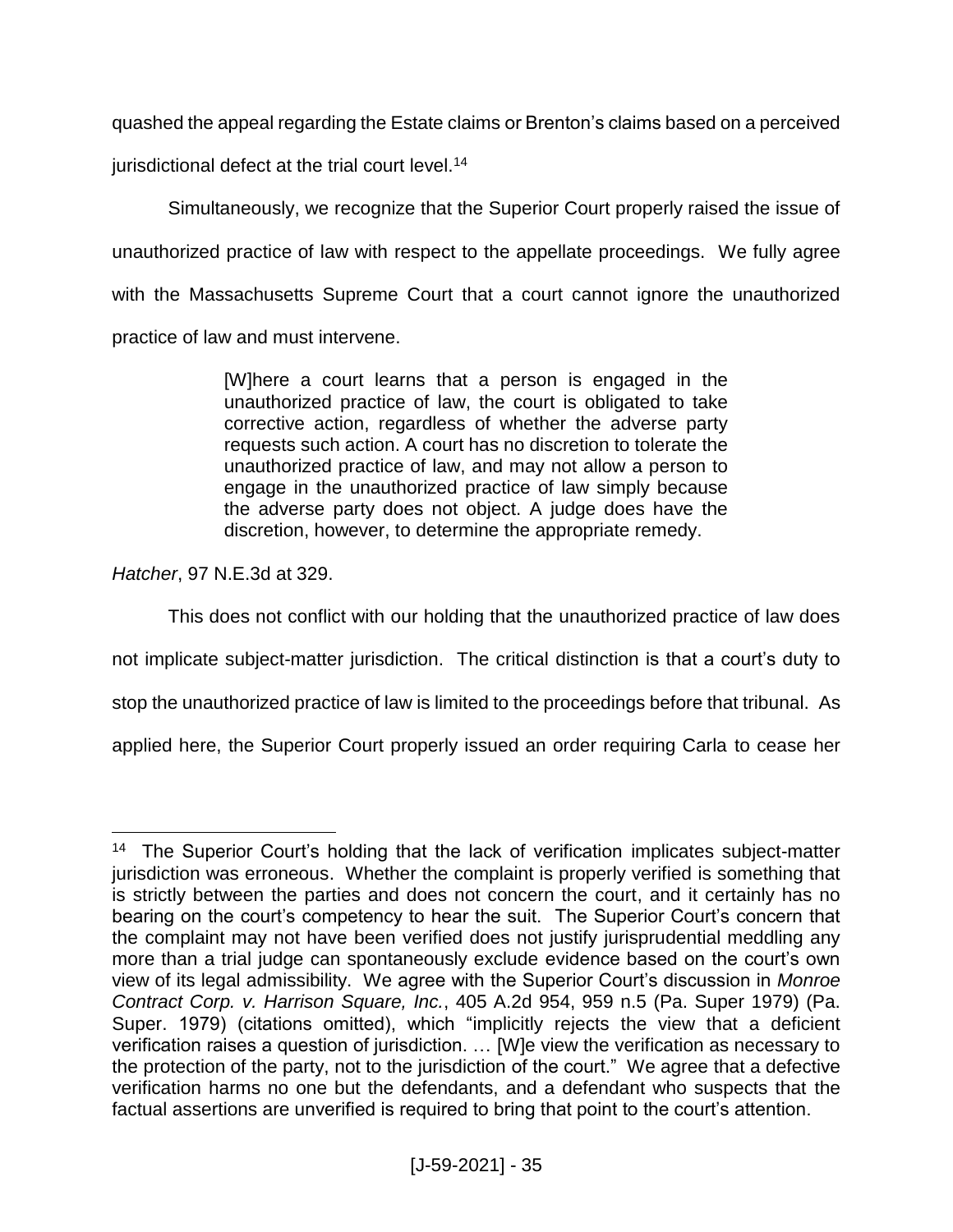activities. The court would have been justified in dismissing all of the appellate claims pertaining to Brenton and the Estate had Carla refused to hire an attorney. Thus, the Superior Court had discretion to give Carla a reasonable period of time to obtain counsel. But its ability to prevent Carla from **continuing** the unauthorized practice of law does not extend to undoing what had already transpired at the trial court level.

#### **D.**

## Application to this case

Our allocatur grant for the first two questions was limited to whether the Superior Court erred by raising the unauthorized practice of law and verification issues sua sponte, resulting in quashing the appeal. We have determined that this was erroneous. The predicate question of whether the complaint is void ab initio or curable must also be decided in this appeal because, as discussed infra, this matter will be remanded for further proceedings.

Our agreement that a court is required to prevent the unauthorized practice of law means that the trial court must address whether the defective pleadings filed on behalf of the Estate and Brenton can be cured. The merits of the underlying policy question has been fully briefed and argued due to the Superior Court's holding. Moreover, the consequences for the unauthorized practice of law ultimately lies within this Court's "power to prescribe general rules governing practice, procedure and the conduct of all courts[.]" PA. CONST. art. V, § 10. We therefore decide the prospective question facing the court on remand: May the trial court allow the administratrix of the estate and Brenton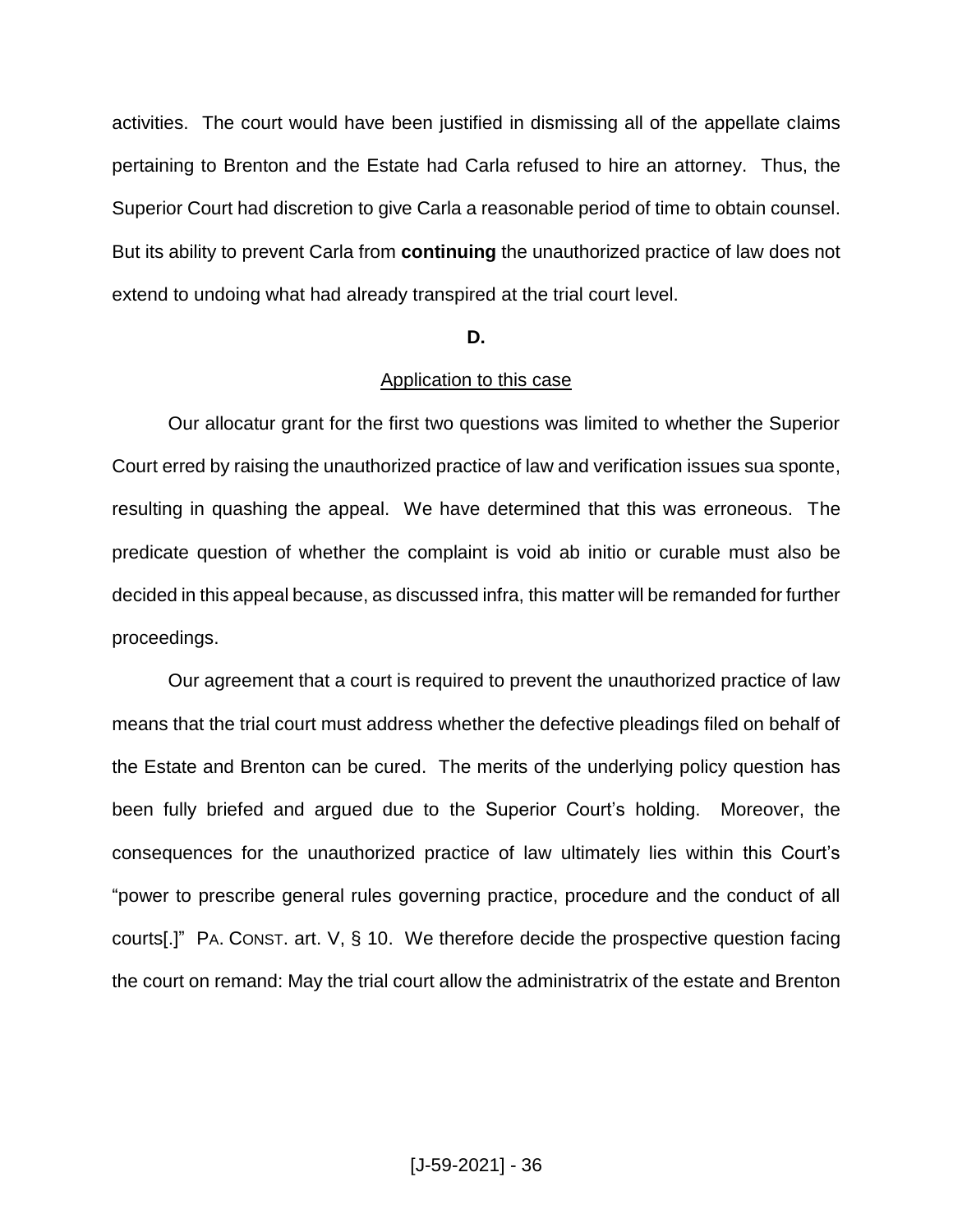Bisher, in its discretion, to cure the defective pleadings by virtue of the entry of appearance by counsel for these parties? We hold that the answer is yes.<sup>15</sup>

As a prefatory matter, we agree that the participation of a non-attorney is properly characterized as a technical defect. *See Davenport*, 72 S.W.3d at 93 ("[T]hose jurisdictions holding that the unauthorized practice of law results in an amendable defect have done so in an attempt to avoid what they deem to be the unduly harsh result of dismissal on technical grounds."). Our courts have long embraced the view that technical defects should not frustrate the goal of adjudicating cases on the merits.*See*, *e.g.*, *W. Penn Sand & Gravel Co. v. Shippingport Sand Co.*, 80 A.2d 84, 86-87 (Pa. 1951) ("[C]ourts should not be astute in enforcing technicalities to defeat apparently meritorious claims; if defendant has any real or substantive defense to the confessed judgment the way lies open to it to present it."). Rule of Civil Procedure 1033 ("Amendment") likewise expresses a liberal preference. *See Morrison Informatics, Inc. v. Members 1st Fed. Credit Union*, 139 A.3d 1241, 1246 (Pa. 2016) ("[W]e observe that a procedural dynamic of this case militates in favor of allowing the amendment to substitute the Trustee for the Company as the plaintiff in the action against the Credit Union, given the liberal policy reflected in the applicable rules."). We find these precepts apply to whether a court can allow pleadings rendered defective because they were filed by non-attorneys to be cured, especially in light of Rule 126.

> The rules shall be liberally construed to secure the just, speedy and inexpensive determination of every action or proceeding to which they are applicable. The court at every stage of any such action or proceeding may disregard any

<sup>&</sup>lt;sup>15</sup> We clarify that, in the event the unauthorized practice of law is framed as an issue for the first time on appeal, the appellate court should, following disposal of the preserved issues, remand to the trial court for this determination.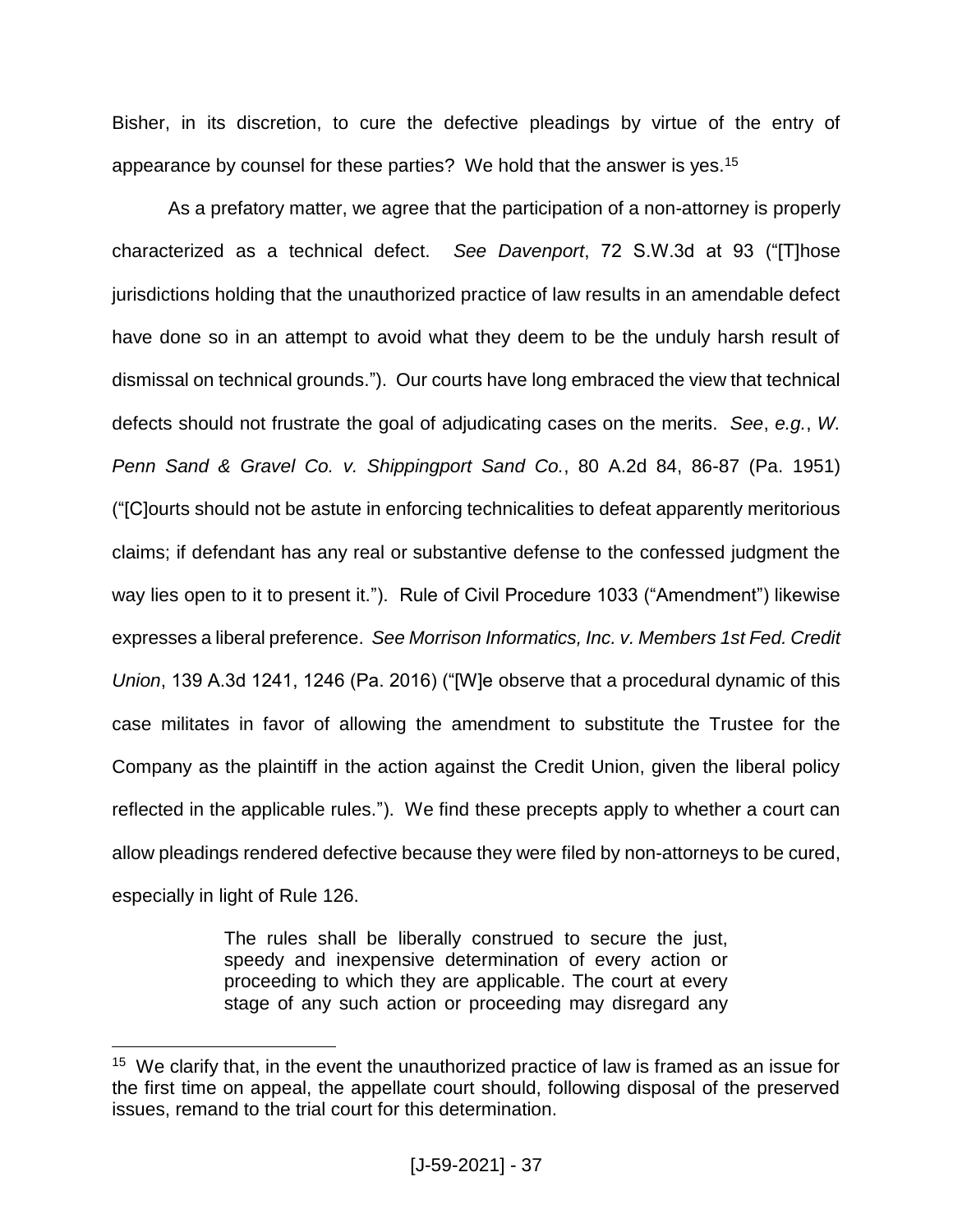error or defect of procedure which does not affect the substantial rights of the parties.

Pa.R.C.P. 126.

This Rule countenances rejection of the void ab initio approach, because whether an individual proceeds pro se or hires a licensed attorney, neither avenue can, by itself, impinge on any substantive rights of the opposing party. This does not mean that the non-participation of an attorney cannot impact substantial rights. Other jurisdictions have suggested that curing the defect is warranted where the non-attorney's participation was minimal. *See Save Our Creeks v. City of Brooklyn Park*, 699 N.W.2d 307, 311 (Minn. 2005) (narrowing the Minnesota intermediate appellate court's test by establishing four elements to apply when non-attorney represents a corporate entity, including requirement that "nonattorney's participation in the action is minimal"). It follows that extensive participation by a non-attorney may prejudice the opposing parties, and we recognize that Carla's participation was significant.

By the same token, the posture of this case amply demonstrates the undesirable consequences of the strict void ab initio approach. There is no dispute that, at bare minimum, Carla was authorized to pursue her own claims pro se. Thus, even if the Estate claims and Brenton's claims had been dismissed due to Carla's inability to litigate on their behalf, Carla's pro se claims would have gone forward. By all indications, the proof of those claims would materially overlap with Brenton's and the Estate claims; the same legal theories supporting the Estate's survival claims would apply to the wrongful death claims. In fact, had the trial court or the defendants raised the unauthorized practice of law midstream, requiring an attorney to appear almost certainly would have saved the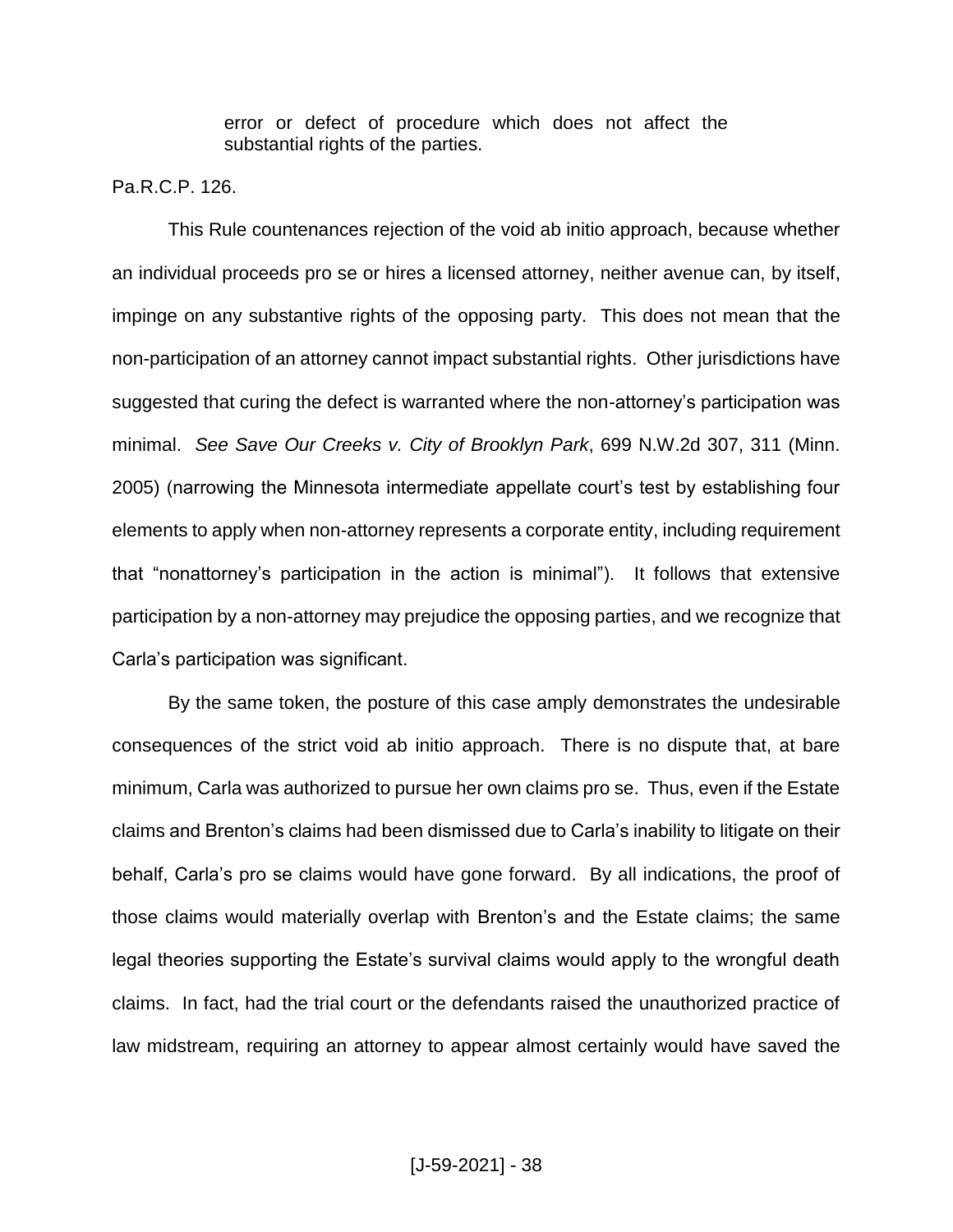parties considerable time and expense. Additionally, our conclusion that a remand is required means that the resources spent to litigate this matter are a sunk cost.

We acknowledge that the bright-line void ab initio rule has its virtues. Our review of the cases involving participation of non-attorneys from other jurisdictions shows that the problem appears in many forms. Sometimes the plaintiff mistakenly believes that they can litigate the matter, or is even led to believe by the absence of objection or court intervention that the representation is permissible. In others, the counseled plaintiff is suing a defendant who attempts to defend without representation by counsel. Different considerations might apply to default judgments versus final adjudications on the merits. *See, e.g., Szteinbaum v. Kaes Inversiones y Valores, C.A.*, 476 So. 2d 247, 251 (Fla. Dist. Ct. App. 1985) (noting that "decisions pertaining to defaults differ analytically from decisions pertaining to complaints filed by non-attorneys on behalf of corporations"). Still others deal with difficult questions like whether a final judgment on the merits following a trial should be disturbed. And perhaps courts should treat differently an unauthorized notice of appeal taken from a proper underlying judgment. Indeed, Judge Bowes' dissent, which recognized that the panel was bound by *Jablonski*, raised the possibility that the unauthorized practice of law should be treated differently for plaintiffs like Carla bringing survival actions versus a corporation sending a non-attorney agent into a court. The bright-line rule is attractive precisely because it offers an easy solution to all of these scenarios.

Yet Rule 126 and our preference for adjudicating cases on the merits countenances against that temptation. Moreover, while we acknowledge that the unauthorized practice of law can threaten the public good, it is significant that this Court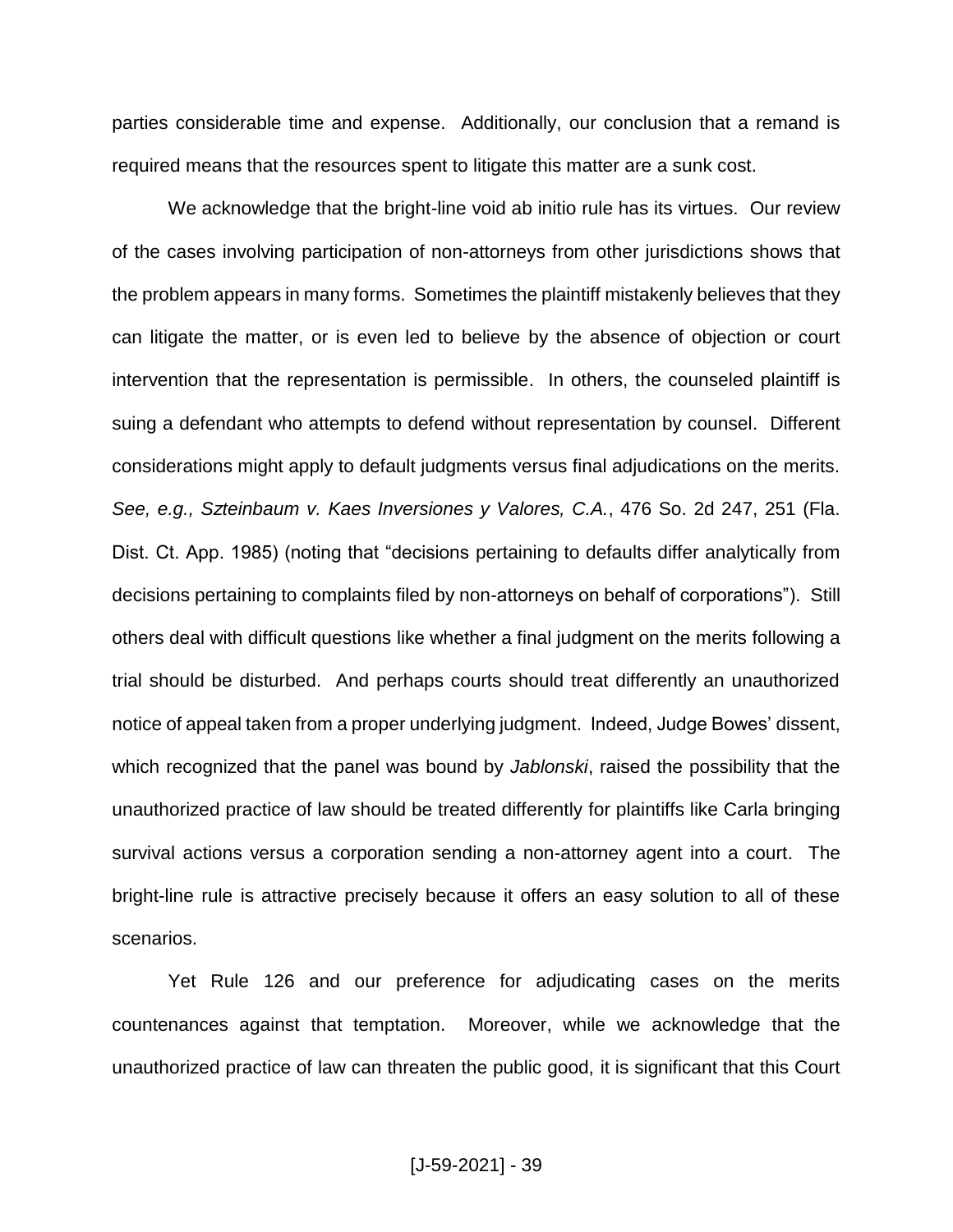already permits non-attorneys to participate in a limited capacity in Magisterial District Courts. *See* 246 Pa. Code Rule 207(A)(2) ("Partnerships may be represented by an attorney at law, a partner, or by an employee or authorized agent of the partnership with personal knowledge of the subject matter of the litigation and written authorization from a partner to appear as the partnership's representative."). Allegheny County Local Rule 200 likewise currently permits limited participation by non-attorneys for some matters in the Allegheny County Courts of Common Pleas. Furthermore, it would be ironic to protect the public from the unauthorized practice of law by adopting a remedy that can end up doing more damage than the infraction itself. For example, if a corporate officer mistakenly believes he or she can file an initial complaint and then has corporate counsel amend the pleading shortly thereafter, the void ab initio approach holds that amendment is impossible because there is nothing to amend. *Jablonski*, 163 A.3d at 1048. Perhaps that result is justifiable as a discretionary matter for a sole member LLC as in *Jablonski*. But the void ab initio approach logically tolerates no exceptions. If the corporation had thousands of stockholders, those innocent stakeholders would clearly be harmed by nullifying a pleading that was immediately amended by an attorney. The certainty and uniformity promoted by the void ab initio rule ignores too many costs. Because we are not bound by *Jablonski*, we have no need to harmonize the corporate scenario with this one. We adopt the view that any instance of unauthorized practice of law is curable in the court's discretion pursuant to the principles outlined herein.

This case also demonstrates that attempting to protect the judicial system by preventing unlicensed attorneys from wreaking havoc is not always served by the void ab initio approach. As discussed, courts have cited the need to protect the public as a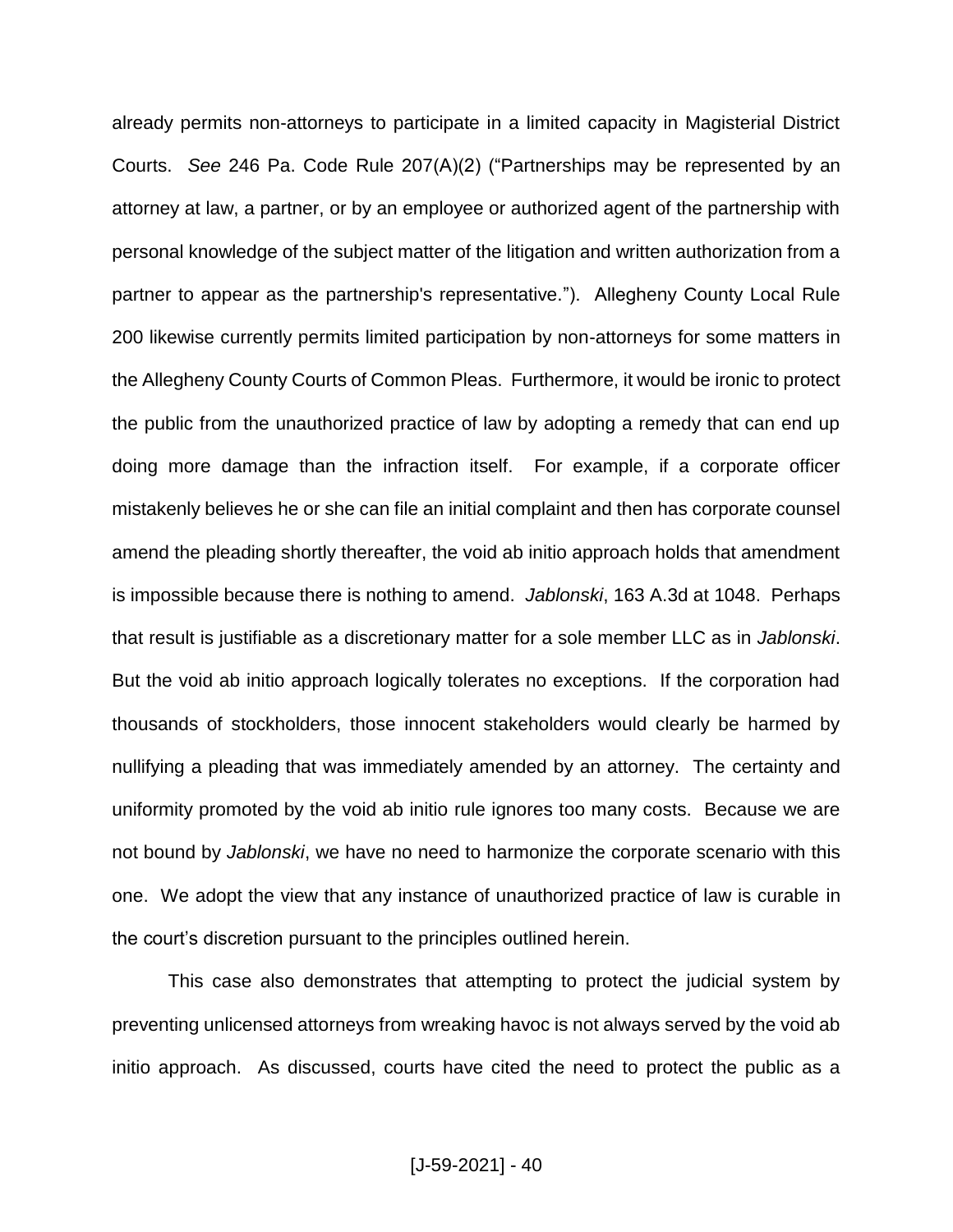justification for the harsh nullity rule, but note that Lehigh Valley argues that they needed protection from Carla. "[I]t is plainly evident that Defendants required the protection 'in the administration of justice from the mistakes of the ignorant.' " Lehigh Valley's Brief at 15 (citation omitted). But this plea for protection has no connection to the public at large and ignores the fact that the defendants easily could have raised the issue in the trial court. Counsel for Eastern Gastro admitted at oral argument that he too shared Carla's belief that her status as administratrix allowed her to litigate on behalf of the Estate. We appreciate the candor, but it borders on hypocrisy to say that Carla should have known that she was mandated to hire an attorney while ignoring that the attorneys were also ignorant of the rule.

The defendants raise one concrete harm: the statute of limitations will be tolled if the trial court permits the unrepresented parties to retain counsel. That point is welltaken. But the statute of limitations creates a defense and not a jurisdictional impediment. *See Bellotti v. Spaeder*, 249 A.2d 343, 344 (Pa. 1969) ("In personal injury actions, the defense of the statute of limitations does not divest the court of power to hear the action and may be waived by consent or conduct of the parties. It is merely a procedural bar to recovery."). Statutes of limitations exist, in large part, "so that the passage of time does not damage the defendant's ability to adequately defend against claims made." *Dalrymple v. Brown*, 701 A.2d 164, 167 (Pa. 1997). The Bishers' timely filings and the defendants' prolonged defense against the claims vitiates any argument based on the danger of the passage of time to an adequate defense.

Significantly, we stress that we decide **only** that the court has the discretion to permit a remedy in these situations, not that it must do so. The default position in such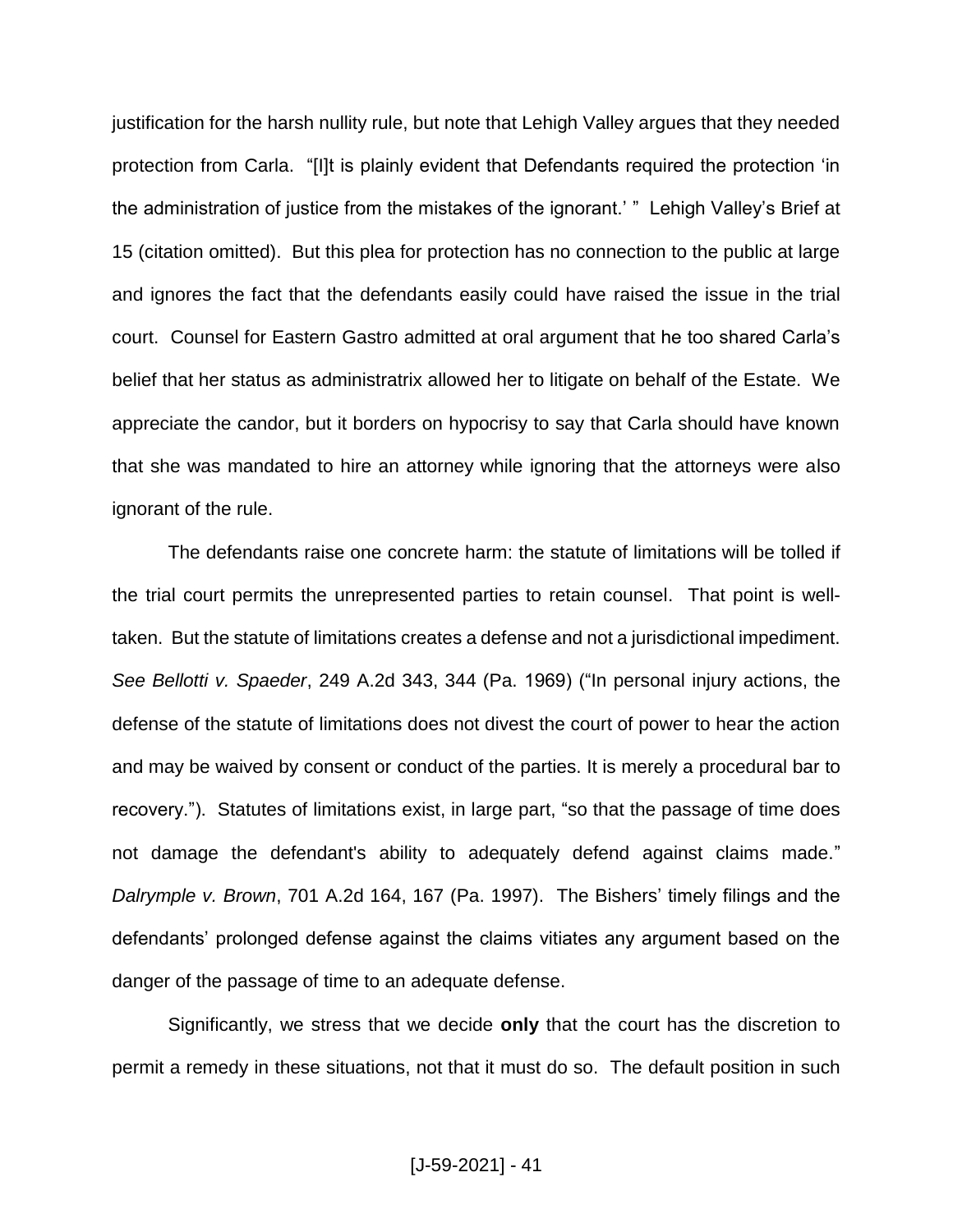cases should be that the offending party should be given a "reasonable opportunity" to cure. But we are not convinced that the rule is absolute. As Massachusetts recognized, there may be cases in which the unauthorized practice of law is an attempt to game the system.

Here, after notice and an opportunity to cure by the Superior Court, the Estate and Brenton Bisher retained counsel for the appeal. On remand, we leave it to the trial court to determine whether the unrepresented parties will be given an opportunity to cure. We do not attempt to delineate a complete list of factors that the trial court should consider because the totality of the circumstances of the case as it exists on remand must be considered. However, the factors discussed in the foregoing pages are appropriate for the trial court's analysis.

# **IV.**

# **The Certificates of Merit**

We now address the trial court's ruling, adopted by the Superior Court, that the final COMs were defective. This issue raises a question of law and our standard of review is de novo. *See Womer v. Hilliker*, 908 A.2d 269 (Pa. 2006). For ease of discussion, we analyze the appellees' arguments separately.

As a preliminary matter, Pennsylvania Rule of Criminal Procedure 1042.3 distinguishes between pro se plaintiffs and attorneys and imposes different requirements as to each of them.<sup>16</sup> An attorney satisfies the COM requirements by certifying that "an

 $16$  This distinction reflects that, as officers of the court, attorneys are bound by the Rules of Professional Conduct and must be candid with the court. *See* Pa.R.P.C. 3.3(a)(1) ("A lawyer shall not knowingly … make a false statement of material fact[.]"). Additionally, a court "may impose appropriate sanctions, including sanctions provided for in Rule 1023.4,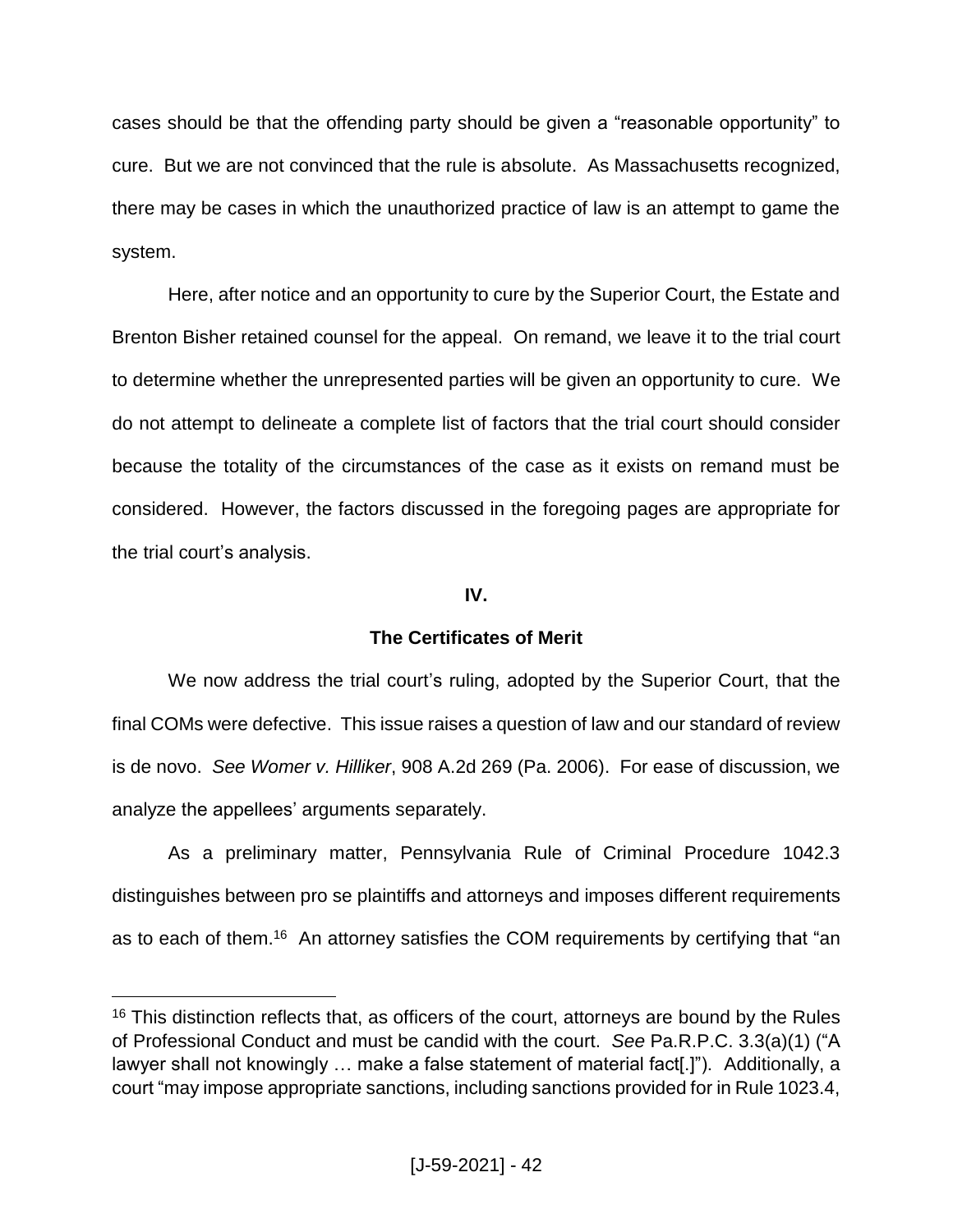appropriate licensed professional has supplied a written statement that there exists a reasonable probability that the care, skill or knowledge exercised or exhibited in the treatment, practice or work that is the subject of the complaint, fell outside acceptable professional standards and that such conduct was a cause in bringing about the harm[.]" Pa.R.C.P. 1042.3(a)(1). In order to comply with the COM requirements, the pro se plaintiff must attach to the certificate of merit the actual written statement authored by the licensed professional. Pa.R.C.P. 1042.3(e). Nonetheless, the content of the required statement of the licensed professional is the same whether certified by an attorney or filed by a pro se plaintiff with the certificate of merit.

Further, the Rules provide a template for filers to use for the actual COM. Rule 1042.10 provides form language for a COM and includes two boxes for the filing party to check based upon the allegations in the complaint. These boxes reflect the content of Rule 1042.3(a)(1) and (a)(2), which pertain to different theories of liability. Subsection (a)(1) references direct liability (whether against an individual person or against a corporate entity), while (a)(2) addresses vicarious liability. Rule 1042.3 provides:

> (a) In any action based upon an allegation that a licensed professional deviated from an acceptable professional standard, the attorney for the plaintiff, or the plaintiff if not represented, shall file with the complaint or within sixty days after the filing of the complaint, a certificate of merit signed by the attorney or party that either

> > (1) an appropriate licensed professional has supplied a written statement that there exists a reasonable probability that the care, skill or knowledge exercised or exhibited in the treatment, practice or work that is the subject of

if the court determines that an attorney violated Rule 1042.3(a)(1) and (2) by improperly certifying that an appropriate licensed professional" has supplied a written statement. Pa.R.C.P. 1042.9(b).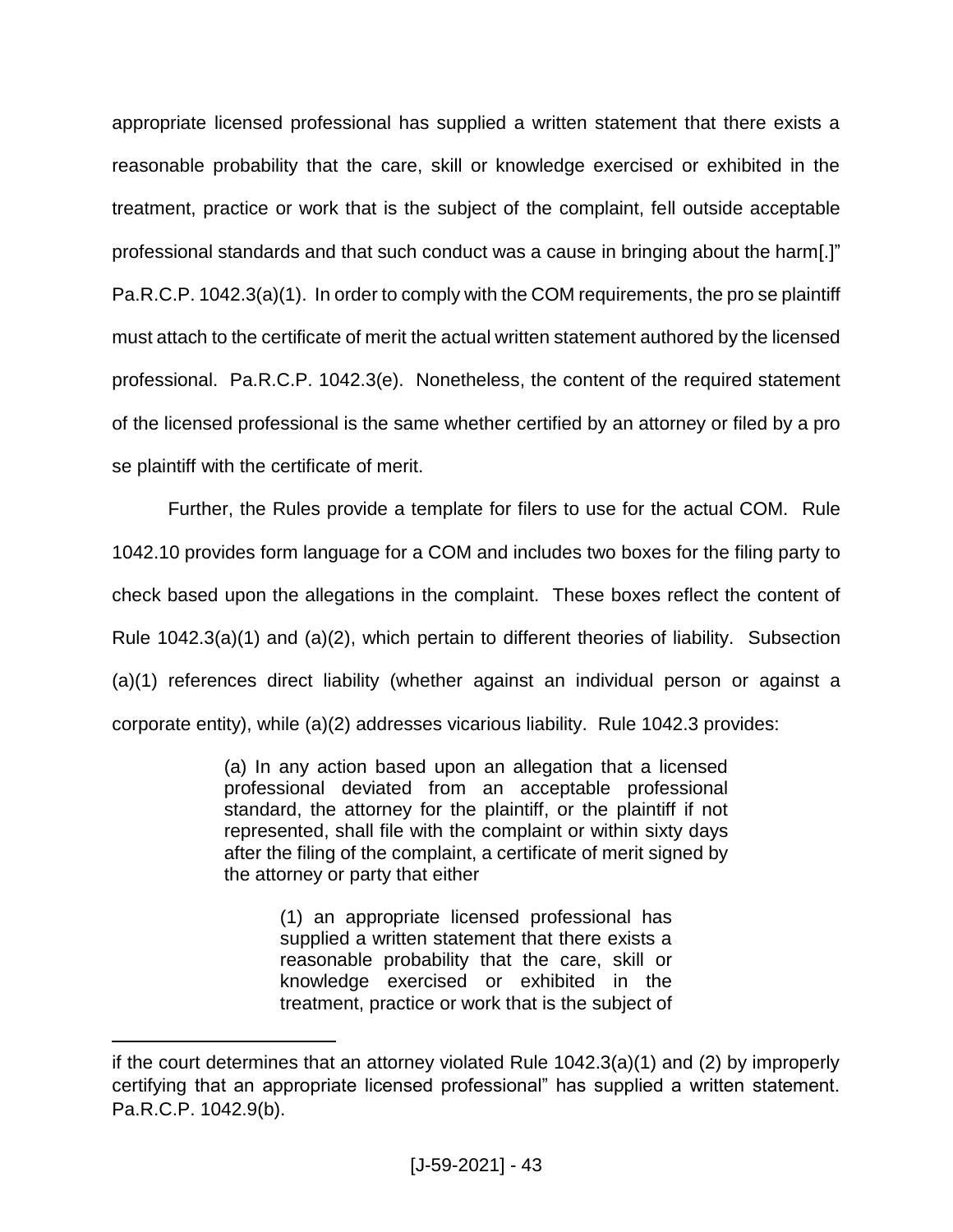the complaint, fell outside acceptable professional standards and that such conduct was a cause in bringing about the harm, or

(2) the claim that the defendant deviated from an acceptable professional standard is based solely on allegations that other licensed professionals for whom this defendant is responsible deviated from an acceptable professional standard[.]

> *Note:* A certificate of merit, based on the statement of an appropriate licensed professional required by subdivision (a)(1), must be filed as to the other licensed professionals for whom the defendant is responsible. The statement is not required to identify the specific licensed professionals who deviated from an acceptable standard of care. The purpose of this subdivision is to ensure that a claim of vicarious liability made against a defendant is supported by a certificate of merit. Separate certificates of merit as to each licensed professional for whom a defendant is alleged to be responsible are not required. Only a single certificate of merit as to a claim under subdivision (a)(2) is required.

> > \* \* \* \*

(b) (1) A separate certificate of merit shall be filed as to each licensed professional against whom a claim is asserted.

(2) If a complaint raises claims under both subdivisions (a)(1) and (a)(2) against the same defendant, the attorney for the plaintiff, or the plaintiff if not represented, shall file

> (i) a separate certificate of merit as to each claim raised, or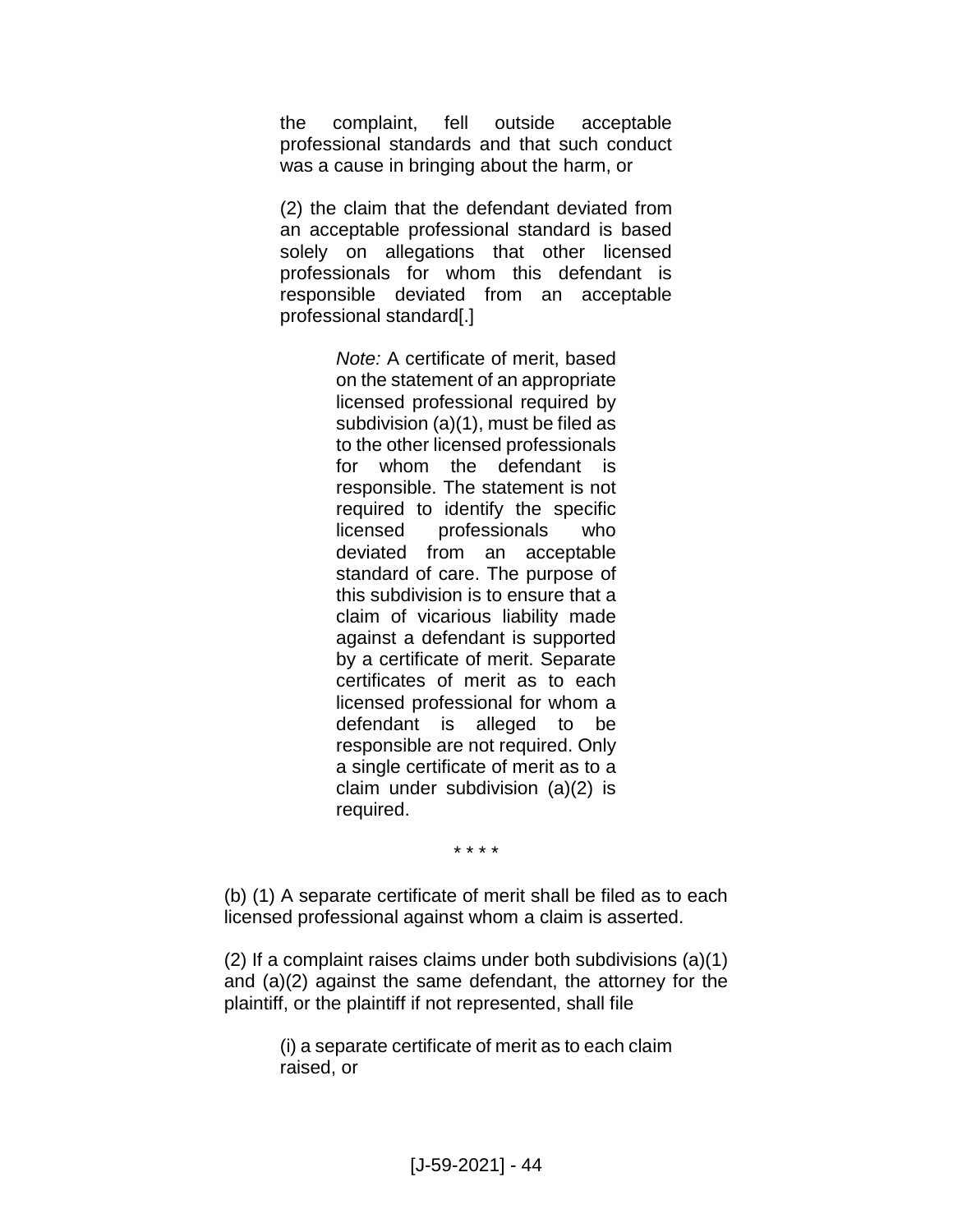(ii) a single certificate of merit stating that claims are raised under both subdivisions (a)(1) and  $(a)(2)$ .

Pa.R.C.P. 1042.3.

Subsection (b)(1) requires that a separate COM is filed as to each defendant, and the Rule 1042.10 template with its "check the box" form signals to each defendant which theory or theories are being raised. In this case, the COMs filed against Dr. Patek and Dr. Stelzer indicate claims under Rule 1042.3(a)(1). The COMs filed against the corporate defendants designate claims under both Rule 1042.3(a)(1) and (2).

With that background, we address each appellee's arguments.

#### **A.**

#### Lehigh Valley

Rulings on the COMs for this group of defendants were issued at several different times. The complaint originally named corporate entities Lehigh Valley Health Network, Lehigh Valley Hospital, Lehigh Valley Anesthesia Services, and LVPG Pulmonary and Clinical Care Medicine as defendants. The Bishers also named the following individuals as defendants: Dr. Brian Civic, Dr. Dorothea Watson, Dr. Jennifer Strow, Norma Wilson (a Certified Registered Nurse Anesthetist), and Dr. Bonnie Patek.

Following the filing of the original COM on February 22, 2018, Lehigh Valley filed preliminary objections in the form of a demurrer. By order dated March 22, 2018, the trial court addressed that motion and struck with prejudice the COMs as to Dr. Civic, Dr. Watson, Dr. Strow, and Nurse Wilson. Subsequently, Lehigh Valley filed a praecipe for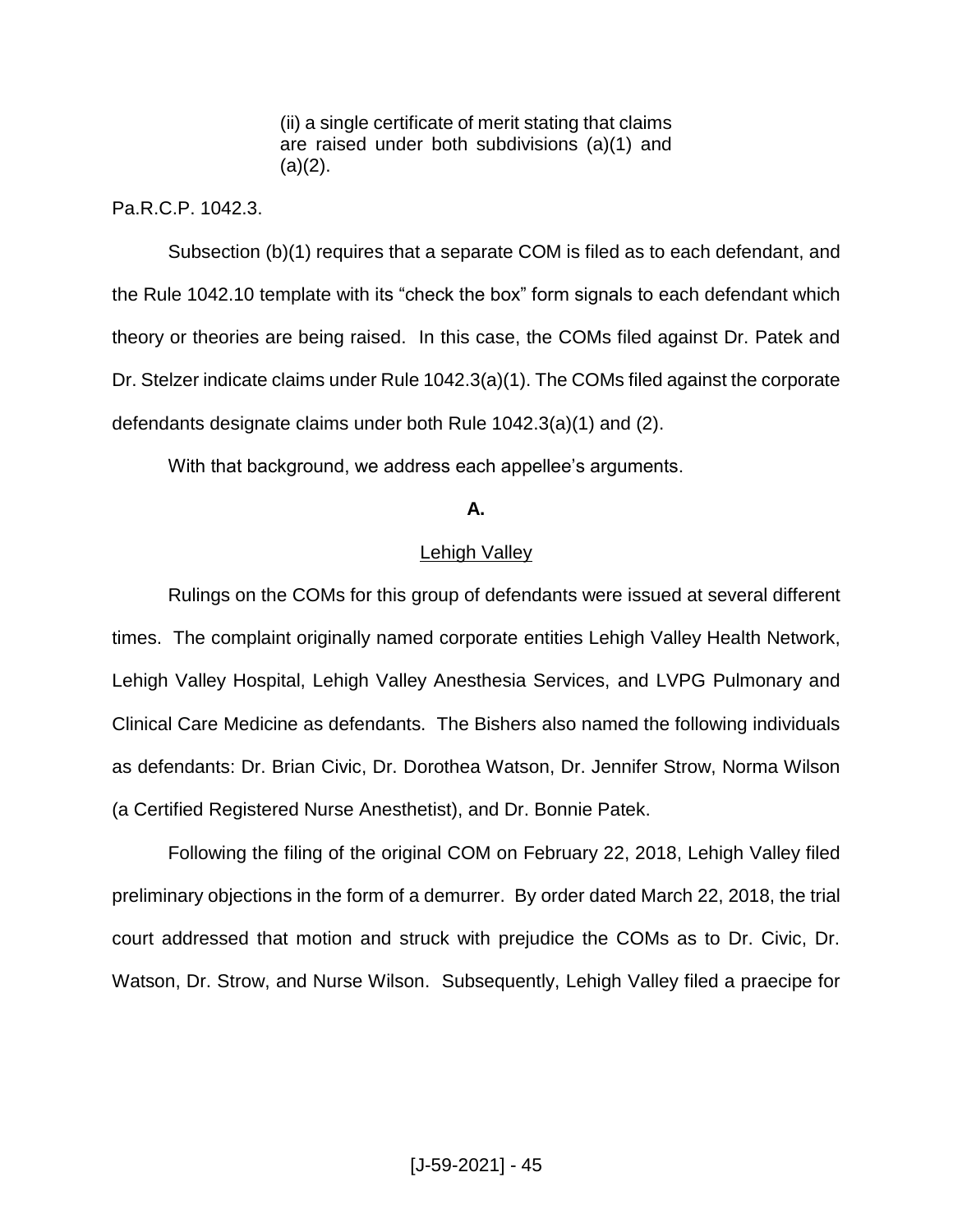entry of judgment of non pros for those defendants. The Bishers did not file any response or file any amended COMs against these defendants during the ensuing proceedings.

This March 22 order also struck the COM as to Dr. Patek, but without prejudice. The Bishers then filed the second COMs, as against three Lehigh Valley defendants: Dr. Patek, Lehigh Valley Hospital, and Lehigh Valley Health Network. These COMs were amended one more time. On June 11, 2018, the trial court agreed that these amendments did not cure the COMs and granted the preliminary objections in the form of a demurrer as to the following Lehigh Valley defendants: Lehigh Valley Health Network, Lehigh Valley Hospital, Lehigh Valley Anesthesia Services, LVPG Pulmonary and Critical Care, Dr. Civic, Dr. Watson, Dr. Strow, Dr. Patek, and Nurse Wilson.

The trial court issued an accompanying opinion in support. The analysis was not limited to the final COM, but also addressed flaws in the prior versions. First, while the content of Dr. Ament's original written statement "at first glance … would appear damning in their appraisal of the medical care provided to the decedent by the Defendants," the letter did not satisfy the Rule 1042.3(a)(1) standard. Trial Court Opinion, 6/11/2018, at 10. Dr. Ament said that "it was a 'grave error' not to perform an endoscopy upon the decedent because of the possibility a bleeding lesion may have been found," but he did not say that the chosen care was outside acceptable professional standards. *Id*. Additionally, Dr. Ament originally said the errors were "a major contributing factor" in Cory's death, but did not say there was a "reasonable probability" that the identified errors were a cause in the harm. *Id*. at 10-11. "This language falls far short of the level of professional certitude which is required by our Commonwealth's procedural rules in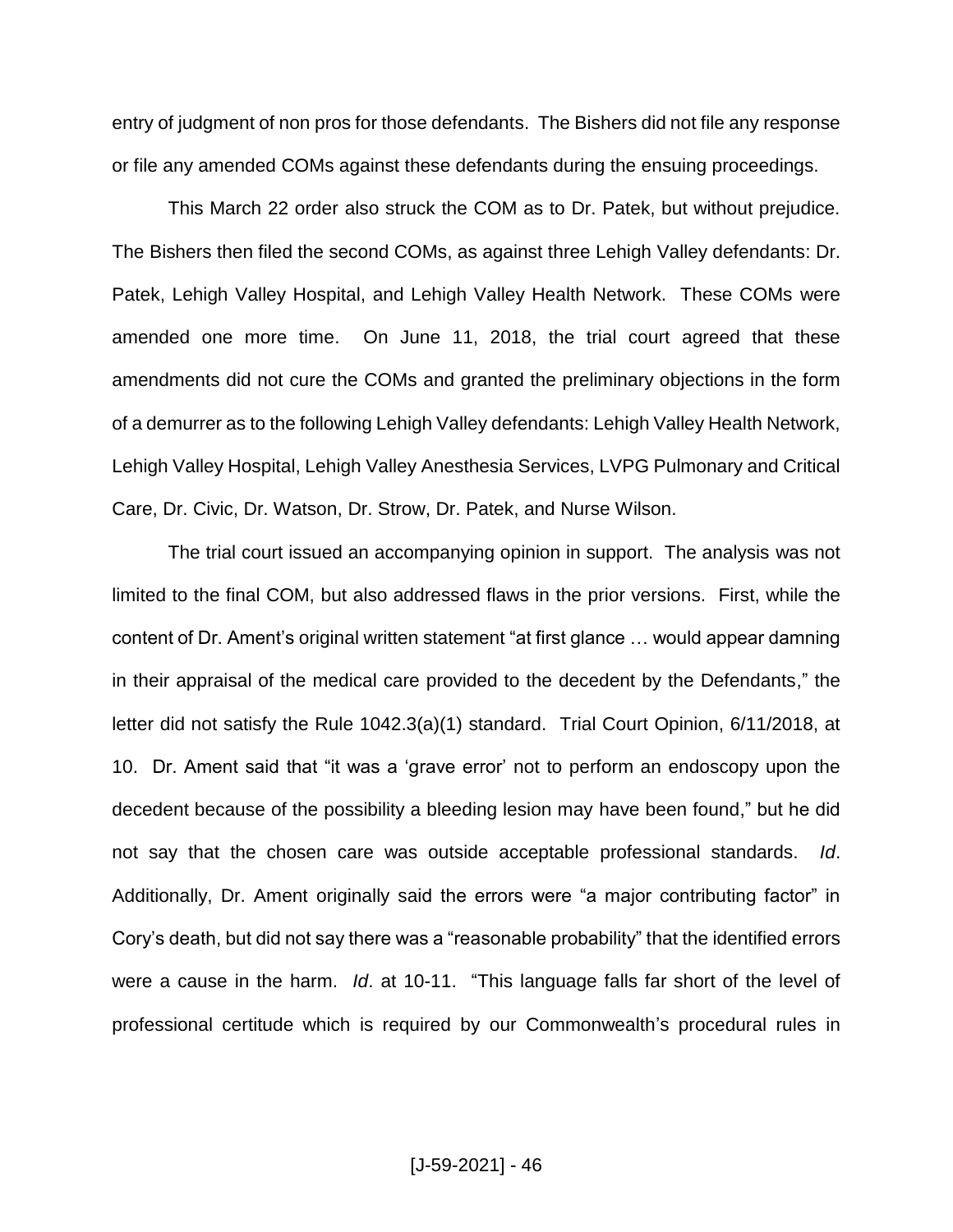professional negligence cases." *Id*. at 11.Additionally, the allegations alleging vicarious

liability

failed to meet the requirements set forth under Rule 1042.3(a)(2) to assert that those Defendants for whom liability is alleged due to their responsibilities for the conduct of other licensed professionals deviated from an acceptable professional standard. In short, Dr. Ament fails to even mention any of the Defendants against whom vicarious liability is alleged for the actions of the physician defendants. In fact, Dr. Ament never identifies any specific individual or entity he identifies as having deviated from acceptable professional standards.

*Id*. 17

 $\overline{a}$ 

Addressing the subsequent versions, the trial court observed that the second written statement contained the conclusion that "[t]hese are all of the reasons why this case merits evaluation for malpractice." *Id*. at 13.However: "This conclusory statement fails to express reasonable probability that medical care provided to the decedent fell below acceptable professional standards and led to his death." *Id*.Ultimately, the court addressed the third and final written statement, wherein Dr. Ament concluded that "[t]here exists a reasonable probability and degree of medical certainty that the Defendants breached the appropriate standard of care, and that this breach was a cause in bringing about the harm to Cory Bisher." The court acknowledged that this statement "appears to include the requisite language required under Pa.R.C.P. 1042.3(a)," yet still deemed the statement noncompliant because it "merely summarizes 'that the Defendants breached the appropriate standard of care, and that this breach was a cause in bringing about the harm to Cory Bisher.'"*Id*. at 14. That summary "fails to identity the specific defendant

<sup>&</sup>lt;sup>17</sup> The trial court's Rule 1925(a) opinion quoted this opinion. Trial Court Opinion, 11/19/2018, at 14-15.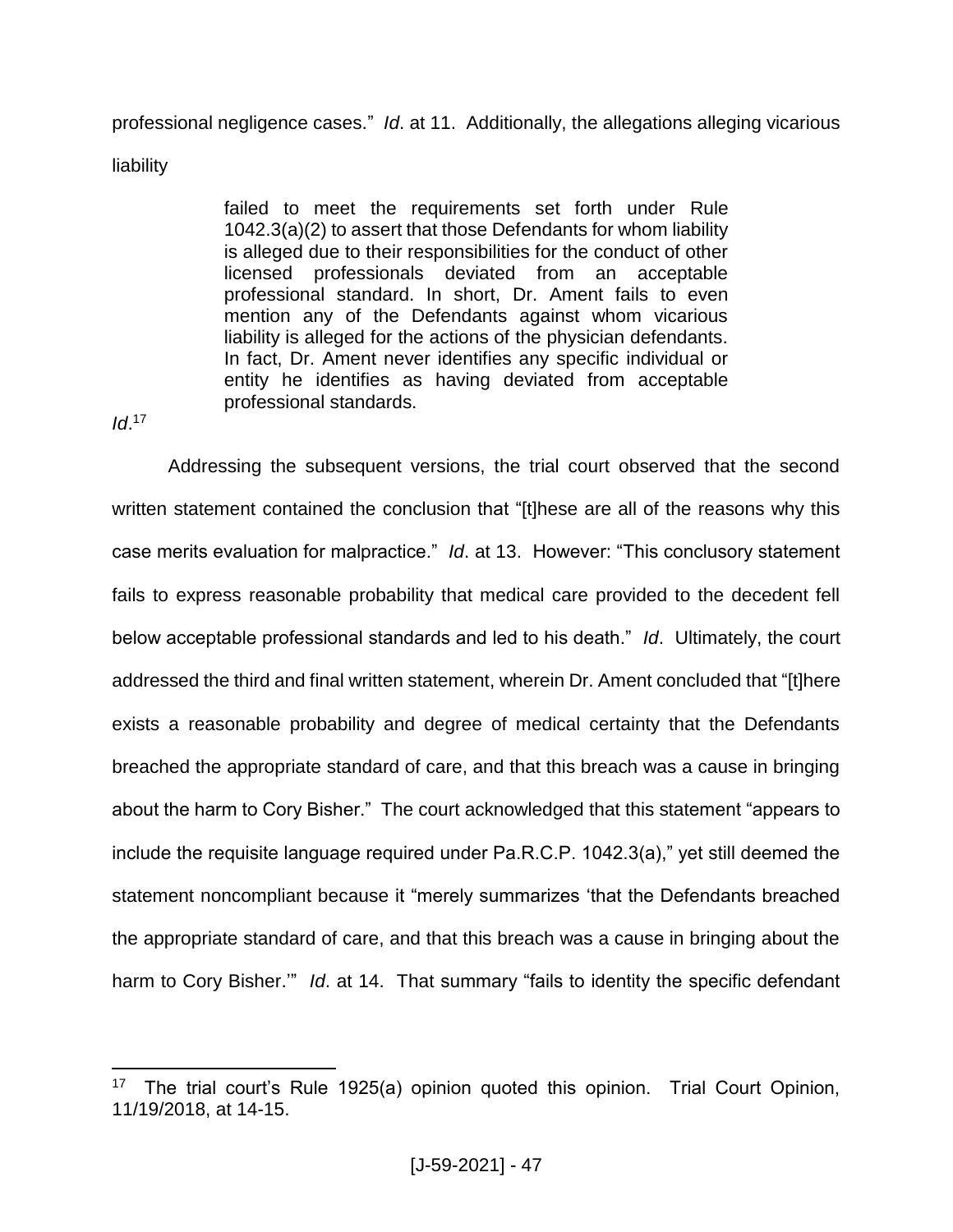who breached the appropriate standard of care, and that said breach led to Bisher's death." *Id*.

Finally, the trial court concluded that Dr. Ament could not offer an opinion regarding Dr. Patek's actions because he "is a pediatric gastroenterologist attempting to offer an opinion as to Dr. Patek, a medical resident who performed an intubation." *Id*.

Echoing the trial court's analysis, Lehigh Valley argues that Dr. Ament's written statement as attached failed to specifically link any of the Lehigh Valley defendants to a specific act that fell below a standard of care. It faults the language employed within Dr. Ament's written statement because it does not contain the precise language "there exists a reasonable probability that the care, skill or knowledge exercised or exhibited in the treatment, practice or work that is the subject of the complaint, fell outside acceptable professional standards and that such conduct was a cause in bringing about the harm[.]" Pa.R.C.P. 1042.3(a)(1). Lehigh Valley also agrees with the trial court that Dr. Ament lacked the requisite qualifications to opine on Dr. Patek's care.

In determining whether these COMs are sufficient, Lehigh Valley does not limit its arguments to the language in the final written statement. Instead, it cites the "grave error" language, which appeared in the original COM. Additionally, Lehigh Valley directs our attention to the COMs filed against Dr. Civic, Dr. Watson, Dr. Strow, and Nurse Wilson and notes that none of those individuals are gastroenterologists. However, the Bishers did not challenge the trial court's order striking those COMs with prejudice, and the only COMs at issue for Lehigh Valley are those filed against Dr. Patek, Lehigh Valley Health Network, and Lehigh Valley Hospital.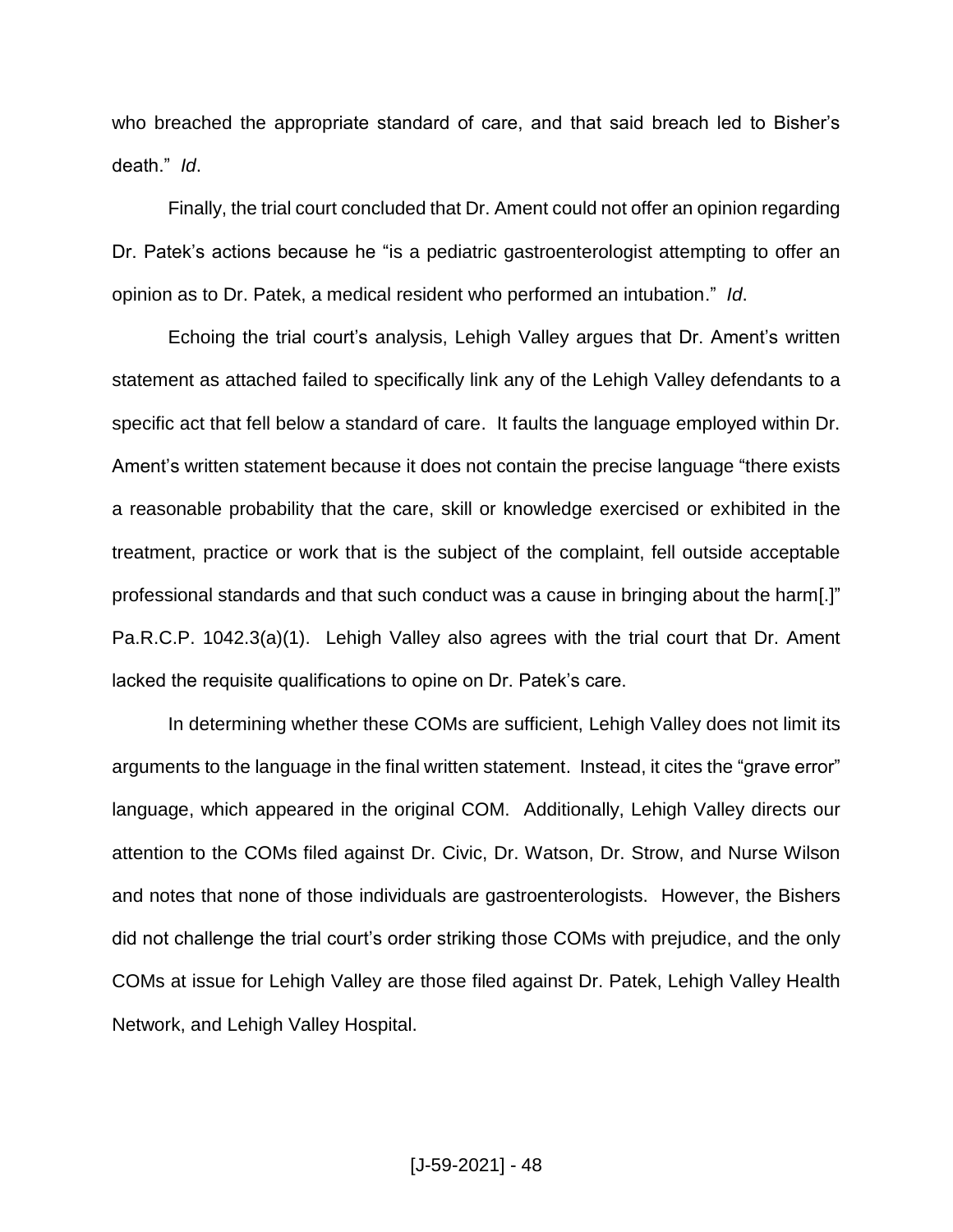**B.**

#### Analysis

Lehigh Valley contends that Rule 1042.3 requires a plaintiff to submit a written statement using the precise language set forth in the Rule, and this Court "should confirm that the statement submitted by Dr. Ament and the language used fundamentally failed to meet the requirements of the Rules of Civil Procedure[.]" Lehigh Valley's Brief at 23.

We decline to hold that the written statement must parrot the Rule's language. This Court has rejected strict compliance with the COM requirements, instead holding that "substantial compliance" is sufficient. In *Womer*, we held that the trial court correctly denied Womer relief from judgment of non pros entered against him due to his attorney's failure to file a COM. Instead of filing a COM with the court, the attorney sent an expert report to the opposing party. He thereafter sought to open the judgment. The *Womer* Court acknowledged that Rule of Civil Procedure 126, which permits a "court at every stage of any such action or proceeding may disregard any error or defect of procedure which does not affect the substantial rights of the parties[,]" applies to COM requirements. Womer argued that Rule 126 should apply because the expert report "set forth the information that a COM would have provided and fulfilled Pa.R.C.P. No. 1043's purpose to show that he had a meritorious claim[.]" *Womer*, 908 A.2d at 278. Therefore, he "substantially complied" with the COM requirements.

We agreed that substantial compliance was the correct benchmark but declined to find substantial compliance under the facts. The Court declined to address whether the expert report satisfied the Rule's requirements because we determined that Womer "made no effort" to follow the Rule's filing requirements. Having failed to file anything with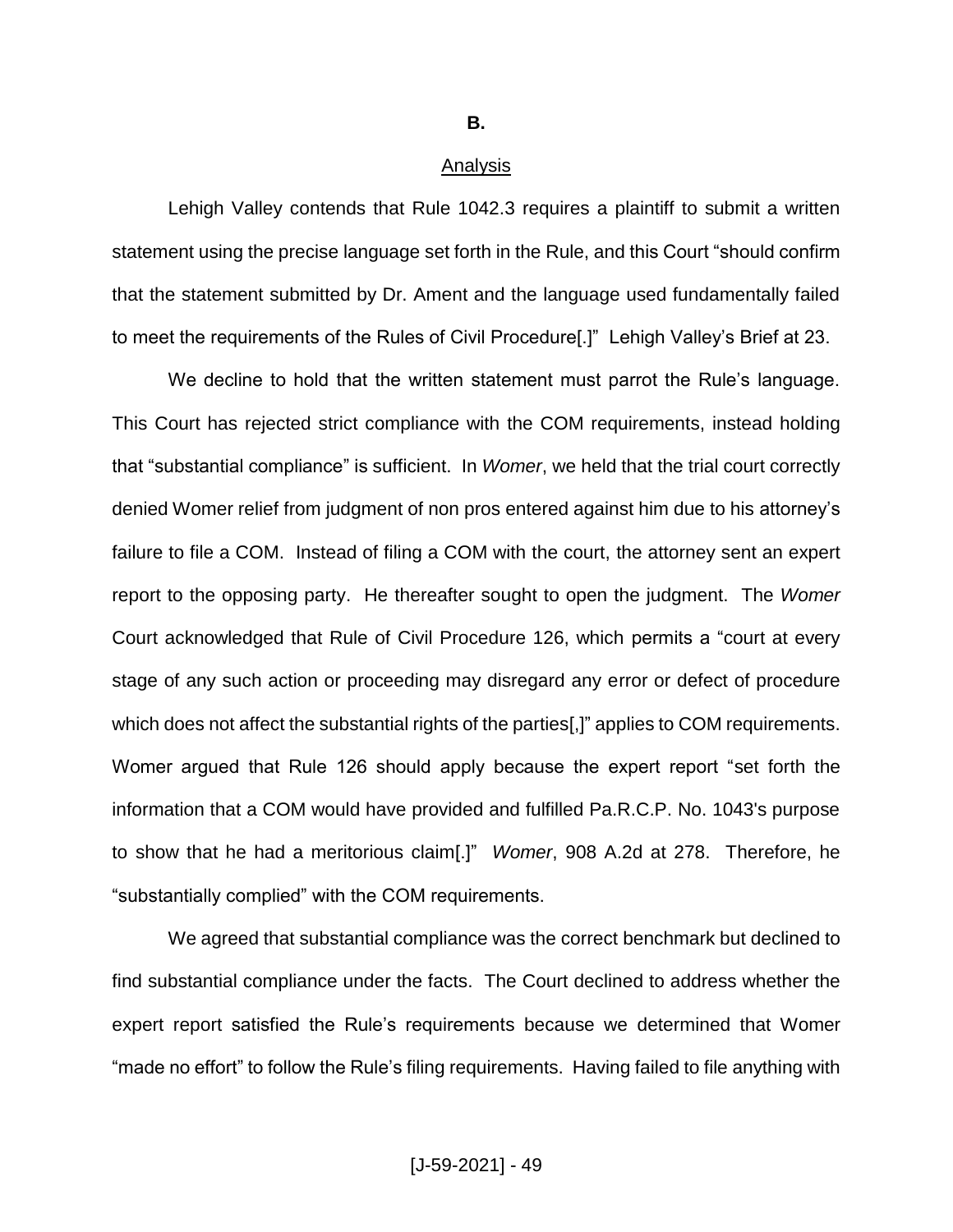the court, the doctrine would not apply. Substantial compliance can excuse "a procedural misstep in attempting to do that which a rule instructs," but cannot excuse "a party who does nothing that a rule requires[.]" *Id*. at 278.

Here, the plaintiffs repeatedly attempted to comply with Rule 1042.3 having filed multiple COMs. Consistent with the substantial compliance doctrine endorsed in *Womer*, we decline to hold that the written statement must recite verbatim the requisite language. The failure to use the exact language quoted in the Rule is, in our view, a procedural misstep per *Womer* and not fatal per se.

Further, pursuant to *Womer*, whether there is substantial compliance presents a question of law. *Id*. at 276 n.8. Thus our standard of review is de novo and we will review the written statement for substantial compliance with Rule 1042.3.

We conclude that the final COMs and the attached written statements were substantially compliant with the Rule. The trial court's analysis described faults in the first written statements filed with the COMs and its opinion explained that the use of "grave error" fell short of the applicable "reasonable probability" standard. Furthermore, the trial court concluded that the second COM's statement that "this case merits evaluation for malpractice" fell short of the reasonable probability standard required by Rule. But whether those statements were complaint with the Rule is irrelevant because the trial court allowed amendment, and a final COM with a corresponding written statement was filed.

 Each final written statement contained Dr. Ament's conclusion: "There exists a reasonable probability and degree of medical certainty that the Defendants breached the appropriate standard of care, and that this breach was a cause in bringing about the harm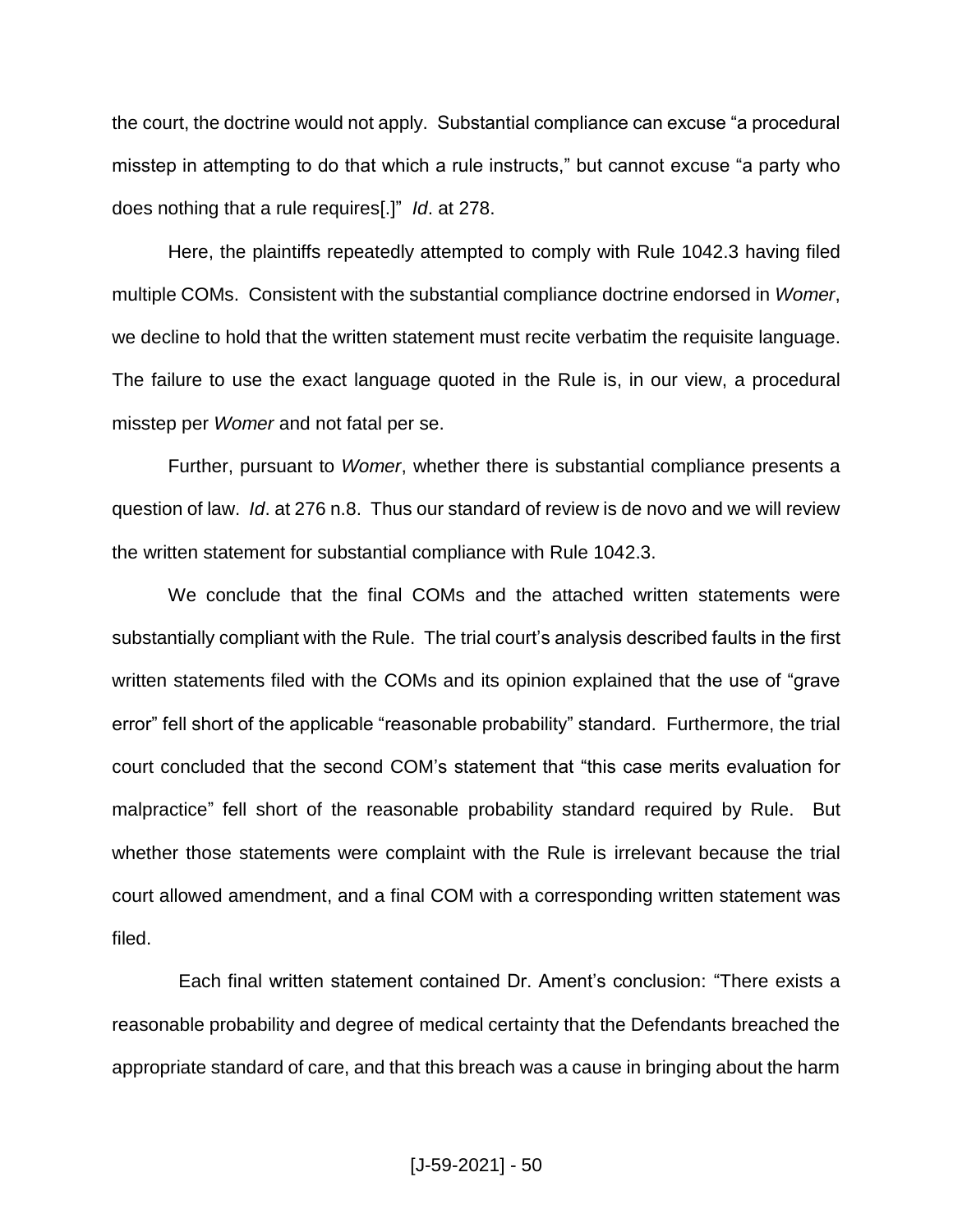to Cory Bisher."*See* Praecipe to Substitute/Replace Expert Statement in Certificate of Merit for Defendant, 5/5/2018, at 2. Comparatively, the Rule requires an appropriate licensed professional to supply "a written statement that there exists a reasonable probability that the care, skill or knowledge exercised or exhibited in the treatment, practice or work that is the subject of the complaint, fell outside acceptable professional standards and that such conduct was a cause in bringing about the harm[.]" Pa.R.C.P. 1042.3(a)(1).

A comparison of the two formulations illustrates that the differences are minor; the trial court's written opinion acknowledged that "[t]he third amended letter appears to include the requisite language required under Pa.R.C.P. 1042.3(a) for an appropriately licensed professional to state an opinion that a reasonable probability exists[.]" Order, 6/11/2018, at 15. Dr. Ament's statement concluded that there (1) was a reasonable probability that (2) the Defendants breached the appropriate standard of care, and that (3) the breach was a cause in bringing about the harm. The Rule's language requires the written statement to state that (1) there is a reasonable probability that (2) the skill or knowledge exercised or exhibited in the treatment, practice or work that is the subject of the complaint, (3) fell outside acceptable professional standards and that (4) the conduct was a cause in bringing about the harm.

Dr. Ament's conclusion does not indicate that the relevant "care" was that which was the "subject of the [Bishers'] complaint." Although Dr. Ament's conclusion does not reference "the subject of the complaint," the balance of the written statement rectifies that omission because its detailed discussion of the treatment and care provided to Cory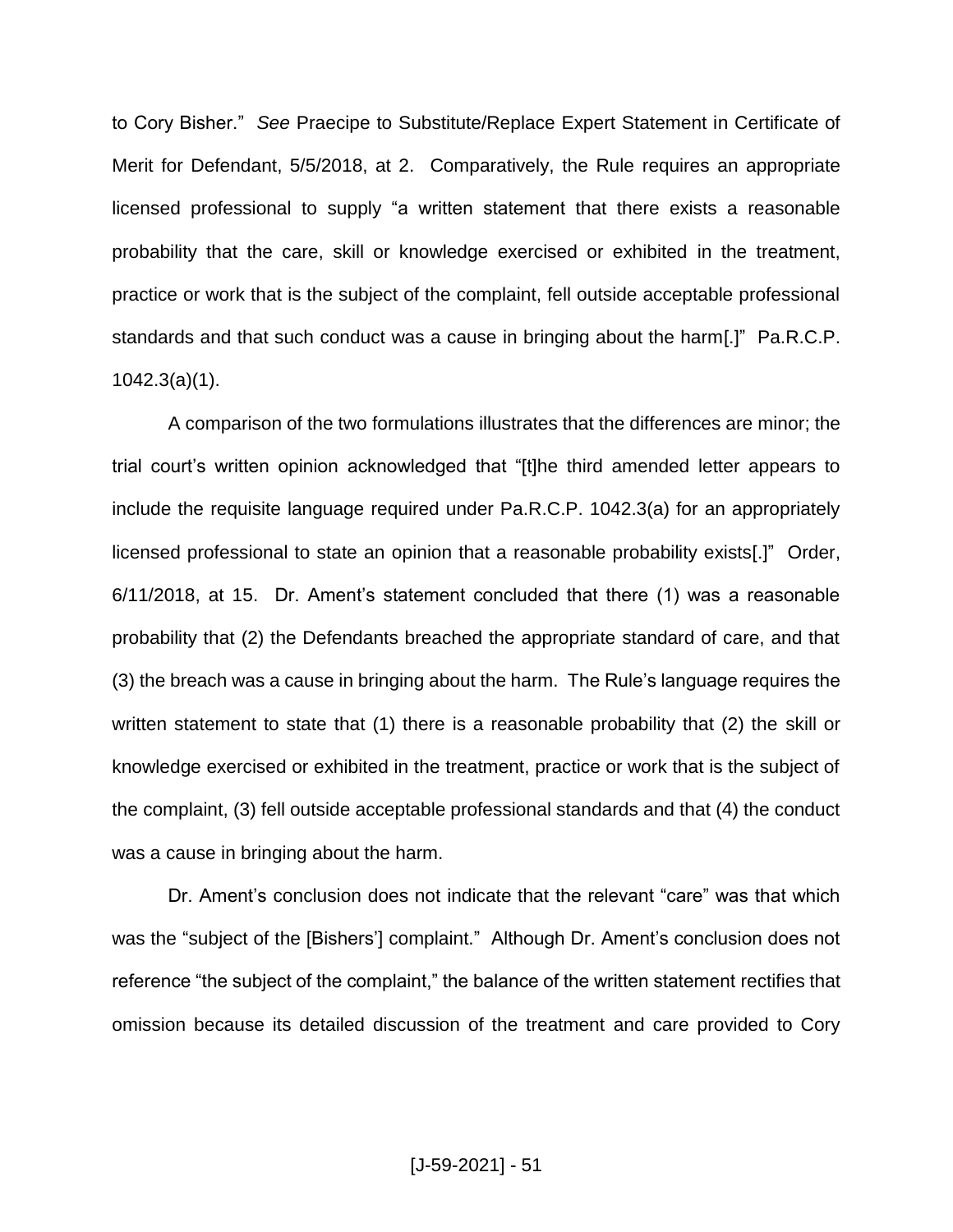tracks the allegations in the complaint.<sup>18</sup> Dr. Ament's detailed observations in conjunction with his conclusion that "[t]here exists a reasonable probability and degree of medical certainty that the Defendants breached the appropriate standard of care, and that this breach was a cause in bringing about the harm to Cory Bisher," satisfies the requirement that the statement pertained to "the treatment, practice or work that is the subject of the complaint," as required by Rule 1042.3.

In concluding that the written statement was non-compliant, the trial court implicitly held that a pro se plaintiff is required to file a more detailed written statement than that which a licensed attorney must procure from an expert. The court characterized Dr. Ament's statement as a "final postscript" that "merely summarizes 'that the Defendants breached the appropriate standard of care, and that this breach was a cause in bringing about the harm to Cory Bisher.' " A summary is all that is required by Rule  $1042.3(a)(1).$ <sup>19</sup>

<sup>&</sup>lt;sup>18</sup> The complaint avers that Cory "began exhibiting signs and symptoms of GI bleeding for which he was not timely tested, diagnosed, or treated with reasonable care by Defendants." Complaint, 8/3/2017, at 4. The complaint states that on October 27, 2015, Cory "began to vomit blood and his hemoglobin levels fell over four consecutive days[.]" *Id*. at 5. The complaint states that the defendants "did not diagnose and treat the underlying cause of the GI bleeding (and even cancelled the [e]ndoscopy that had been scheduled for that purpose)," and Cory's condition worsened until he died. Dr. Ament's statement specifically comports with these allegations. He agrees that Cory should have been given an endoscopy and specifically faults the Eastern Gastro defendants for not doing so. Had that procedure been performed, they could have "determine[d] what the cause of his GI bleeding was and to then treat him specifically." The Bishers' complaint mirrors this point, as it said that Cory's gastrointestinal bleeding was not treated. Dr. Ament also criticized Dr. Patek for intubating Cory, "which led to the massive aspiration," and he opined that "they should have aspirated the stomach first, and then proceed to do the endoscopy." Regarding the corporate defendants' direct liability, the statement faults the hospitals for not having proper protocols in place, which implicates the type of systemic negligence that is the hallmark of a corporate negligence claim.

<sup>&</sup>lt;sup>19</sup> As amicus curiae Pennsylvania Association for Justice persuasively posits, what the trial court found wanting in Dr. Ament's statements are things that would be addressed in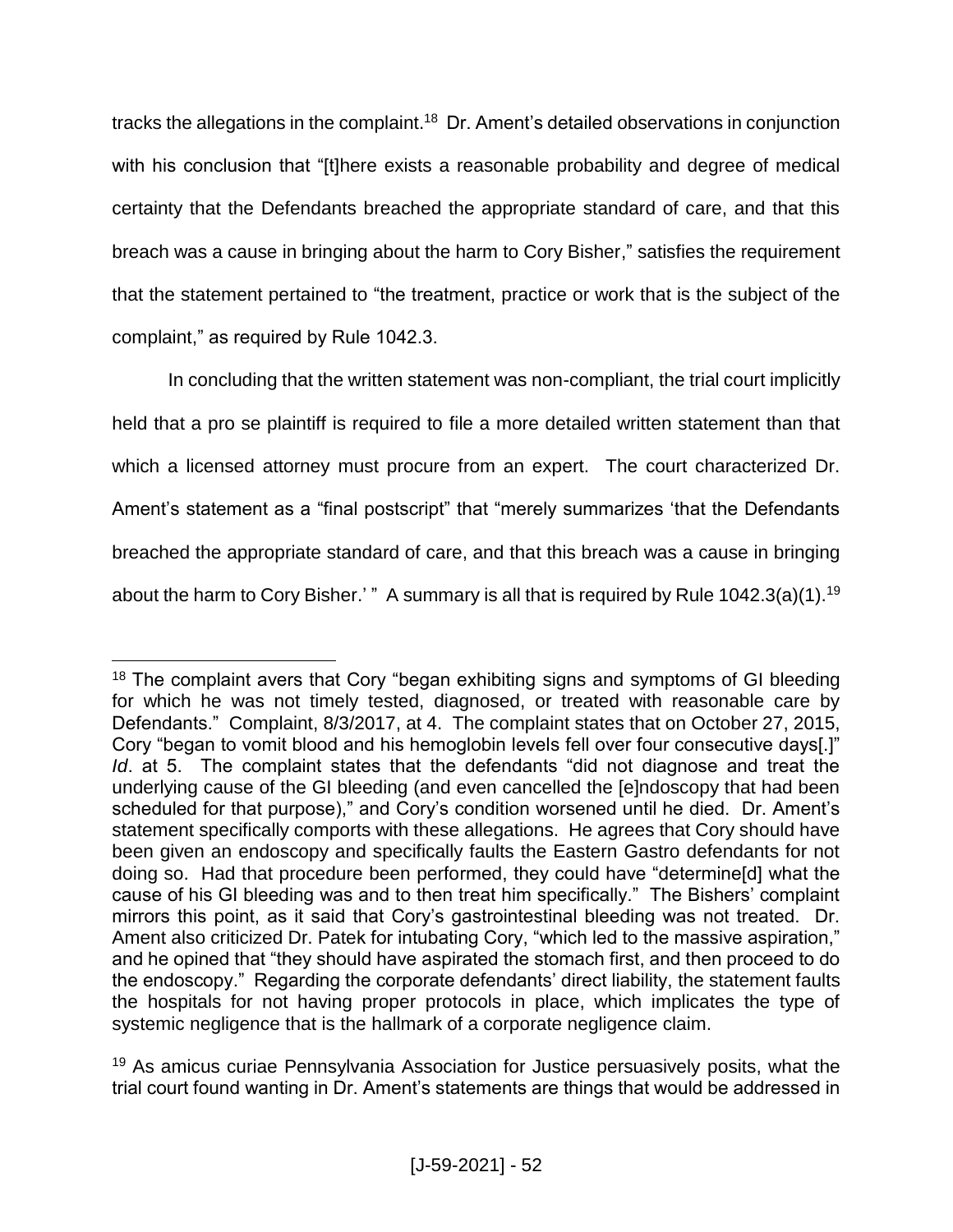The trial court's determination that Dr. Ament was required to "identify the specific actions" finds no support in the Rule's text. $20$ 

Because the written statement supplied by Dr. Ament was substantially compliant with what Rule 1042.3(a)(1) requires, the trial court erred in striking the COMs as to the three Lehigh Valley defendants and dismissing the direct liability claims.

Next, the trial court concluded that the COMs were deficient as to the corporate defendants with respect to the Rule  $1042.3(a)(2)$  vicarious liability claims.<sup>21</sup> The court reasoned that the COMs "failed to articulate that Lehigh Valley Health Network, Inc. and Lehigh Valley Hospital, Inc. deviated from acceptable professional standards based on the allegations the physicians for whom the Health Network and the Hospital are

If [the Bishers'] expert, Dr. Ament, had written a statement that included no more than words "I have reviewed this case, and I believe there exists reasonable probability that the treatment provided by Dr. Stelzer and his practice fell outside acceptable professional standards and that such conduct was a cause in bringing about the harm," [the Bishers] would have met their burden.

Eastern Gastro's Brief at 37-38.

 $\overline{a}$ discovery. Brief of Amicus Curiae the Pennsylvania Association for Justice at 20 (observing that discovery rules require, inter alia, "the substance of the facts and opinions to which the expert is expected to testify; and a summary of the grounds for each opinion") (citation omitted).

 $20$  Co-appellees correctly acknowledge that a summary in the format prescribed by Rule 1042.3(a)(1) would satisfy the Rule.

 $21$  Lehigh Valley does not draw any distinction between the COMs filed against Dr. Patek versus the COMs filed against these two corporate defendants. Instead, its brief groups them together. Lehigh Valley's Brief at 26 (arguing that "the statement of Dr. Ament … failed to even suggest that any of the LVH Appellees fell outside acceptable professional standards with any type of reasonabliel probability.").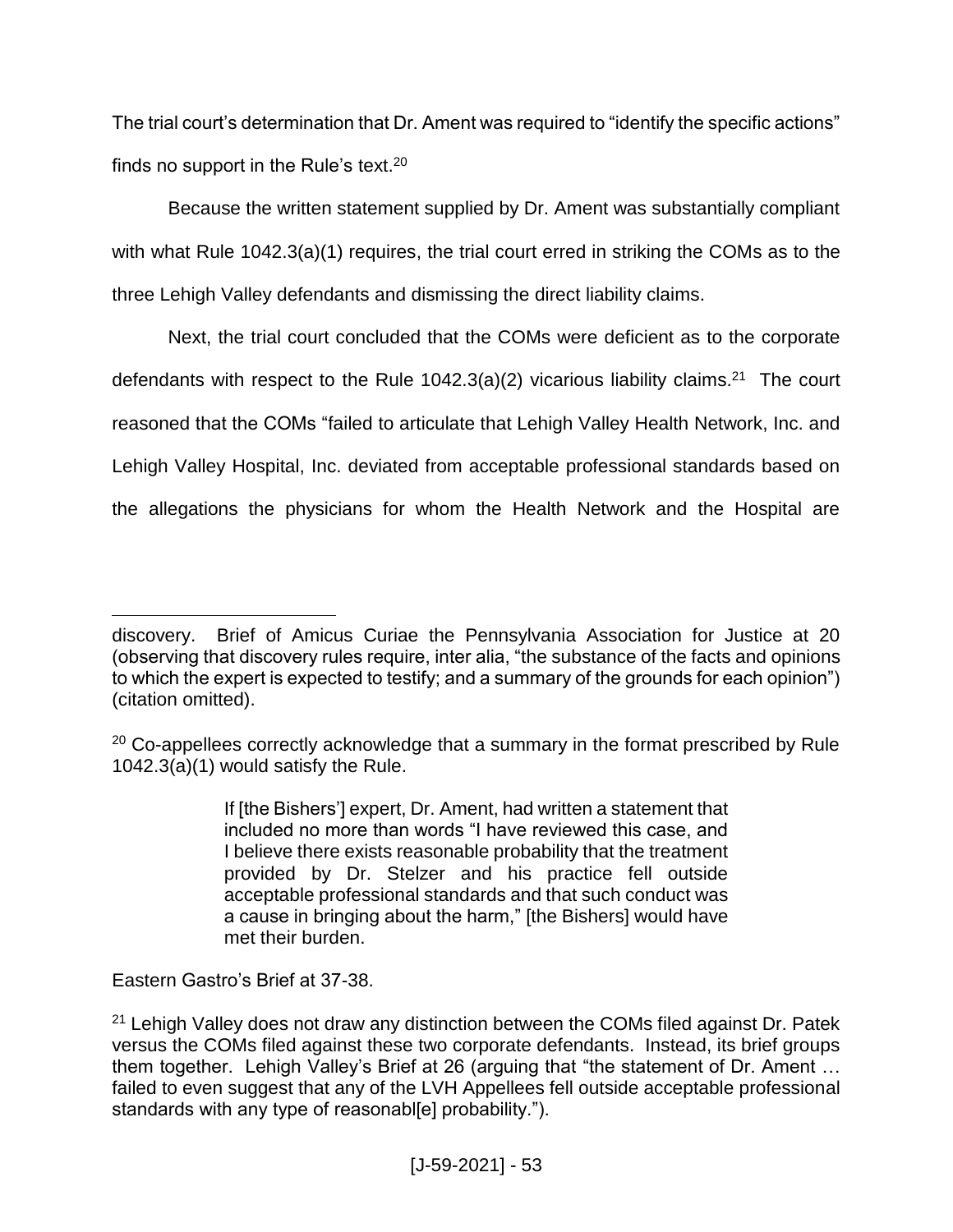responsible deviated from acceptable professional standards. *See* Pa.R.C.P.

1042.3(a)(2)." Its opinion elaborated on that point:

With regard to allegations in the Complaint alleging vicarious liability on the part of Lehigh Valley Hospital, Lehigh Valley Anesthesia Services, P.C., and LVPG Pulmonary and Critical Care Medicine, the letter from Dr. Ament failed to meet the requirements set forth under Rule 1042.3(a)(2) to assert that those Defendants for whom liability is alleged due to their responsibilities for the conduct of other licensed professionals deviated from an acceptable professional standard. In short, Dr. Ament fails to even mention any of the Defendants against whom vicarious liability is alleged for the actions of the physician defendants. In fact, Dr. Ament never identifies any specific individual or entity he identifies as having deviated from acceptable professional standards. For all these reasons, the moving Defendants Motion to Strike the Certificate of Merit was granted.

Trial Court Opinion, 6/11/2018, at 11.

The filing of the COM and checking the box for both (a)(1) and (a)(2) served to apprise the corporate defendants of both the direct and vicarious liability claims. The trial court's conclusion that Dr. Ament's statement "fails to even mention any of the Defendants against whom vicarious liability is alleged for the actions of the physician defendants" does not account for the Note to subsection (a)(2), which instructs that a separate COM must be filed as to the other licensed professionals for whom the defendant is responsible (in this case, Dr. Patek), and explicitly states that the statement "is not required to identify the specific licensed professionals who deviated from an acceptable standard of care. The purpose of the subdivision is to ensure that a claim of vicarious liability against a defendant is supported by a certificate of merit." Pa.R.C.P. 1042.3(a)(2), Note.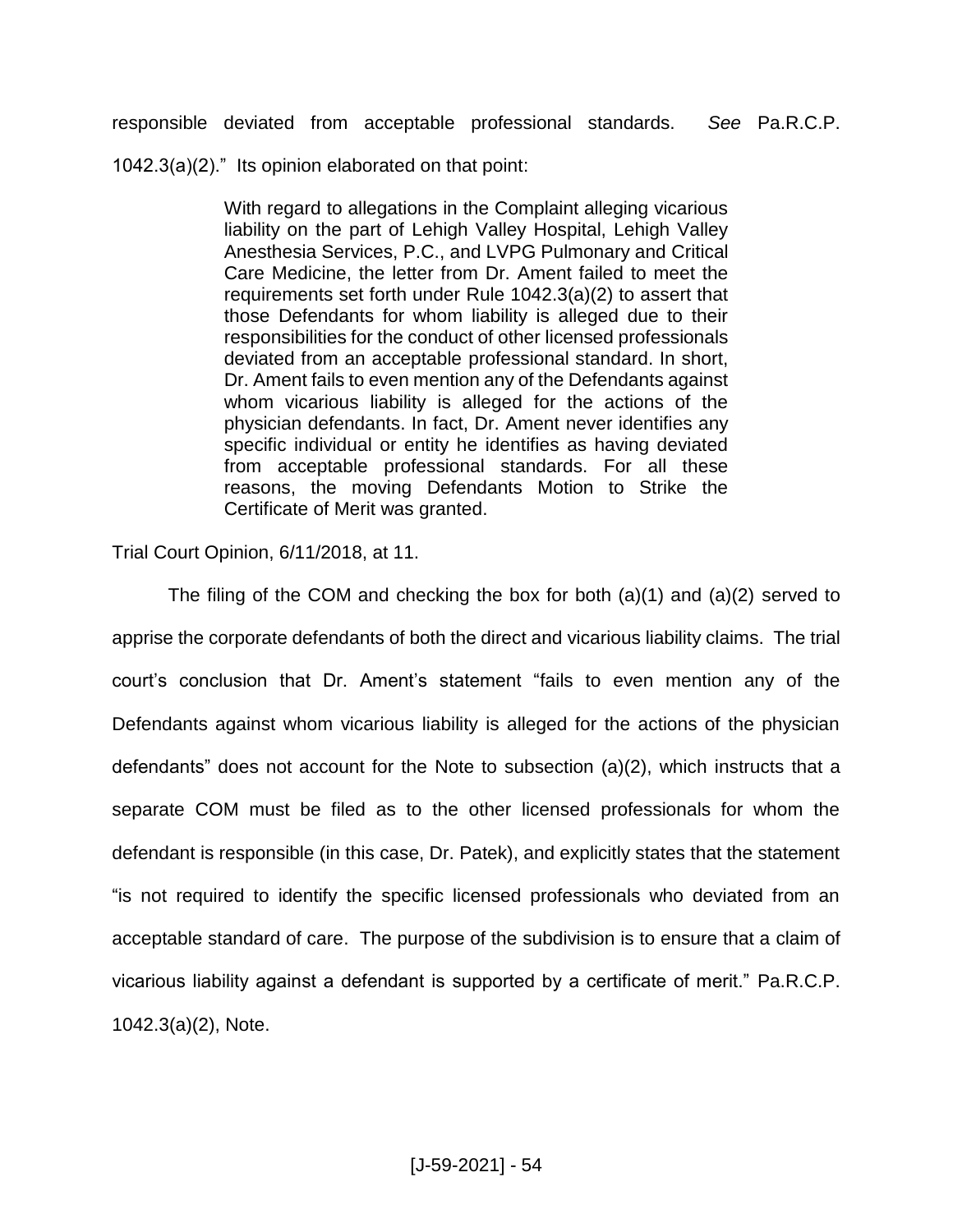We finally address the trial court's conclusion that Dr. Ament was not qualified to render an opinion against Dr. Patek. The "appropriate licensed professional" who provides the statement must be "an expert with sufficient education, training, knowledge and experience to provide credible, competent testimony, or stated another way, the expert who supplies the statement must have qualifications such that the trial court would find them sufficient to allow that expert to testify at trial." Pa.R.C.P. 1042.3(a)(1), Note. On this point the Note cites Section 512 of the Medical Care Availability and Reduction of Error (MCARE) Act, 40 P.S. § 1303.512, which sets forth the requisite qualifications for expert testimony. Per the Act, a professional testifying to a physician's standard of care must satisfy several requirements. The only one at issue with respect to Dr. Patek involves 40 P.S. § 1303.512(c)(2), which mandates that the expert must "[p]ractice in the same subspecialty as the defendant physician[.]" The trial court concluded that Dr. Ament could not render any opinion concerning a medical resident who performed an intubation.

We agree with the Superior Court's holding in *Campbell v. Attanasio*, 862 A.2d 1282, 1289 (Pa. Super. 2004), that a resident "cannot be deemed a specialist … or held to the standard of care of a specialist or a subspecialist[.]" *Id*. at 1289. "A resident may have had only days or weeks of training in the specialized residency program; a specialist, on the other hand, will have completed the residency program and may also have had years of experience in the specialized field." *Jistarri v. Nappi*, 549 A.2d 210, 214 (Pa. Super. 1988). At oral argument, counsel for Lehigh Valley argued that this cannot mean any doctor can criticize the care of any resident. Counsel stated that residents perform rotations and there is little reason to think that Dr. Ament could, for example, offer an opinion against Dr. Patek for care she provided during the delivery of a baby. We are not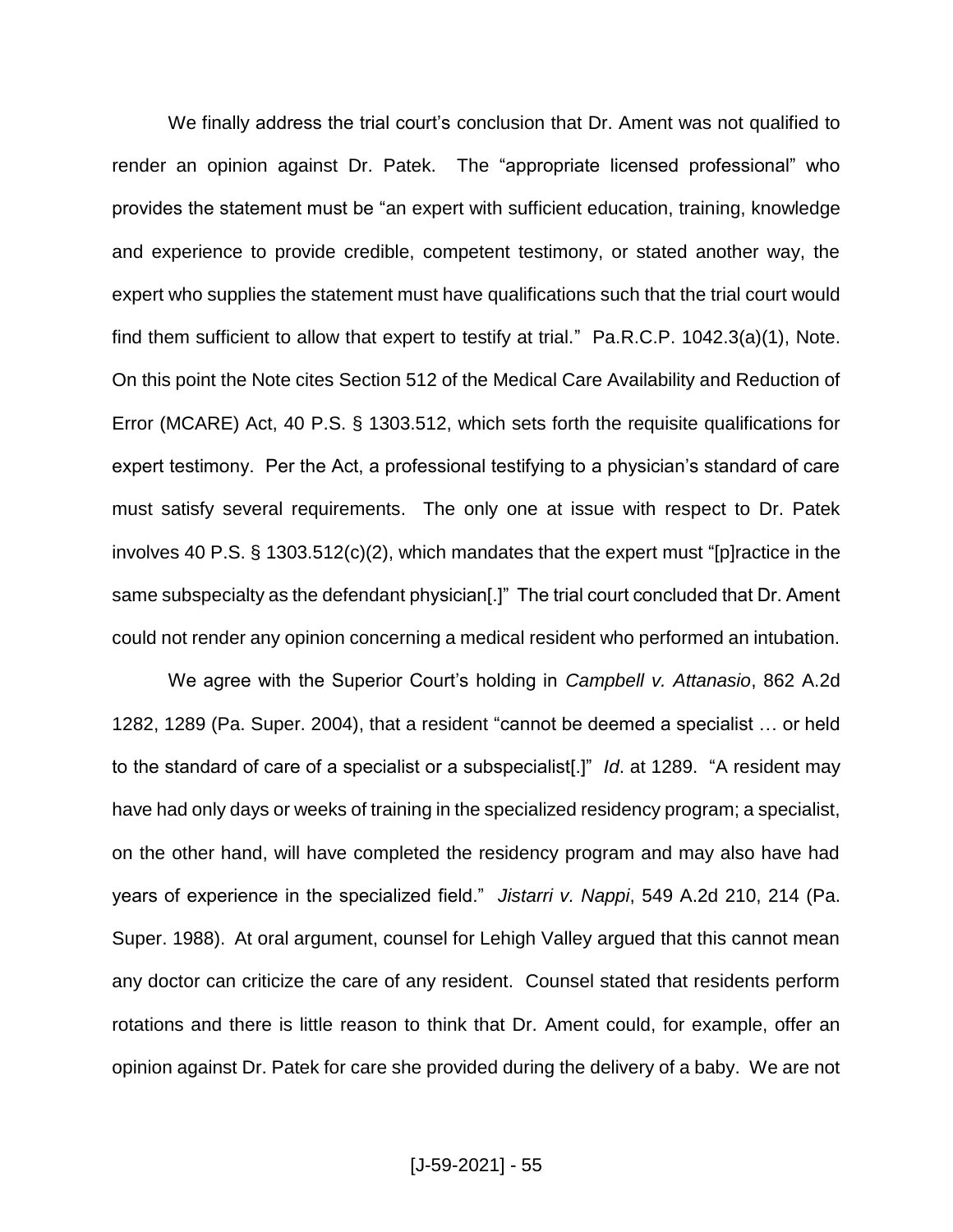confronted with that type of medical mismatch. Here, Dr. Ament was qualified to opine on the gastroenterology procedures performed by the resident.

# **C.**

# Eastern Gastro

The Eastern Gastro defendants were ultimately dismissed from the case as a result of the trial court's grant of its motion to strike the COMs.Eastern Gastro submits that the trial court's memorandum opinion, which largely followed the analysis with respect to Lehigh Valley, was correct. Eastern Gastro's Brief at 34-35 ("The trial court set forth a thorough and detailed explanation in its June 11, 2018 memorandum opinion as to how the certificates of merit were insufficient."). As with Lehigh Valley, the trial court explained that the written statements suffered from the same flaws and "fail[ed] to identify the specific actions of Dr. Stelzer or EPGLS which breached the appropriate standard of care that led to Bisher's death." Trial Court Opinion, 6/11/2018, at 15. Eastern Gastro does not separately discuss whether the COM was sufficient as to Dr. Stelzer's employer.<sup>22</sup>

Contrary to *Womer*, 908 A.2d at 276 n.8, Eastern Gastro also claims that the relevant standard of review is in the nature of an abuse of discretion as opposed to a question of law. Its brief states that "it is important to first look at the complete procedural posture of the case on this issue," Eastern Gastro's Brief at 31, references language contained in the first and second COMs' written statements, and concludes that the COMs

 $22$  As we have explained, vicarious liability to the employer follows naturally from an allegation that an agent of the employer was negligent. Eastern Gastro is, of course, correct that any vicarious liability claims against the corporate entity would necessarily fail if the COMs were defective as to its agent, Dr. Stelzer.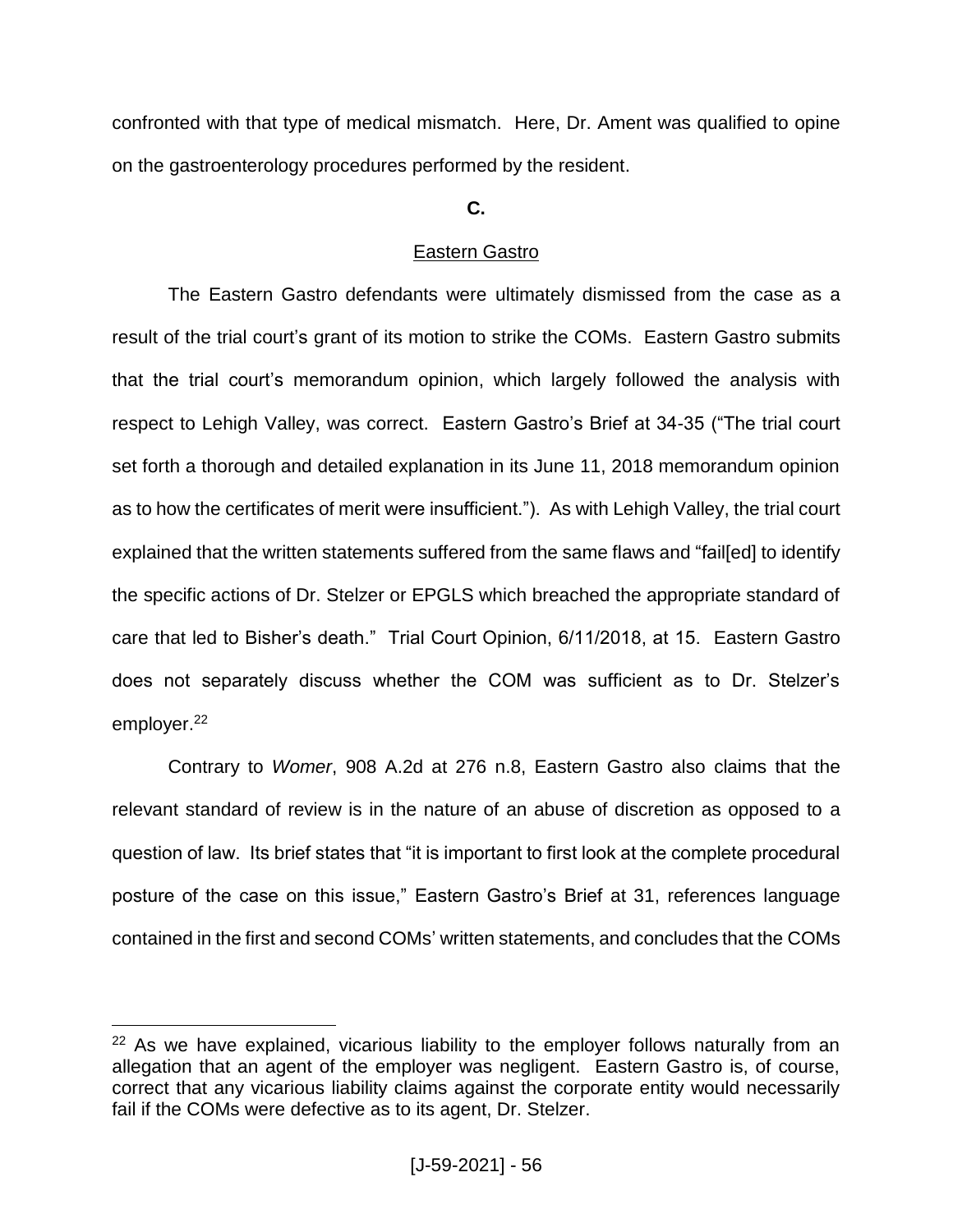were "appropriately stricken by the trial court, and the trial court did not abuse its discretion." *Id*. at 36.

Alternatively, Eastern Gastro argues that Dr. Ament is not an appropriate licensed professional, agreeing with the trial court's determination that Dr. Ament is a pediatric gastroenterologist who is unqualified to review the care provided by an adult gastroenterologist. While not directly tying this argument to any statutory provision, Eastern Gastro appears to argue that Dr. Ament's exclusive practice in the field of juvenile gastroenterology has rendered him unfamiliar with adult gastroenterology practice. Per 40 P.S. § 1303.512(c)(1), an expert testifying as to a physician's standard of care must "[b]e substantially familiar with the applicable standard of care for the specific care at issue as of the time of the alleged breach of the standard of care." According to Eastern Gastro, Dr. Ament's written statement detailing his credentials establishes that "he had taken the gastroenterology boards more than [forty-five] years before writing his statement[.]" *Id*. at 39. While his letter "boasted that he trained 110 pediatric gastroenterologists at UCLA Medical Center from 1974 through his retirement in 2010," his letter does not indicate "whether he ever practiced gastroenterology on adult patients in his [five] decade career following his board certification." Eastern Gastro states, "There is no evidence of record that Dr. Ament has engaged in the practice of adult gastroenterology and kept current his knowledge of the ever-changing and evolving field." *Id.* at 44. Eastern Gastro argues that the trial court did not abuse its discretion in declining to waive the "same specialty" requirement.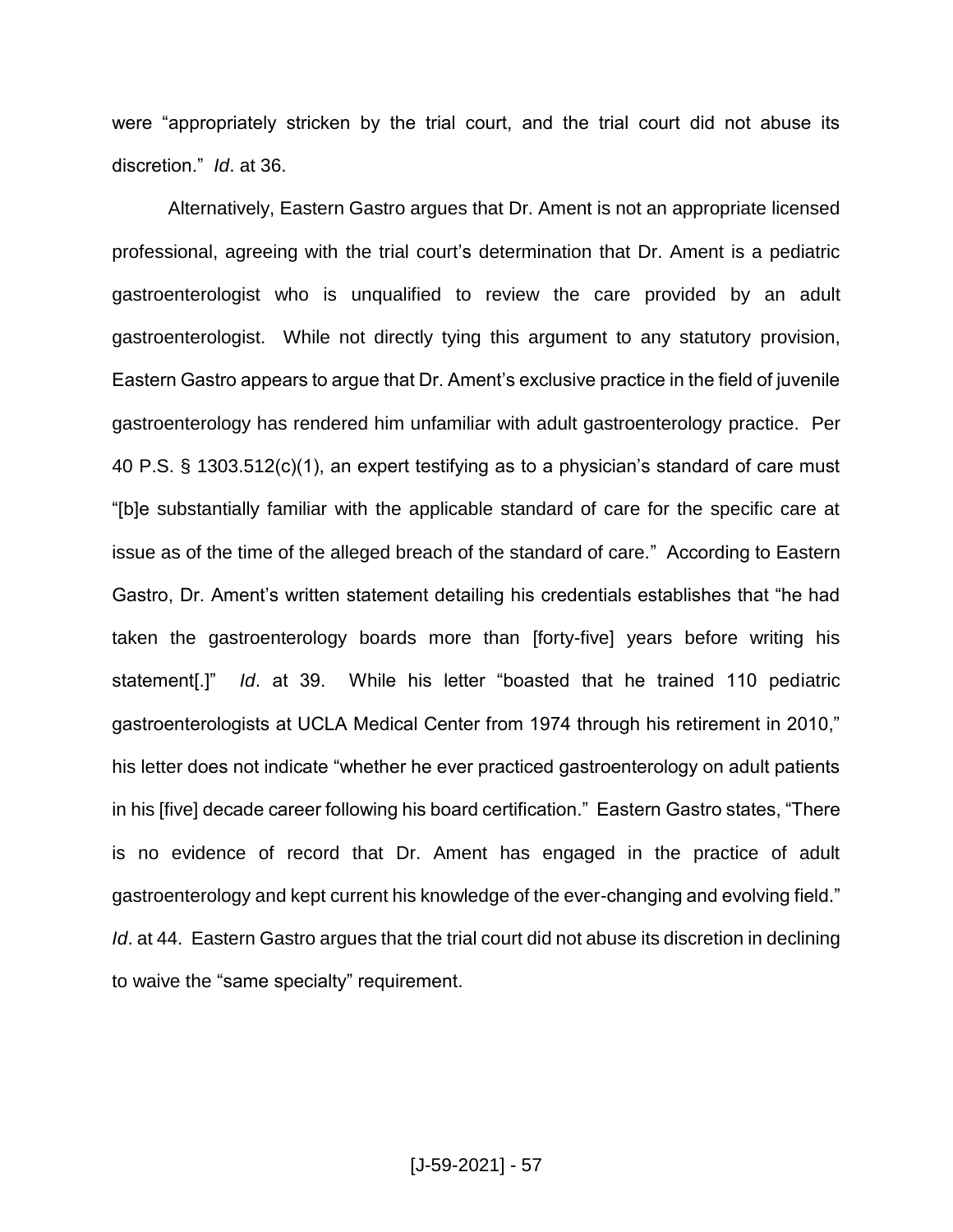## **D.**

#### Analysis

Our analysis of Lehigh Valley's arguments resolves and rejects Eastern Gastro's claim that the trial court correctly concluded that the written statement must link particular acts or omissions to specific defendants. Next, its assertion that the trial court's ruling on the validity of the COMs implicates the trial court's discretion is mistaken. Lehigh Valley argues that the Bishers were "afforded more deference and leniency than any pro se litigant or licensed attorney would reasonably expect in the same circumstances." *Id*. at 33. The trial court certainly gave the Bishers a large degree of leeway in this case, as evidenced by the fact that the final COMs were submitted on May 5, 2018, or slightly more than nine months after the complaint was filed. But the fact remains that the trial court extended the time periods for filing the COMs, and as explained the only question is whether the final COMs and the attached written statement are valid. If the final COM was sufficient as a matter of law, then any defects in the prior COMs are irrelevant. Thus, we squarely reject the argument that the trial court had discretion to strike the COMs based on the protracted proceedings and purported defects in earlier COMs.

Dr. Ament's written statement as attached to each COM was universal and thus the same language we have already deemed substantially compliant likewise appeared in the COMs filed against Dr. Stelzer and Eastern Pennsylvania Gastroenterology and Liver Specialists.Therefore, for the same reasons expressed above, we find that the trial court erred as a matter of law by striking these COMs. *See Womer*, 908 A.2d 269.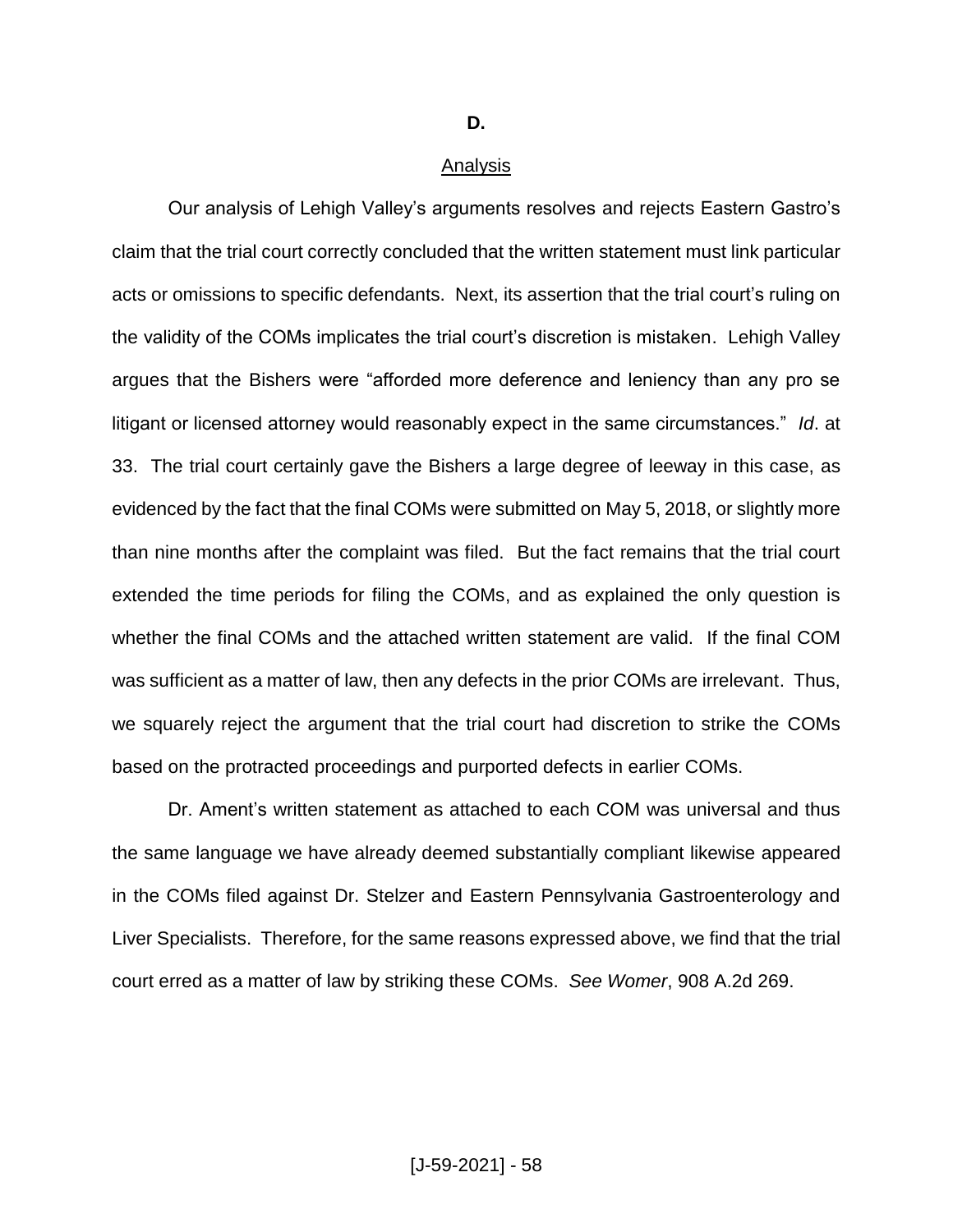Lastly, we address the argument that Dr. Ament was unqualified to render an

opinion regarding Dr. Stelzer's care. Per the Act, a professional testifying to a physician's

standard of care must satisfy several requirements.

**(a) General rule.--**No person shall be competent to offer an expert medical opinion in a medical professional liability action against a physician unless that person possesses sufficient education, training, knowledge and experience to provide credible, competent testimony and fulfills the additional qualifications set forth in this section as applicable.

**(b) Medical testimony.--**An expert testifying on a medical matter, including the standard of care, risks and alternatives, causation and the nature and extent of the injury, must meet the following qualifications:

> (1) Possess an unrestricted physician's license to practice medicine in any state or the District of Columbia.

> (2) Be engaged in or retired within the previous five years from active clinical practice or teaching.

Provided, however, the court may waive the requirements of this subsection for an expert on a matter other than the standard of care if the court determines that the expert is otherwise competent to testify about medical or scientific issues by virtue of education, training or experience.

**(c) Standard of care.--**In addition to the requirements set forth in subsections (a) and (b), an expert testifying as to a physician's standard of care also must meet the following qualifications:

> (1) Be substantially familiar with the applicable standard of care for the specific care at issue as of the time of the alleged breach of the standard of care.

> (2) Practice in the same subspecialty as the defendant physician or in a subspecialty which has a substantially similar standard of care for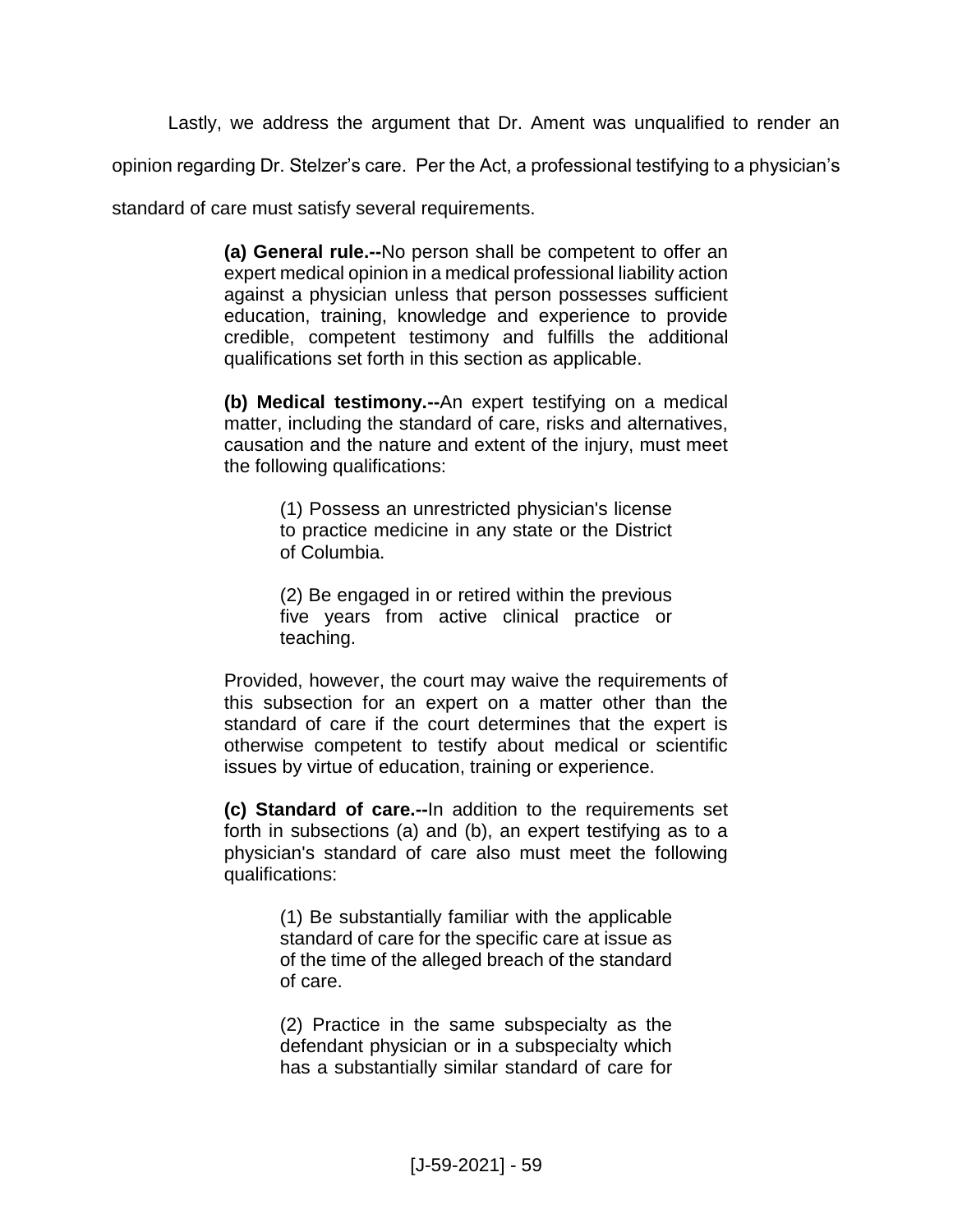the specific care at issue, except as provided in subsection (d) or (e).

(3) In the event the defendant physician is certified by an approved board, be board certified by the same or a similar approved board, except as provided in subsection (e).

**(d) Care outside specialty.--**A court may waive the same subspecialty requirement for an expert testifying on the standard of care for the diagnosis or treatment of a condition if the court determines that:

> (1) the expert is trained in the diagnosis or treatment of the condition, as applicable; and

> (2) the defendant physician provided care for that condition and such care was not within the physician's specialty or competence.

**(e) Otherwise adequate training, experience and knowledge.--**A court may waive the same specialty and board certification requirements for an expert testifying as to a standard of care if the court determines that the expert possesses sufficient training, experience and knowledge to provide the testimony as a result of active involvement in or full-time teaching of medicine in the applicable subspecialty or a related field of medicine within the previous five-year time period.

40 P.S. § 1303.512.

In *Vicari v. Spiegel*, 989 A.2d 1277 (Pa. 2010), the Court explained the interplay

among these statutory provisions:

Thus, pursuant to Section 512, to testify on a medical matter in a medical malpractice action against a defendant physician, an expert witness must be a licensed and active, or a recently retired, physician. In addition, in order to render an opinion as to the applicable standard of care, the expert witness must be substantially familiar with the standard of care for the specific care in question. Furthermore, the expert witness must practice in the same subspecialty as the defendant physician, or in a subspecialty with a substantially similar standard of care for the specific care at issue ("same specialty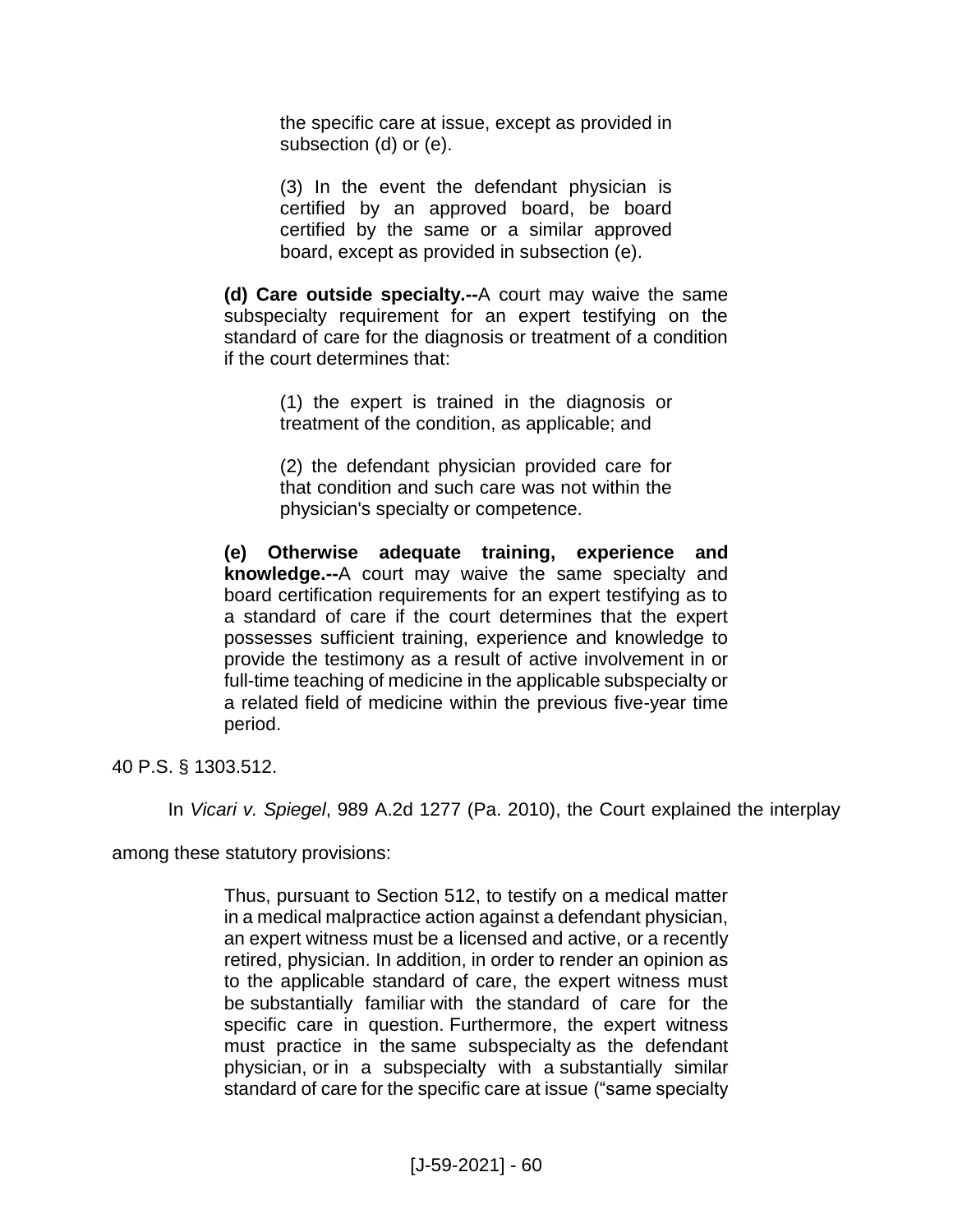requirement"). Finally, if the defendant physician is board certified, the expert witness must be board certified by the same or a similar board ("same board certification requirement"). Importantly, the expert witness must meet all of these statutory requirements in order to be competent to testify. However, there is an exception to the same specialty and same board-certification requirements: if a court finds that an expert witness has sufficient training, experience, and knowledge to testify as to the applicable standard of care, as a result of active involvement in the defendant physician's subspecialty or in a related field of medicine, then the court may waive the same specialty and same board certification requirements.

*Id*. at 1281 (emphases omitted).

Like Dr. Stelzer, Dr. Ament is board-certified in adult gastroenterology, thus meeting the Section 1303.512(c)(3) requirement. Eastern Gastro's criticisms are focused on whether Dr. Ament meets the remaining requirements. As to (c)(1), the appellees claim that Dr. Ament is effectively out of touch with the adult gastroenterology field due to the fact he has apparently exclusively practiced on juvenile patients. As to (c)(2), the appellees claim that pediatric gastroenterology and adult gastroenterology are not the same specialty, or, alternatively, that Dr. Ament's subspecialty is not substantially similar to adult gastroenterology.

The trial court largely ignored Dr. Ament's written statement wherein he explicitly stated that the "modalities to treat GI bleeding in pediatric patients do not differ from adults." Exhibit to Final COM, 4/18/2018, at 1. The trial court's opinion states, "While the court is not able to discern if there is a significant difference between adult gastroenterology and pediatric gastroenterology, the lack of information in Dr. Ament's resume deprives the Court from being able to conclude Dr. Ament meets the grounds for a waiver of the same subspeciality requirement." Trial Court Opinion, 6/11/2018, at 14.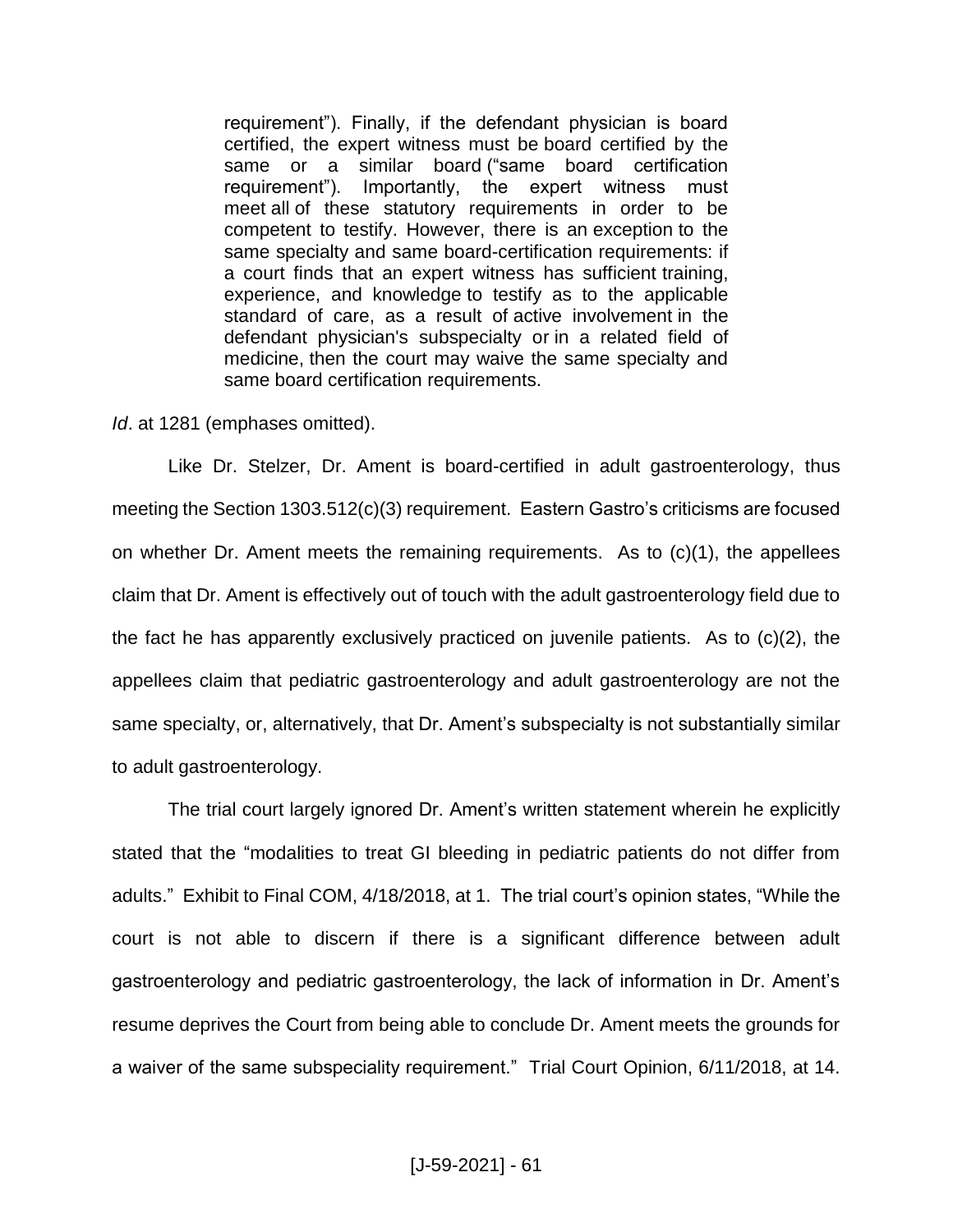But the written statement informed the court that there is no significant difference between the two fields with respect to the treatment at issue. Both the trial court and this Court are ill-equipped to disagree with Dr. Ament's statement. This is not a case where the appellees offered contradictory evidence subject to credibility findings. Indeed, the motion to strike filed by Eastern Gastro focused on the precept that adult gastroenterology and pediatric gastroenterology are definitionally different specialties by virtue of the fact that separate board certifications exist. That is a straightforward point, but Dr. Ament said that there is in fact no difference with respect to treating GI bleeding in pediatric patients versus adults, thus obviating any need to proceed to the waiver provisions. Dr. Ament represented that his specialty is exactly the same and that he is substantially familiar with the applicable standard of care. We find that the trial court erred in rejecting that assertion in the absence of evidence of record challenging it. Along those same lines, to the extent that the appellees challenged that representation, we find that the trial court abused its discretion in issuing a finding without receiving any evidence. *Cf. Vicari*, 989 A.2d at 1284 (observing that for subsection 512(e) waiver the "relatedness" of medicine fields "is likely to require a supporting evidentiary record and questioning of the proffered expert during voir dire."). The motion to strike the amended COMs filed by Eastern Gastro requested, in the alternative, "the opportunity to depose Dr. Ament regarding his credentials, qualifications, and training or conduct a hearing in that regard." Motion to Strike, 4/25/2018, at 10. In sum, without an adequate record we cannot determine whether Dr. Ament meets all three of the subsection 512(c) requirements. The appellees requested an opportunity to explore that issue, and they are free to renew that request on remand.